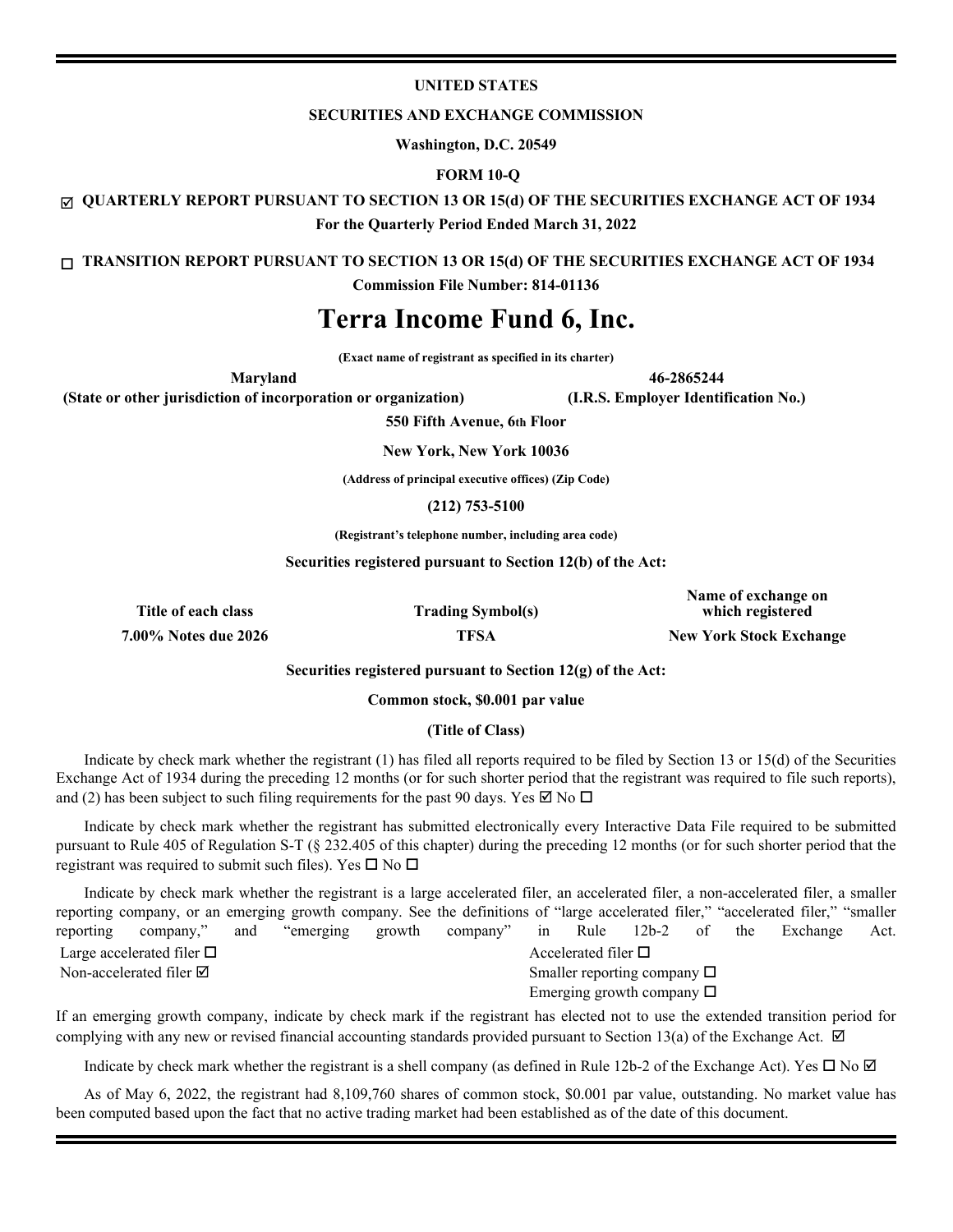## **Page**

<span id="page-1-0"></span>

| <b>PART I</b>     | <b>FINANCIAL INFORMATION</b>                                                                                       |                 |
|-------------------|--------------------------------------------------------------------------------------------------------------------|-----------------|
| Item 1.           | <b>Consolidated Financial Statements</b>                                                                           |                 |
|                   | Consolidated Statements of Assets and Liabilities as of March 31, 2022 (unaudited) and December 31, 2021           | $\overline{2}$  |
|                   | Consolidated Statements of Operations for the three months ended March 31, 2022 and 2021 (unaudited)               | $\underline{3}$ |
|                   | Consolidated Statements of Changes in Net Assets for the three months ended March 31, 2022 and 2021<br>(unaudited) | $\overline{4}$  |
|                   | Consolidated Statements of Cash Flows for the three months ended March 31, 2022 and 2021 (unaudited)               | $\overline{2}$  |
|                   | Consolidated Schedules of Investments as of March 31, 2022 (unaudited) and December 31, 2021                       | $\underline{6}$ |
|                   | Notes to Consolidated Financial Statements as of March 31, 2022 (unaudited)                                        | 10              |
| Item 2.           | Management's Discussion and Analysis of Financial Condition and Results of Operations                              | 29              |
| Item 3.           | Quantitative and Qualitative Disclosures About Market Risk                                                         | 42              |
| Item 4.           | <b>Controls and Procedures</b>                                                                                     | 43              |
|                   | PART II OTHER INFORMATION                                                                                          |                 |
| Item 1.           | <b>Legal Proceedings</b>                                                                                           | 43              |
|                   | Item 1A. Risk Factors                                                                                              | 43              |
| Item 2.           | Unregistered Sales of Equity Securities and Use of Proceeds                                                        | 43              |
| Item 3.           | <b>Defaults upon Senior Securities</b>                                                                             | 43              |
| Item 4.           | <b>Mine Safety Disclosures</b>                                                                                     | 43              |
| Item 5.           | Other Information                                                                                                  | 43              |
| Item 6.           | <b>Exhibits</b>                                                                                                    | 44              |
| <b>Signatures</b> |                                                                                                                    | 45              |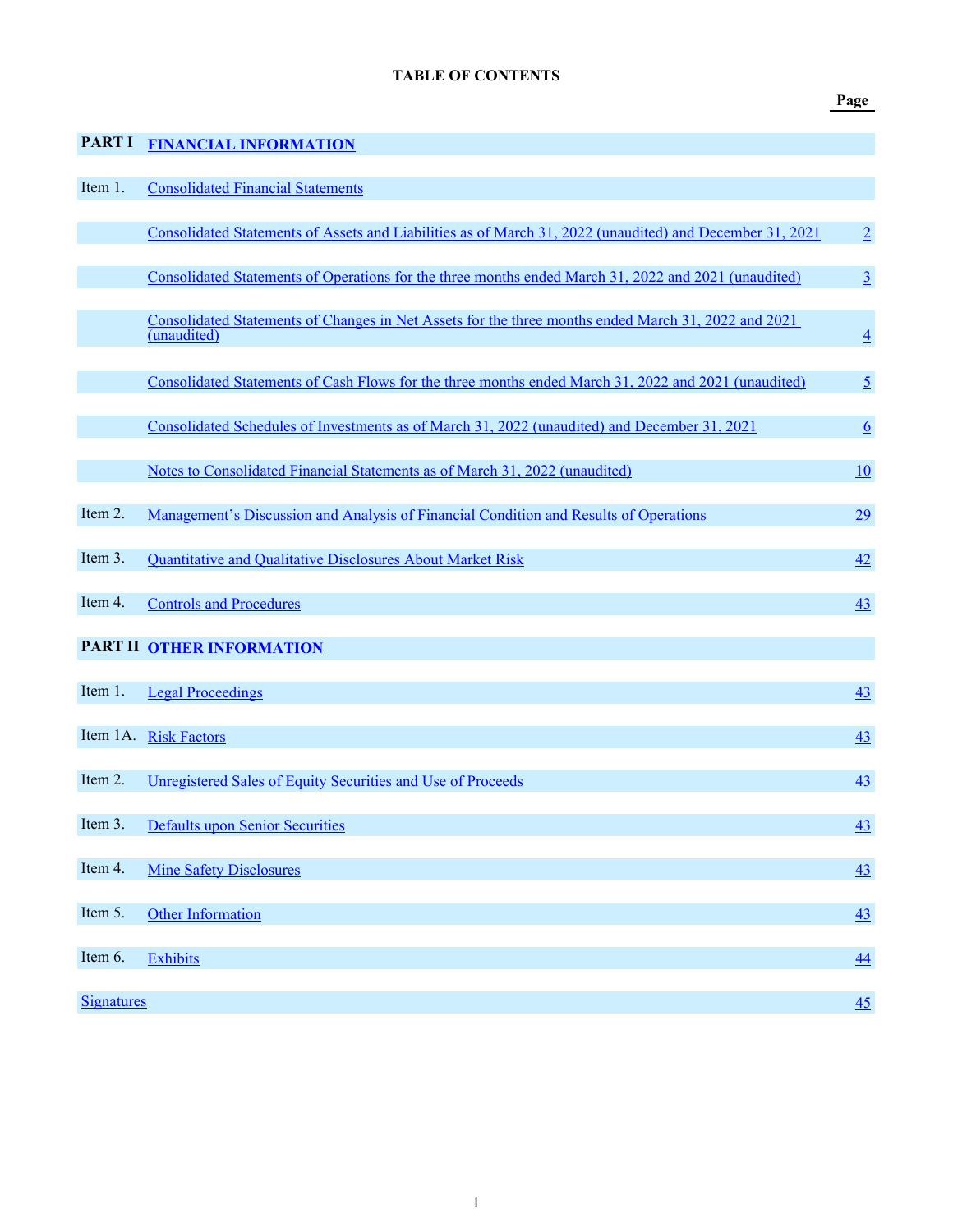## **PART I – FINANCIAL INFORMATION**

## <span id="page-2-0"></span>**Item 1. Financial Statements.**

## **Terra Income Fund 6, Inc. Consolidated Statements of Assets and Liabilities**

|                                                                                                                                                                    | <b>March 31, 2022</b>                   | December 31, 2021           |
|--------------------------------------------------------------------------------------------------------------------------------------------------------------------|-----------------------------------------|-----------------------------|
|                                                                                                                                                                    | (unaudited)                             |                             |
| <b>Assets</b>                                                                                                                                                      |                                         |                             |
| Investments, at fair value — non-controlled (amortized cost of \$69,600,647 and<br>\$60,352,932, respectively)                                                     | \$<br>70,502,708                        | 61,281,259<br>\$            |
| Investment through participation interest, at fair value — non-controlled<br>(amortized cost of \$65,895,748 and \$48,780,897, respectively) (Note $\frac{4}{3}$ ) | 66,133,598                              | 48, 349, 374                |
| Marketable securities, at fair value — non-controlled (cost of \$331,987 and<br>$$789,335$ , respectively)                                                         | 356,404                                 | 879,272                     |
| Total investments                                                                                                                                                  | 136,992,710                             | 110,509,905                 |
| Cash and cash equivalents                                                                                                                                          | 2,697,171                               | 12,232,256                  |
| Restricted cash                                                                                                                                                    | 283,371                                 | 224,618                     |
| Unsettled sale of marketable securities                                                                                                                            | 85,643                                  |                             |
| Interest receivable                                                                                                                                                | 1,806,000                               | 1,450,451                   |
| Prepaid expenses and other assets                                                                                                                                  | 661,373                                 | 314,945                     |
| <b>Total assets</b>                                                                                                                                                | 142,526,268                             | 124,732,175                 |
| <b>Liabilities</b>                                                                                                                                                 |                                         |                             |
| Unsecured notes payable (net of unamortized debt issuance costs of \$1,784,411<br>and \$1,877,388)                                                                 | 36,590,589                              | 36,497,612                  |
| Term loan payable (net of unamortized debt issuance costs of \$775,358 and<br>\$829,836)                                                                           | 23,224,642                              | 4,170,164                   |
| Obligations under participation agreements, at fair value (proceeds of \$5,444,696)<br>and \$4,863,009, respectively) ( $\overline{\text{Note 4}}$ )               | 5,468,476                               | 4,883,877                   |
| Interest reserve and other deposits held on investments                                                                                                            | 283,371                                 | 224,618                     |
| Due to related party                                                                                                                                               |                                         | 3,108,922                   |
| Due to Adviser, net                                                                                                                                                | 774,963                                 | 843,040                     |
| Accrued expenses                                                                                                                                                   | 834,835                                 | 651,637                     |
| Interest payable from obligations under participation agreements                                                                                                   | 37,889                                  |                             |
| Other liabilities                                                                                                                                                  | 884,986                                 | 765,661                     |
| <b>Total liabilities</b>                                                                                                                                           | 68,099,751                              | 51,145,531                  |
| <b>Net assets</b>                                                                                                                                                  | $\mathcal{S}$<br>74,426,517             | 73,586,644<br><sup>\$</sup> |
| Commitments and contingencies (See Note 6)                                                                                                                         |                                         |                             |
| <b>Components of net assets:</b>                                                                                                                                   |                                         |                             |
| Common stock, \$0.001 par value, 450,000,000 shares authorized, and 8,102,167<br>and 8,078,627 shares issued and outstanding, respectively                         | \$<br>8,102                             | 8,079<br>$\mathcal{S}$      |
| Capital in excess of par                                                                                                                                           | 72,773,288                              | 72,902,542                  |
| Accumulated distributable net income                                                                                                                               | 1,645,127                               | 676,023                     |
| <b>Net assets</b>                                                                                                                                                  | $\boldsymbol{\mathsf{S}}$<br>74,426,517 | 73,586,644<br>$\mathcal{S}$ |
| Net asset value per share                                                                                                                                          | \$<br>9.19                              | \$<br>9.11                  |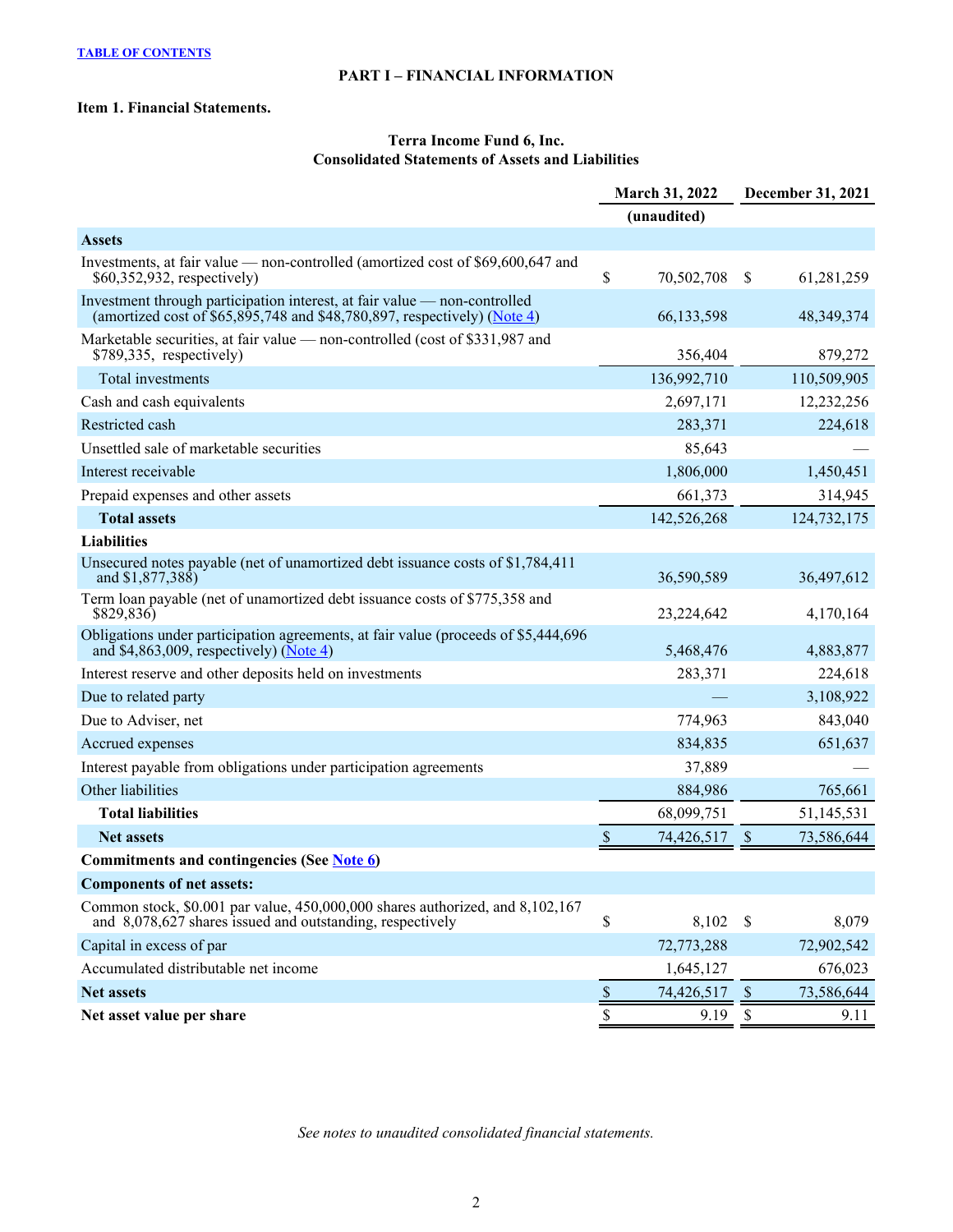## **Terra Income Fund 6, Inc. Consolidated Statements of Operations (Unaudited)**

<span id="page-3-0"></span>

|                                                                                        | <b>Three Months Ended March 31,</b> |           |                           |           |  |
|----------------------------------------------------------------------------------------|-------------------------------------|-----------|---------------------------|-----------|--|
|                                                                                        |                                     | 2022      |                           | 2021      |  |
| <b>Investment income</b>                                                               |                                     |           |                           |           |  |
| Interest income                                                                        | \$                                  | 4,087,414 | $\mathcal{S}$             | 2,138,391 |  |
| Dividend and other income                                                              |                                     | 48,361    |                           | 220,581   |  |
| <b>Total investment income</b>                                                         |                                     | 4,135,775 |                           | 2,358,972 |  |
| <b>Operating expenses</b>                                                              |                                     |           |                           |           |  |
| Base management fees                                                                   |                                     | 621,818   |                           | 476,064   |  |
| Incentive fees on capital gains                                                        |                                     | 124,641   |                           | 37,222    |  |
| Operating expense reimbursement to Adviser $(Note 4)$                                  |                                     | 300,190   |                           | 255,212   |  |
| Servicing fees (Note 2, Note 4)                                                        |                                     | 118,974   |                           | 125,339   |  |
| Interest expense on unsecured notes payable                                            |                                     | 764,539   |                           | 414,217   |  |
| Professional fees                                                                      |                                     | 355,304   |                           | 250,408   |  |
| Interest expense from obligations under participation agreements (Note 4)              |                                     | 121,567   |                           | 141,611   |  |
| Interest expense on term loan                                                          |                                     | 271,504   |                           |           |  |
| Directors' fees                                                                        |                                     | 30,126    |                           | 33,125    |  |
| Insurance expense                                                                      |                                     | 67,152    |                           | 55,877    |  |
| General and administrative expenses                                                    |                                     | 8,273     |                           | 16,127    |  |
| <b>Total operating expenses</b>                                                        |                                     | 2,784,088 |                           | 1,805,202 |  |
| Net investment income before income taxes                                              |                                     | 1,351,687 |                           | 553,770   |  |
| Income tax expense                                                                     |                                     | 439,653   |                           |           |  |
| Net investment income                                                                  |                                     | 912,034   |                           | 553,770   |  |
| Net change in unrealized appreciation on investments                                   |                                     | 577,587   |                           | 181,105   |  |
| Net change in unrealized depreciation on obligations under participation<br>agreements |                                     | 12,361    |                           | 5,005     |  |
| Net realized gain on investments                                                       |                                     | 33,260    |                           |           |  |
| Net increase in net assets resulting from operations                                   | \$                                  | 1,535,242 | $\boldsymbol{\mathsf{S}}$ | 739,880   |  |
|                                                                                        |                                     |           |                           |           |  |
| Per common share data:                                                                 |                                     |           |                           |           |  |
| Net investment income per share                                                        | $\frac{1}{2}$                       | 0.11      | $\boldsymbol{\mathsf{S}}$ | 0.07      |  |
| Net increase in net assets resulting from operations per share                         | \$                                  | 0.19      | $\boldsymbol{\mathsf{S}}$ | 0.09      |  |
| Weighted average common shares outstanding                                             |                                     | 8,086,765 |                           | 8,405,272 |  |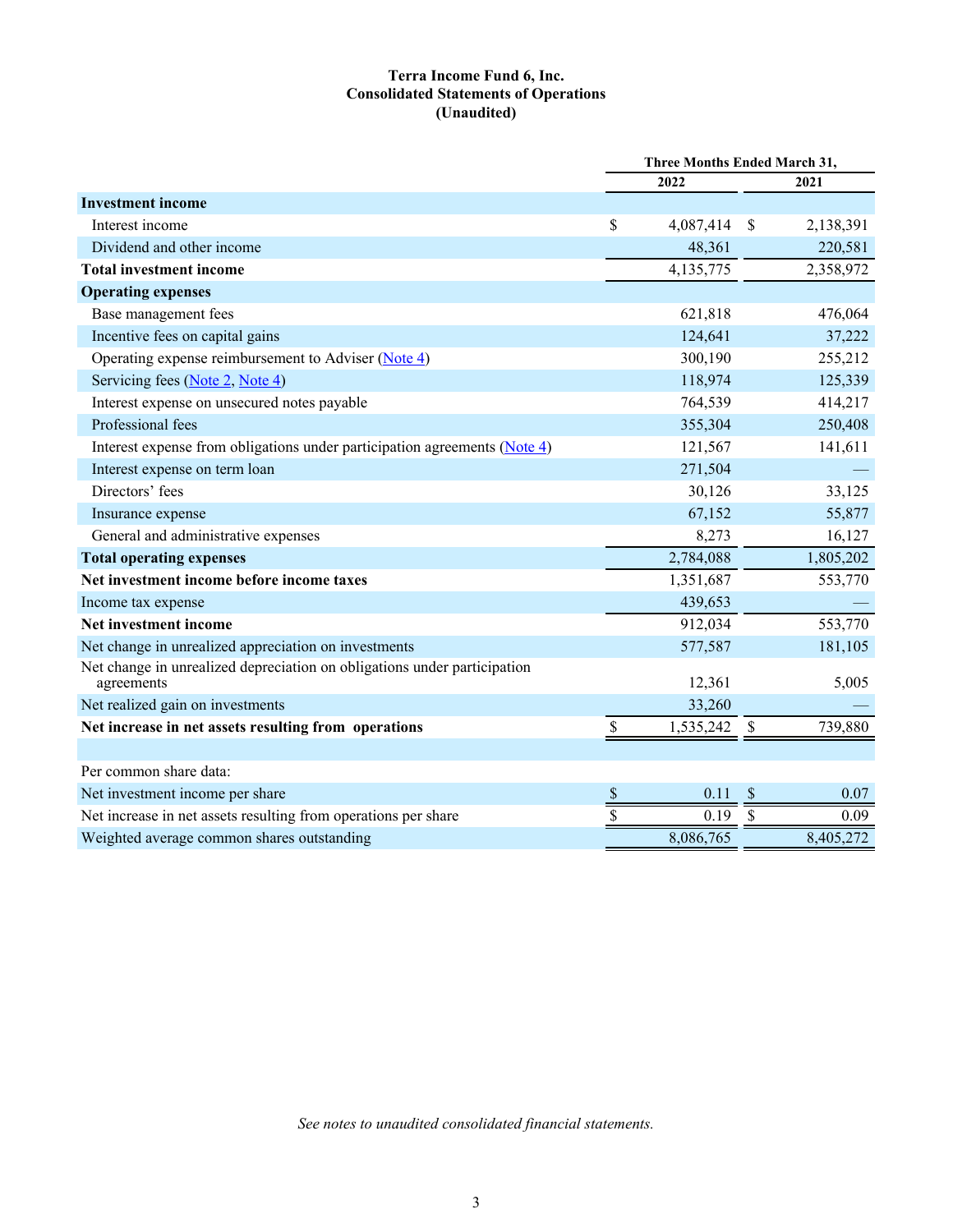## **Terra Income Fund 6, Inc. Consolidated Statements of Changes in Net Assets (Unaudited)**

<span id="page-4-0"></span>

|                                                                                        | Three Months Ended March 31, |            |              |              |
|----------------------------------------------------------------------------------------|------------------------------|------------|--------------|--------------|
|                                                                                        |                              | 2022       |              | 2021         |
| <b>Operations</b>                                                                      |                              |            |              |              |
| Net investment income                                                                  | \$                           | 912,034    | <sup>S</sup> | 553,770      |
| Net change in unrealized appreciation on investments                                   |                              | 577,587    |              | 181,105      |
| Net change in unrealized depreciation on obligations under participation<br>agreements |                              | 12,361     |              | 5,005        |
| Net realized gain on investments                                                       |                              | 33,260     |              |              |
| Net increase in net assets resulting from operations                                   |                              | 1,535,242  |              | 739,880      |
| <b>Stockholder distributions</b>                                                       |                              |            |              |              |
| Distributions from return of capital                                                   |                              | (341,094)  |              | (423,768)    |
| Distributions from net investment income                                               |                              | (566, 138) |              | (517, 178)   |
| Net decrease in net assets resulting from stockholder distributions                    |                              | (907, 232) |              | (940, 946)   |
| <b>Capital share transactions</b>                                                      |                              |            |              |              |
| Reinvestment of stockholder distributions                                              |                              | 211,863    |              | 236,078      |
| Net increase in net assets resulting from capital share transactions                   |                              | 211,863    |              | 236,078      |
| Net increase in net assets                                                             |                              | 839,873    |              | 35,012       |
| Net assets, at beginning of period                                                     |                              | 73,586,644 |              | 76, 175, 733 |
| Net assets, at end of period                                                           |                              | 74,426,517 |              | 76,210,745   |
|                                                                                        |                              |            |              |              |
| <b>Capital share activity</b>                                                          |                              |            |              |              |
| Shares outstanding, at beginning of period                                             |                              | 8,078,627  |              | 8,396,435    |
| Shares issued from reinvestment of stockholder distributions                           |                              | 23,540     |              | 25,768       |
| Shares outstanding, at end of period                                                   |                              | 8,102,167  |              | 8,422,203    |
|                                                                                        |                              |            |              |              |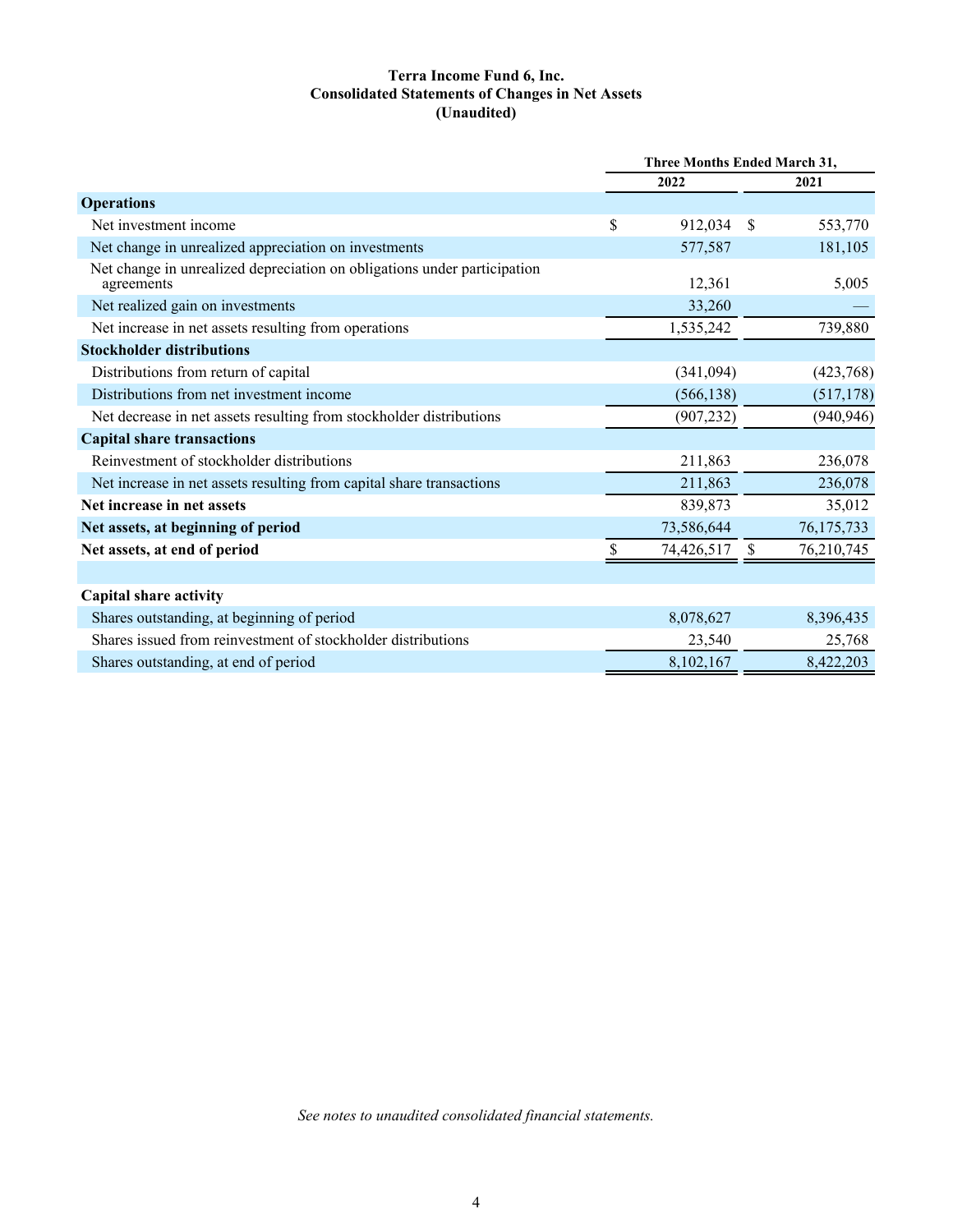## **Terra Income Fund 6, Inc. Consolidated Statements of Cash Flows (Unaudited)**

<span id="page-5-0"></span>

|                                                                                                                            | Three Months Ended March 31,      |                |                           |                |  |
|----------------------------------------------------------------------------------------------------------------------------|-----------------------------------|----------------|---------------------------|----------------|--|
|                                                                                                                            |                                   | 2022           |                           | 2021           |  |
| Cash flows from operating activities:                                                                                      |                                   |                |                           |                |  |
| Net increase in net assets resulting from operations                                                                       | \$                                | 1,535,242      | \$                        | 739,880        |  |
| Adjustments to reconcile net increase in net assets resulting from operations to<br>net cash used in operating activities: |                                   |                |                           |                |  |
| Net change in unrealized appreciation on investments                                                                       |                                   | (577, 587)     |                           | (181, 105)     |  |
| Net change in unrealized depreciation on obligations under participation<br>agreements                                     |                                   | (12,361)       |                           | (5,005)        |  |
| Net realized gain on investments                                                                                           |                                   | (33,260)       |                           |                |  |
| Amortization and accretion of investment-related fees, net                                                                 |                                   | (307, 473)     |                           | (71,096)       |  |
| Amortization of discount on debt issuance                                                                                  |                                   | 87,602         |                           | 33,000         |  |
| Amortization of deferred financing costs                                                                                   |                                   | 59,853         |                           | 21,519         |  |
| Paid-in-kind interest, net                                                                                                 |                                   |                |                           | (30,694)       |  |
| Purchases of investments                                                                                                   |                                   | (41,039,821)   |                           | (10, 857, 990) |  |
| Repayments and proceeds from sale of investments                                                                           |                                   | 15,404,965     |                           | 4,045,158      |  |
| Changes in operating assets and liabilities:                                                                               |                                   |                |                           |                |  |
| Increase in interest receivable                                                                                            |                                   | (355,549)      |                           | (200, 403)     |  |
| (Increase) decrease in prepaid expenses and other assets                                                                   |                                   | (346, 428)     |                           | 23,240         |  |
| Increase in interest reserve and other deposits held on investments                                                        |                                   | 58,753         |                           | 783            |  |
| Decrease in due to related party                                                                                           |                                   | (3,108,922)    |                           |                |  |
| (Decrease) increase in due to Adviser, net                                                                                 |                                   | (68,077)       |                           | 96,743         |  |
| Increase in accrued expenses                                                                                               |                                   | 183,198        |                           | 328,773        |  |
| Increase in interest payable on unsecured notes payable                                                                    |                                   |                |                           | 359,698        |  |
| Increase (decrease) in interest payable from obligations under participation<br>agreements                                 |                                   | 37,889         |                           | (3,069)        |  |
| Increase in other liabilities                                                                                              |                                   | 119,325        |                           | 54,293         |  |
| Net cash used in operating activities                                                                                      |                                   | (28, 362, 651) |                           | (5,646,275)    |  |
| Cash flows from financing activities:                                                                                      |                                   |                |                           |                |  |
| Proceeds from issuance of unsecured notes payable, net of discount                                                         |                                   |                |                           | 37, 175, 781   |  |
| Proceeds from obligations under participation agreements                                                                   |                                   | 581,688        |                           |                |  |
| Proceeds from borrowings under term loan payable                                                                           |                                   | 19,000,000     |                           |                |  |
| Payments of stockholder distributions                                                                                      |                                   | (695,369)      |                           | (704, 867)     |  |
| Payments of financing costs                                                                                                |                                   |                |                           | (782, 026)     |  |
| Payments for repurchases of common stock under stock repurchase plan                                                       |                                   |                |                           |                |  |
| Net cash provided by financing activities                                                                                  |                                   | 18,886,319     |                           | 35,688,888     |  |
| Net increase (decrease) in cash, cash equivalents and restricted cash                                                      |                                   | (9, 476, 332)  |                           | 30,042,613     |  |
| Cash, cash equivalents and restricted cash, at beginning of period                                                         |                                   | 12,456,874     |                           | 14,302,689     |  |
| Cash, cash equivalents and restricted cash, at end of period (Note 2)                                                      | $\mathbb{S}% _{t}\left( t\right)$ | 2,980,542      | \$                        | 44,345,302     |  |
| Supplemental disclosure of cash flow information:                                                                          |                                   |                |                           |                |  |
| Interest paid on debt                                                                                                      | $rac{S}{S}$                       | 941,722        |                           | 141,194        |  |
| Income taxes paid                                                                                                          |                                   |                | \$                        |                |  |
| <b>Supplemental non-cash information:</b>                                                                                  |                                   |                |                           |                |  |
| Reinvestment of stockholder distributions                                                                                  | \$                                | 211,863        | $\boldsymbol{\mathsf{S}}$ | 236,079        |  |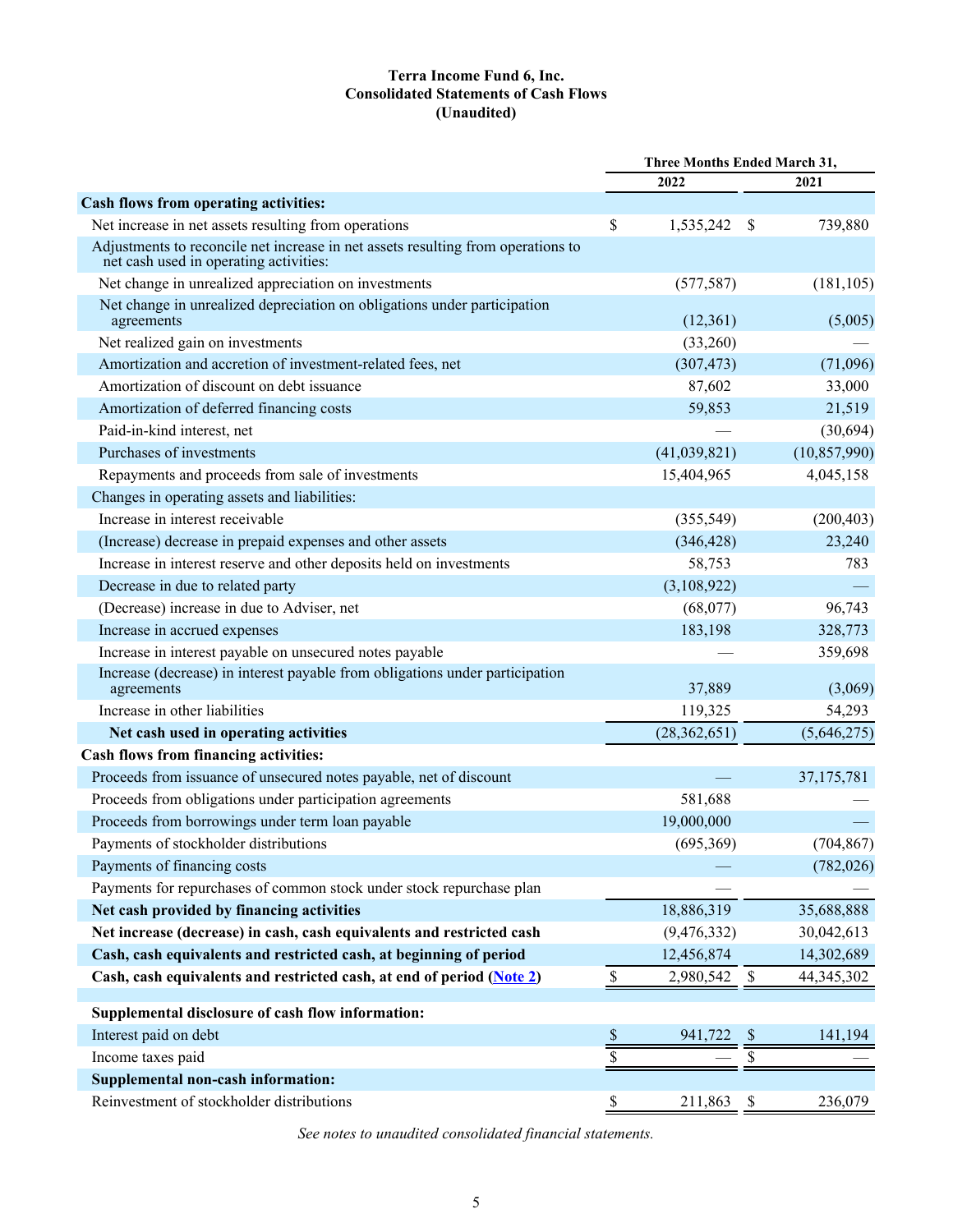## **Terra Income Fund 6, Inc. Consolidated Schedule of Investments (Unaudited) March 31, 2022**

<span id="page-6-0"></span>

| Portfolio Company <sup>(1)</sup>                               | Collateral<br>Location | <b>Property</b><br><b>Type</b> | Coupon<br>Rate <sup>(2)</sup>        | <b>Current</b><br>Interest<br>Rate | <b>Exit Fee</b>            | <b>Acquisition</b><br>Date | <b>Maturity</b><br>Date | Principal     | Amortized<br>Cost | Fair<br>Value $(3)$ | % of Net<br>Assets <sup>(4)</sup> |
|----------------------------------------------------------------|------------------------|--------------------------------|--------------------------------------|------------------------------------|----------------------------|----------------------------|-------------------------|---------------|-------------------|---------------------|-----------------------------------|
| Loan investments — non-controlled                              |                        |                                |                                      |                                    |                            |                            |                         |               |                   |                     |                                   |
| <b>Mezzanine loans:</b>                                        |                        |                                |                                      |                                    |                            |                            |                         |               |                   |                     |                                   |
| Dwight Mezz II, LLC                                            | $US - CA$              | Student<br>housing             | 11.00%                               | 11.00%                             | $0.00\%$                   | 5/11/2017                  | 5/6/2027                | \$3,000,000   | \$3,000,000       | \$ 3,001,886        | 4.0 $%$                           |
| Havemeyer TSM LLC <sup>(5)(7)</sup>                            | $US - NY$              | Mixed-use                      | 15.00%                               | 15.00%                             | 1.00%                      | 12/18/2020                 | 12/1/2022               | 8,078,750     | 8,096,214         | 8,158,876           | 11.0 %                            |
|                                                                |                        |                                |                                      |                                    |                            |                            |                         |               | 11,096,214        | 11,160,762          | 15.0 %                            |
| Preferred equity investments:                                  |                        |                                |                                      |                                    |                            |                            |                         |               |                   |                     |                                   |
| RS JZ Driggs, LLC (6)(7)(8)                                    | $US - NY$              | Multifamily                    | 12.25%                               | 12.25%                             | 1.00%                      | 5/1/2018                   | 1/1/2021                | 8,469,798     | 8,510,798         | 8,552,201           | 11.5 $%$                          |
|                                                                |                        |                                | $LIBOR +$<br>8.25% (2.44%            |                                    |                            |                            |                         |               |                   |                     |                                   |
| 370 Lex Part Deux, LLC (6)(7)                                  | $US - NY$              | Office                         | Floor)                               | 10.69%                             | $0.00\%$                   | 12/17/2018                 | 1/9/2023                | 21,204,069    | 21,151,365        | 20,592,325          | 27.7 %                            |
| Ann Street JV LLC                                              | US - GA                | Multifamily                    | 14.00%                               | 14.00%                             | 1.00%                      | 11/12/2021                 | 6/7/2024                | 12,226,414    | 12, 131, 274      | 12,316,471          | 16.5 $%$                          |
| Asano Bankers Hill, LLC                                        | US - CA                | Mixed-use                      | $SOFR +$<br>15.00% (0.25%)<br>Floor) | 15.25%                             | 1.00%                      | 2/2/2022                   | 7/31/2024               | 15,424,422    | 15,291,738        | 15,532,098          | 20.9 %                            |
|                                                                |                        |                                |                                      |                                    |                            |                            |                         |               | 57,085,175        | 56,993,095          | 76.6 %                            |
| <b>First mortgages:</b>                                        |                        |                                |                                      |                                    |                            |                            |                         |               |                   |                     |                                   |
| American Gilsonite Company                                     | $US - UT$              | Infrastructure                 | 14.00%                               | 14.00%                             | 1.00%                      | 8/31/2021                  | 8/31/2023               | 21,250,000    | 21, 161, 313      | 21,423,996          | 28.8 %                            |
| Hillsborough Owners LLC <sup>(9)(10)</sup>                     | $US$ - $NC$            | Mixed-use                      | $LIBOR + 8.00\%$<br>$(0.25\%$ Floor) | 8.45%                              | 1.00%                      | 10/27/2021                 | 11/1/2023               | 18,148,988    | 18,016,322        | 18,228,257          | 24.5 %                            |
|                                                                |                        |                                |                                      |                                    |                            |                            |                         |               | 39,177,635        | 39,652,253          | 53.3 %                            |
| <b>Credit facility:</b>                                        |                        |                                |                                      |                                    |                            |                            |                         |               |                   |                     |                                   |
| William A. Shopoff & Cindy I.<br>Shopoff <sup>(6)(7)(12)</sup> | $US - CA$              | Industrial                     | 15.00%                               | 15.00%                             | 1.00%                      | 10/4/2021                  | 4/4/2023                | 13,237,500    | 13,137,371        | 13,351,308          | 17.9 %                            |
| Post Brothers Holdings LLC <sup>(11)(12)</sup>                 | N/A                    | N/A                            | 15.00%                               | 15.00%                             | $4.60% -$<br>8.90%         | 3/29/2022                  | 3/29/2025               | 15,000,000    | 15,000,000        | 15,478,888          | 20.8 %                            |
|                                                                |                        |                                |                                      |                                    |                            |                            |                         |               | 28, 137, 371      | 28,830,196          | 38.7 %                            |
| Total loan investments - non-controlled                        |                        |                                |                                      |                                    |                            |                            |                         |               | \$135,496,395     | \$136,636,306       | 183.6 %                           |
|                                                                |                        |                                |                                      |                                    |                            |                            |                         |               |                   |                     |                                   |
| Portfolio Company <sup>(1)</sup>                               |                        |                                | Industry                             | <b>Dividend</b><br>Yield           | <b>Acquisition</b><br>Date | <b>Maturity</b><br>Date    |                         | <b>Shares</b> | Cost              | Fair<br>Value       | % of Net<br>Assets <sup>(4)</sup> |
| Marketable securities - non-controlled (13):                   |                        |                                |                                      |                                    |                            |                            |                         |               |                   |                     |                                   |

| Common and preferred shares                                    |             |         |           |           |        |                             |         |          |
|----------------------------------------------------------------|-------------|---------|-----------|-----------|--------|-----------------------------|---------|----------|
| Nexpoint Real Estate Finance, Inc. - Series A Preferred Shares | <b>REIT</b> | $8.5\%$ | 7/30/2020 | 7/24/2025 | 14.115 | 331.987                     | 356,404 | $0.5 \%$ |
| Total marketable securities — non-controlled                   |             |         |           |           |        | 331.987                     | 356.404 | $0.5\%$  |
|                                                                |             |         |           |           |        |                             |         |          |
| Total investments — non-controlled                             |             |         |           |           |        | \$135,828,382 \$136,992,710 |         | 184.1 %  |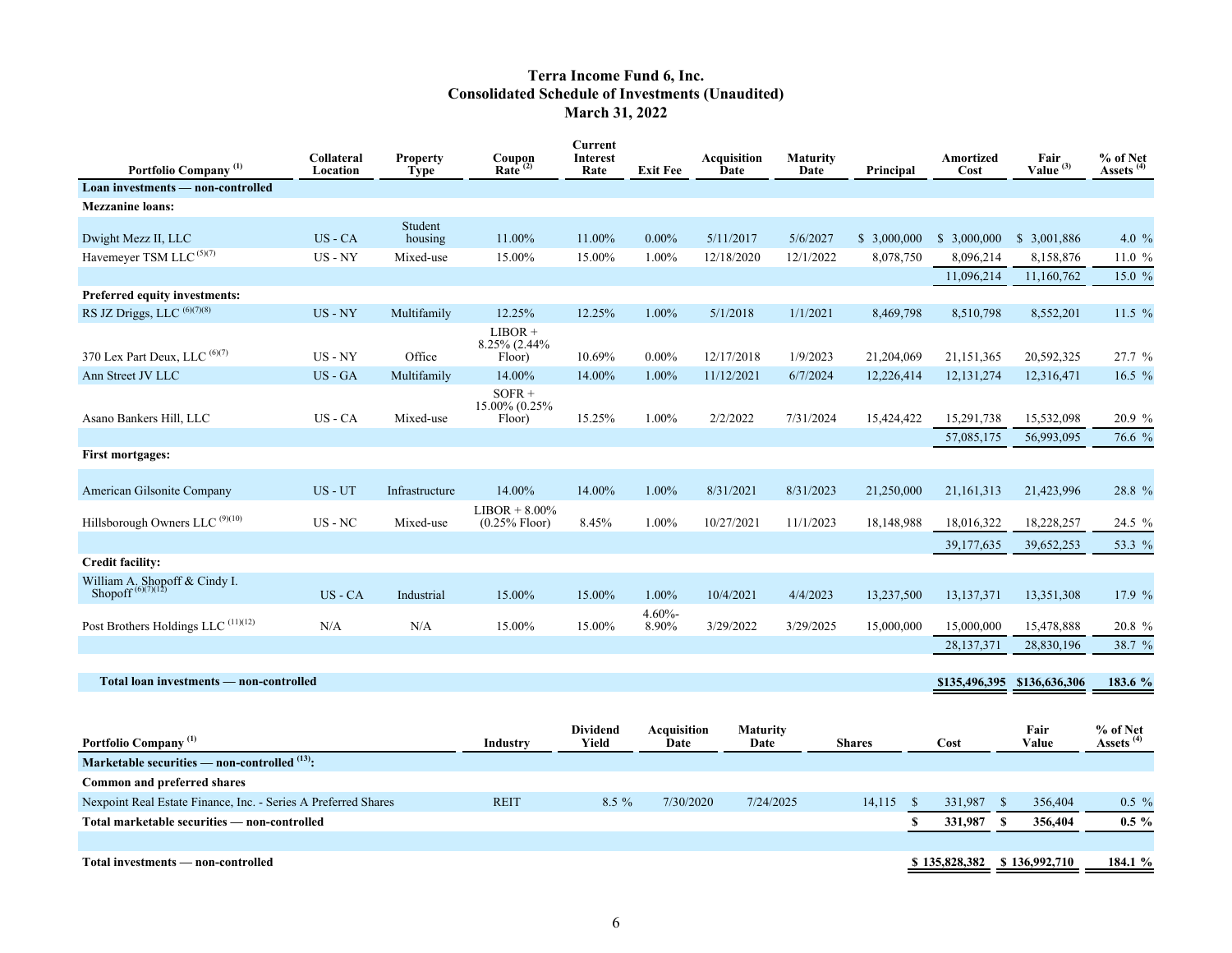- (1) All of the Company's investments are issued by eligible portfolio companies, as defined in the Investment Company Act of 1940 and the rules promulgated thereunder. All of the Company's borrowers are in the diversified real estate industry.
- (2) Some of the Company's investments provide for coupon rate indexed to the London Interbank Offered Rate ("LIBOR") or Secured Overnight Financing Rate ("SOFR") and in both cases subject to a floor.
- (3) Because there is no readily available market for these investments, these investments are valued using significant unobservable inputs under Level 3 of the fair value hierarchy and are approved in good faith by the Company's board of directors.
- (4) Percentages are based on net assets of \$74.4 million as of March 31, 2022.
- (5) Participation interest is with Mavik Real Estate Special Opportunities Fund REIT, LLC, a related-party real estate investment trust managed by an affiliate of the Company's sponsor. The Company is committed to fund up to \$8.5 million on this investment. As of March 31, 2022, the unfunded commitment was \$0.4 million.
- (6) Participation interest is with Terra Property Trust, Inc., a related-party real estate investment trust managed by an affiliate of the Company**'**s sponsor.
- (7) The Company acquired these investments through participation agreements. See "*Participation Agreements*" in [Note 4](#page-18-0) in the accompanying notes to the consolidated financial statements.
- (8) This investment is currently in maturity default. The Company has exercised its rights and is facilitating the completion of construction of the underlying asset in anticipation of lease up and disposition of the asset.
- (9) The loan participation from the Company does not qualify for sale accounting and therefore, this loan remains in the Consolidated Schedule of Investments. See "*Obligations under Participation Agreements*" in [Note 3](#page-14-0) in the accompanying notes to the consolidated financial statements.
- (10)The Company sold a portion of its interest in this investment to Terra Property Trust, Inc. pursuant to a participation agreement.
- (11)On March 29, 2022, the Company purchased a portion of a unsecured corporate credit facility from Terra Property Trust, Inc. pursuant to a participation agreement ([Note 4\)](#page-18-0). The borrower is a multifamily operator in Philadelphia, PA.
- (12)As of March 31, 2022, the facility was fully funded.

 $\mathcal{L}_\text{max}$  , where  $\mathcal{L}_\text{max}$ 

(13)From time to time, the Company may invest in debt and equity securities.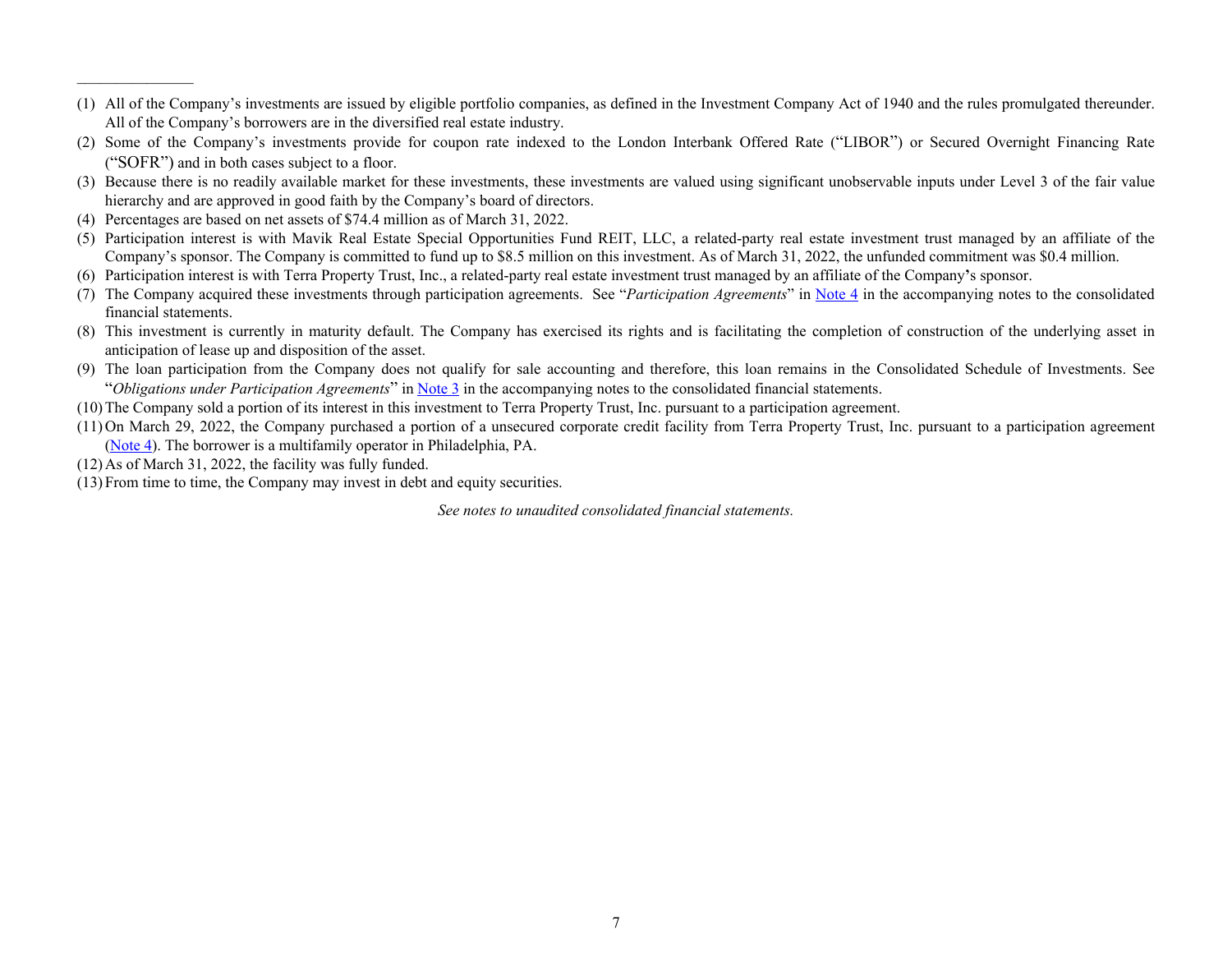## **Terra Income Fund 6, Inc. Consolidated Schedule of Investments December 31, 2021**

| Portfolio Company <sup>(1)</sup>                               | Collateral<br>Location | <b>Property</b><br><b>Type</b> | Coupon<br>Rate <sup>(2)</sup>        | <b>Current</b><br><b>Interest</b><br>Rate | <b>Exit Fee</b>            | Acquisition<br>Date     | <b>Maturity</b><br>Date | Principal              | Amortized<br>Cost | Fair<br>Value $(3)$      | $\frac{9}{6}$ of Net Assets <sup>(4)</sup> |
|----------------------------------------------------------------|------------------------|--------------------------------|--------------------------------------|-------------------------------------------|----------------------------|-------------------------|-------------------------|------------------------|-------------------|--------------------------|--------------------------------------------|
| Loan investments — non-controlled                              |                        |                                |                                      |                                           |                            |                         |                         |                        |                   |                          |                                            |
| <b>Mezzanine loans:</b>                                        |                        |                                |                                      |                                           |                            |                         |                         |                        |                   |                          |                                            |
| Dwight Mezz II, LLC                                            | $US - CA$              | Student<br>housing             | 11.00%                               | 11.00%                                    | $0.00\%$                   | 5/11/2017               | 5/6/2027                | \$3,000,000            | \$3,000,000       | \$ 3,000,730             | 4.1 $\%$                                   |
| Havemeyer TSM LLC <sup>(5)(7)</sup>                            | US - NY                | Mixed-use                      | 15.00%                               | 15.00%                                    | 1.00%                      | 12/18/2020              | 12/1/2022               | 6,808,000              | 6,810,164         | 6,874,428                | $9.3\%$                                    |
|                                                                |                        |                                |                                      |                                           |                            |                         |                         |                        | 9,810,164         | 9,875,158                | 13.4 %                                     |
| <b>Preferred equity investments:</b>                           |                        |                                |                                      |                                           |                            |                         |                         |                        |                   |                          |                                            |
| RS JZ Driggs, LLC (6)(7)(8)                                    | $US - NY$              | Multifamily                    | 12.25%                               | 12.25%                                    | 1.00%                      | 5/1/2018                | 1/1/2021                | 7,806,257              | 7,847,256         | 7,877,552                | 10.7%                                      |
| 370 Lex Part Deux, LLC (6)(7)                                  | $US - NY$              | Office                         | $LIBOR +$<br>8.25% (2.44%<br>Floor)  | 10.69%                                    | $0.00\%$                   | 12/17/2018              | 1/9/2023                | 21,004,423             | 21,002,365        | 20,250,306               | $27.5 \%$                                  |
| Ann Street JV LLC                                              | US - GA                | Multifamily                    | 14.00%                               | 14.00%                                    | 1.00%                      | 11/12/2021              | 6/7/2024                | 5,444,016              | 5,320,560         | 5,482,725                | $7.5\%$                                    |
|                                                                |                        |                                |                                      |                                           |                            |                         |                         |                        | 34,170,181        | 33,610,583               | 45.7 %                                     |
| <b>First mortgages:</b>                                        |                        |                                |                                      |                                           |                            |                         |                         |                        |                   |                          |                                            |
| American Gilsonite Company                                     | US-UT                  | Infrastructure                 | 14.00%                               | 14.00%                                    | 1.00%                      | 8/31/2021               | 8/31/2023               | 21,250,000             | 21,108,623        | 21,417,965               | 29.1 %                                     |
| Hillsborough Owners LLC <sup>(9)(10)</sup>                     | $US$ - $NC$            | Mixed-use                      | $LIBOR + 8.00\%$<br>$(0.25\%$ Floor) | 8.25%                                     | $1.00\%$                   | 10/27/2021              | 11/1/2023               | 16,210,029             | 16,026,455        | 16,279,593               | 22.1%                                      |
|                                                                |                        |                                |                                      |                                           |                            |                         |                         |                        | 37,135,078        | 37,697,558               | 51.2 %                                     |
| <b>Credit facility:</b>                                        |                        |                                |                                      |                                           |                            |                         |                         |                        |                   |                          |                                            |
| Post Brothers Holdings LLC <sup>(11)(12)(13)</sup>             | N/A                    | N/A                            | 15.00%                               | 15.00%                                    | 1.00%                      | 7/16/2021               | 7/16/2024               | 15,000,000             | 14,897,294        | 15,100,246               | 20.6%                                      |
| William A. Shopoff & Cindy I.<br>Shopoff $^{(6)(7)(13)}$       | US-CA                  | Industrial                     | 15.00%                               | 15.00%                                    | 1.00%                      | 10/4/2021               | 4/4/2023                | 13,237,500             | 13, 121, 112      | 13,347,088               | 18.1%                                      |
|                                                                |                        |                                |                                      |                                           |                            |                         |                         |                        | 28,018,406        | 28,447,334               | 38.7 %                                     |
| Total loan investments — non-controlled                        |                        |                                |                                      |                                           |                            |                         |                         |                        | \$109,133,829     | \$109,630,633            | 149.0 %                                    |
|                                                                |                        |                                |                                      |                                           |                            |                         |                         |                        |                   |                          |                                            |
| Portfolio Company <sup>(1)</sup>                               |                        |                                | <b>Industry</b>                      | <b>Dividend</b><br>Yield                  | <b>Acquisition</b><br>Date | <b>Maturity</b><br>Date |                         | <b>Shares</b>          | Cost              | Fair<br>Value            | % of Net<br>Assets <sup>(4)</sup>          |
| Marketable securities - non-controlled (14):                   |                        |                                |                                      |                                           |                            |                         |                         |                        |                   |                          |                                            |
| Common and preferred shares                                    |                        |                                |                                      |                                           |                            |                         |                         |                        |                   |                          |                                            |
| Nexpoint Real Estate Finance, Inc. - Series A Preferred Shares |                        |                                | <b>REIT</b>                          | 8.5 %                                     | 7/30/2020                  |                         | 7/24/2025               | 33,560<br>$\mathbb{S}$ | 789,335           | 879,272<br>- \$          | $1.2 \%$                                   |
| Total marketable securities — non-controlled                   |                        |                                |                                      |                                           |                            |                         |                         | $\mathbf{s}$           | 789,335           | <sup>\$</sup><br>879,272 | $1.2\%$                                    |
| Total investments — non-controlled                             |                        |                                |                                      |                                           |                            |                         |                         |                        | \$109,923,164     | \$110,509,905            | 150.2 %                                    |
|                                                                |                        |                                |                                      |                                           |                            |                         |                         |                        |                   |                          |                                            |

 $\mathcal{L}_\text{max}$  and  $\mathcal{L}_\text{max}$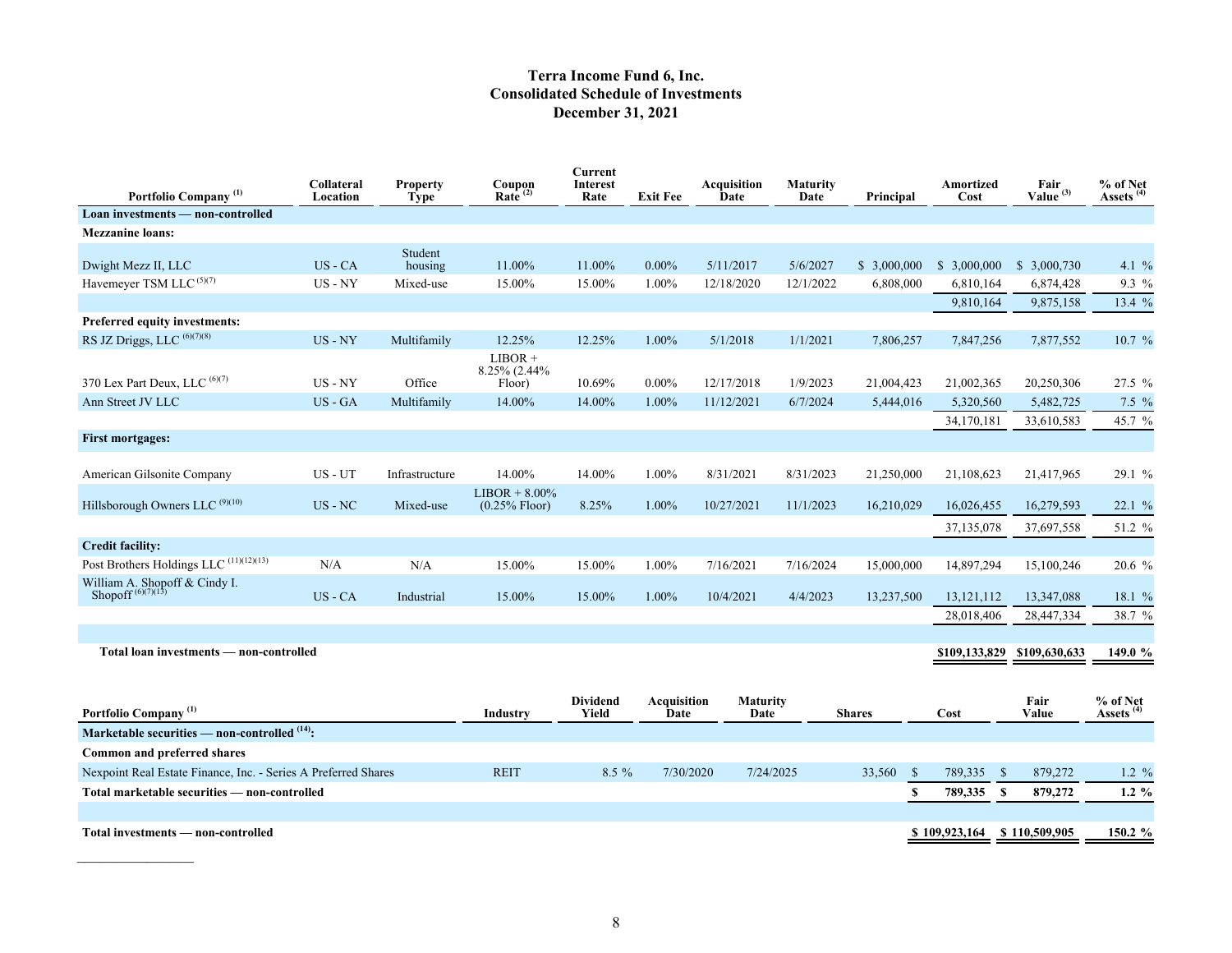- (1) All of the Company's investments are issued by eligible portfolio companies, as defined in the Investment Company Act of 1940 and the rules promulgated thereunder. All of the Company's borrowers are in the diversified real estate industry.
- (2) Some of the Company's investments provide for coupon rate indexed to LIBOR or prime rate and in both cases subject to a floor.
- (3) Because there is no readily available market for these investments, these investments are valued using significant unobservable inputs under Level 3 of the fair value hierarchy and are approved in good faith by the Company's board of directors.
- (4) Percentages are based on net assets of \$73.6 million as of December 31, 2021.
- (5) Participation interest is with Mavik Real Estate Special Opportunities Fund REIT, LLC. The Company is committed to fund up to \$7.4 million on this investment. As of December 31, 2021, the unfunded commitment was \$0.6 million.
- (6) Participation interest is with Terra Property Trust, Inc., a related-party real estate investment trust managed by an affiliate of the Company's sponsor.
- (7) The Company acquired these investments through participation agreements. See "*Participation Agreements*" in [Note 4](#page-18-0) in the accompanying notes to the consolidated financial statements.
- (8) This investment is currently in maturity default. The Company has exercised its rights and is facilitating the completion of construction of the underlying asset in anticipation of lease up and disposition of the asset.
- (9) The loan participation from the Company does not qualify for sale accounting and therefore, this loan remains in the Consolidated Schedule of Investments. See "*Obligations under Participation Agreements*" in [Note 3](#page-14-0) in the accompanying notes to the consolidated financial statements.
- (10)The Company sold a portion of its interest in this investment to Terra Property Trust, Inc. pursuant to a participation agreement.
- (11)On July 16, 2021, the Company originated a \$15.0 million unsecured corporate credit facility. The borrower is a multifamily operator in Philadelphia, PA.
- (12)The borrower also pays a 1.0% fee on the unused portion of the credit facility.
- (13)As of December 31, 2021, the facility was fully funded.
- (14)From time to time, the Company may invest in debt and equity securities.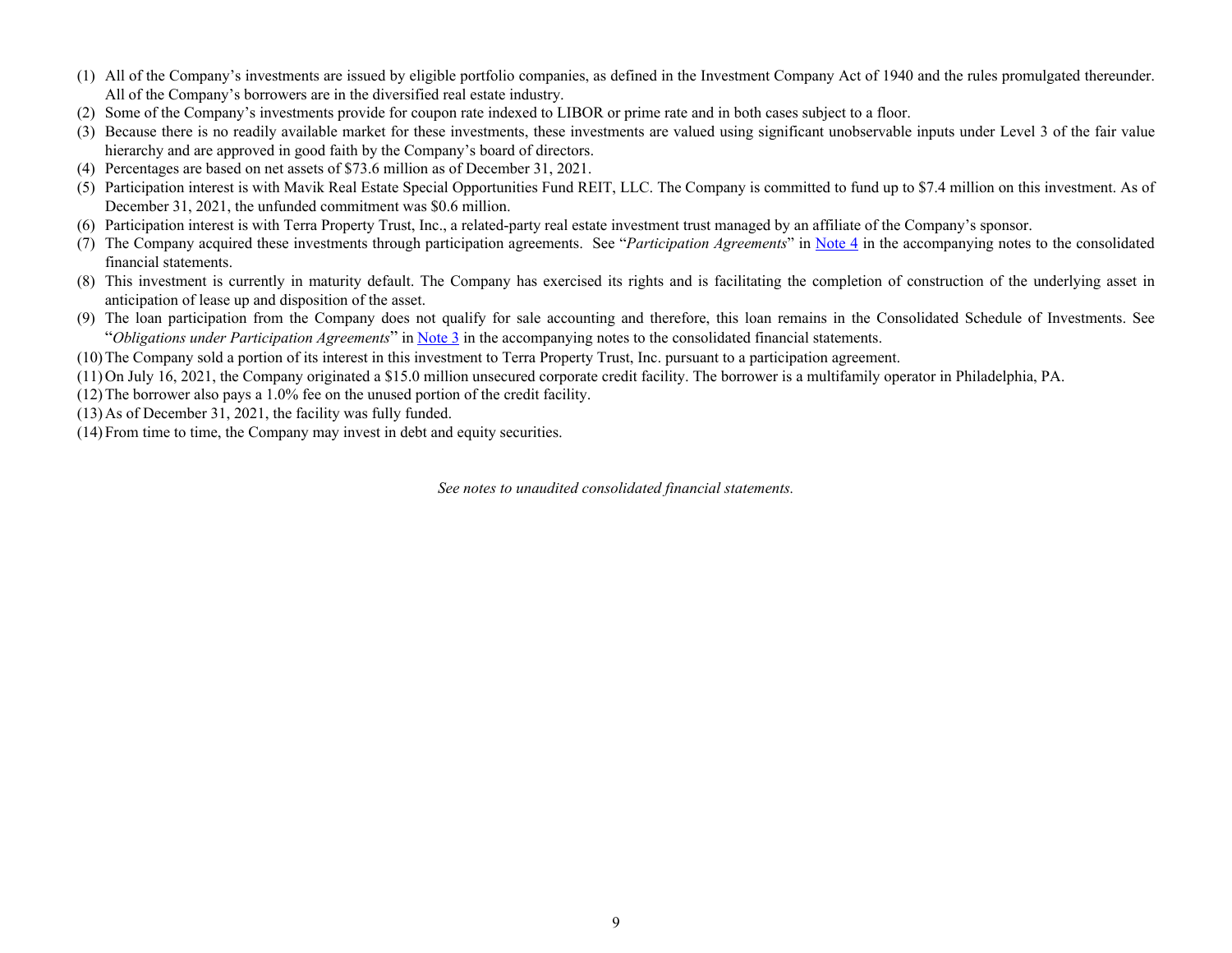#### **Terra Income Fund 6, Inc.**

#### **Notes to Consolidated Financial Statements (Unaudited)**

#### <span id="page-10-0"></span>**Note 1. Principal Business and Organization**

Terra Income Fund 6, Inc. (the "Company") was incorporated under the general corporation laws of the State of Maryland on May 15, 2013. On March 2, 2015, the Company filed a public registration statement on Form N-2 with the Securities and Exchange Commission (the "SEC") to offer a minimum of \$2.0 million of common stock and a maximum of \$1.0 billion of common stock in a continuous public offering (the "Offering"). The Company formally commenced operations on June 24, 2015, upon raising gross proceeds in excess of \$2.0 million from sales of shares of its common stock in the Offering, including sales to persons who are affiliated with the Company or its adviser, Terra Income Advisors, LLC ("Terra Income Advisors" or the "Adviser"). During the offering period, which ended on April 20, 2018, the Company sold 8,878,606 shares of common stock, including shares purchased by Terra Capital Partners, LLC ("Terra Capital Partners"), the Company's sponsor, and excluding shares sold through the distribution reinvestment plan ("DRIP"), in both an initial private placement and from the Offering, for gross proceeds of \$103.6 million. The Company has elected to be regulated as a business development company ("BDC") under the Investment Company Act of 1940, as amended (the "1940 Act"). The Company is an externally managed, non-diversified, closed-end management investment company that initially elected to be taxed for federal income tax purposes, and qualified annually thereafter, as a regulated investment company ("RIC") under Subchapter M of the Internal Revenue Code of 1986, as amended (the "Code").

On December 11, 2018, the Company's board of directors (the "Board") voted to approve a change in its fiscal year from September 30 to December 31 in connection with its plan to qualify as a real estate investment trust ("REIT") for U.S. federal income tax purposes under Subchapter M of the Code. The Board delegated to its management the authority to determine when such change in fiscal year would take effect. On December 31, 2018, the Company's management determined to change its tax election from taxation as a RIC to taxation as a REIT under Subchapter M of the Code. The REIT tax election allows the Company to benefit from the preferential tax treatment afforded to both RICs and REITs, without the Company being subject to RIC-specific diversification restrictions. The Company elected to be taxed as a REIT under the Code commencing with its short taxable year beginning October 1, 2018 and ending December 31, 2018. Concurrent with the change in its tax election, the Company changed its fiscal year from September 30 to December 31 to satisfy the REIT requirement under the Code.

The Company's investment activities are externally managed by Terra Income Advisors, a private investment firm affiliated with the Company, pursuant to an investment advisory and administrative services agreement (the "Investment Advisory Agreement"), under the oversight of the Company's Board, a majority of whom are independent directors. Terra Income Advisors is registered as an investment adviser under the Investment Advisers Act of 1940, as amended (see [Note 4\)](#page-18-0).

The Company previously retained Terra Capital Markets, LLC ("Terra Capital Markets"), an affiliate of Terra Income Advisors, to serve as the dealer manager of the Offering pursuant to the second amended and restated dealer manager agreement dated September 30, 2017 between the Company and Terra Capital Markets (the "Dealer Manager Agreement"). As the dealer manager, Terra Capital Markets was responsible for marketing the Company's shares being offered pursuant to the Offering, which ended on April 20, 2018. On December 23, 2020, Terra Capital Markets assigned certain of its administrative functions and certain obligations under the Dealer Manager Agreement to the Company (see [Note 4](#page-18-0)).

In February 2021, the Company issued \$38.4 million in aggregate principal amount of 7.00% fixed-rate notes due 2026, for net proceeds of \$37.2 million, after deducting underwriting commissions of \$1.2 million, see "*Unsecured Notes Payable*" in [Note 5](#page-22-0) for more information.

On April 1, 2021, Mavik Capital Management, LP ("Mavik"), an entity controlled by Vikram S. Uppal, the Chief Executive Officer of the Company, completed a series of related transactions that resulted in all of the outstanding interests in Terra Capital Partners being acquired by Mavik for a combination of cash and interests in Mavik (the "Recapitalization"). Following the series of transactions described below, Terra Income Advisors is ultimately controlled by Mavik.

Prior to the Recapitalization, Terra Capital Partners was the immediate parent and managing member of Terra Income Advisors, and was ultimately controlled by Axar Real Estate Capital Group LLC ("Axar RE Manager"). In connection with the Recapitalization, Axar RE Manager assumed direct control of Terra Income Advisors by becoming its manager. Thus, the same parties that controlled Terra Income Advisors prior to the consummation of the Recapitalization maintained control of Terra Income Advisors, and by the terms of the Recapitalization continued to do so until a new investment advisory and administrative services agreement between the Company and Terra Income Advisors was approved by the affirmative vote of a majority of the outstanding shares of common stock entitled to vote at the 2021 annual meeting of stockholders of the Company on September 22, 2021. Subsequent to the approval of the new investment advisory agreement, Axar RE Manager ceased to be the manager of the Advisor and Terra Capital Partners again became the managing member of Terra Income Advisors.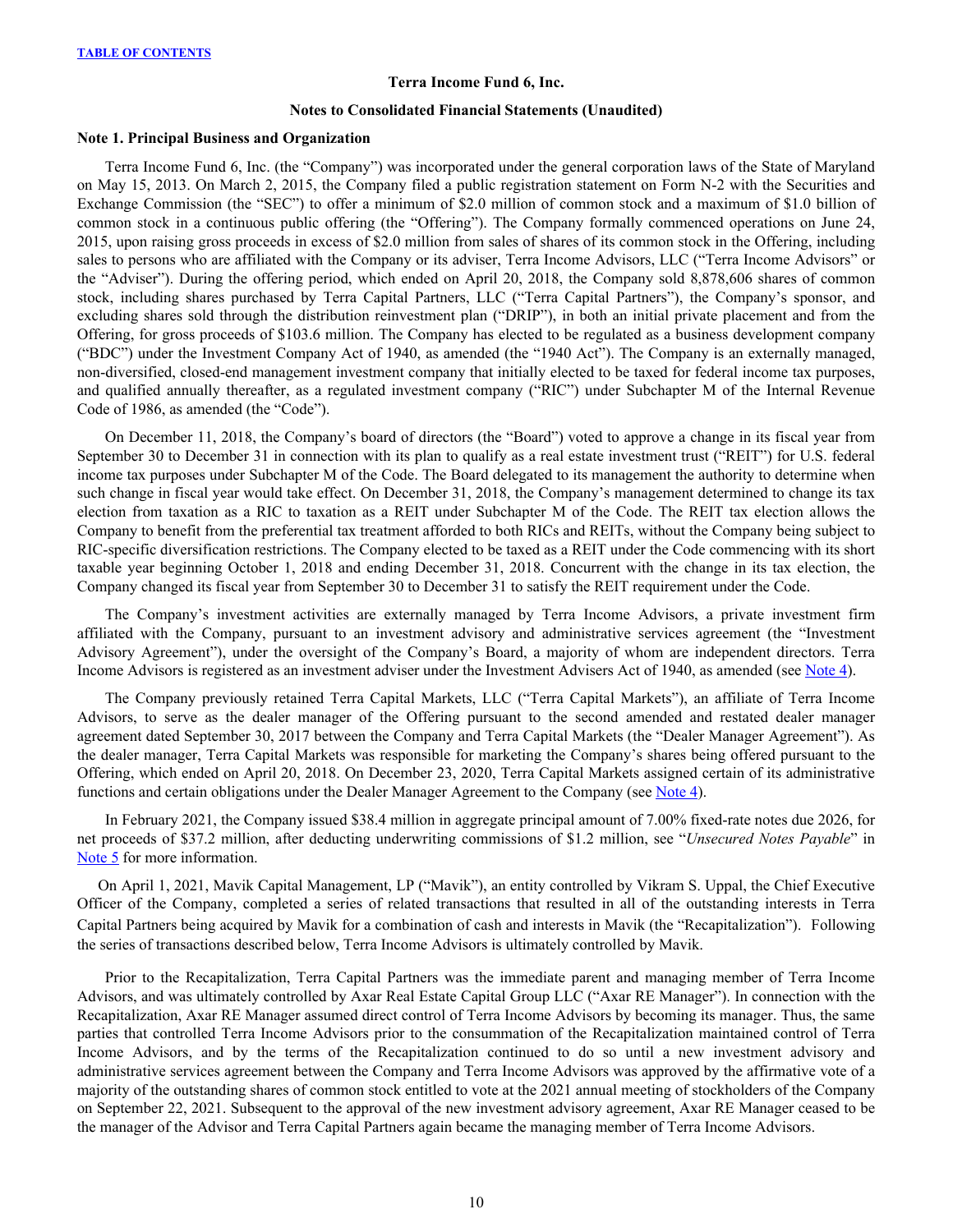<span id="page-11-0"></span>The Company's primary investment objectives are to pay attractive and stable cash distributions and to preserve, protect and return capital contributions to stockholders. The Company's investment strategy is to use substantially all of the proceeds of the Offering to originate and manage a diversified portfolio consisting of (i) commercial real estate loans to U.S. companies qualifying as "eligible portfolio companies" under the 1940 Act, including mezzanine loans, first and second lien mortgage loans, subordinated mortgage loans, bridge loans and other commercial real estate-related loans related to or secured by high quality commercial real estate in the United States; (ii) preferred equity real estate investments in U.S. companies qualifying as "eligible portfolio companies" under the 1940 Act; and (iii) any other investments that meet the investment objectives of the Company**.** The Company may also purchase select commercial real estate-related debt securities, such as commercial mortgagebacked securities or collateralized debt obligations. The Company intends to either directly or through an affiliate, structure, underwrite and originate most of its investments, as it believes that doing so will provide it with the best opportunity to invest in loans that satisfy its standards, establish a direct relationship with the borrower and optimize the terms of its investments. The Company may hold its investments until their scheduled maturity dates or may sell them if the Company is able to command favorable terms for their disposition.

#### **Note 2. Summary of Significant Accounting Policies**

*Basis of Presentation:* The accompanying interim consolidated financial statements have been prepared in accordance with United States generally accepted accounting principles ("U.S. GAAP"), and include the accounts of the Company and its consolidated subsidiaries. The accompanying interim consolidated financial statements of the Company and related financial information have been prepared pursuant to the requirements for reporting on Form 10-Q and Articles 6 or 10 of Regulation S-X. The Company is an investment company, as defined under U.S. GAAP, and applies accounting and reporting guidance in accordance with Financial Accounting Standards Board ("FASB") Accounting Standard Codification ("ASC") Topic 946, *Financial Services — Investment Companies*. The consolidated financial statements reflect all adjustments and reclassifications that, in the opinion of management, are necessary for the fair presentation of the results of operations and financial condition as of and for the periods presented.

*Consolidation:* As provided under Regulation S-X and ASC Topic 946, the Company will generally not consolidate its investment in a company other than an investment company or controlled operating company whose business consists of providing services to the Company. Accordingly, the Company consolidated the accounts of the Company's wholly-owned subsidiaries that meet the aforementioned criteria in its consolidated financial statements. All significant intercompany balances and transactions have been eliminated in consolidation.

*Cash and Cash Equivalents:* The Company considers all highly liquid investments, with original maturities of ninety days or less when purchased, as cash equivalents. Cash and cash equivalents held at financial institutions, at times, may exceed the amount insured by the Federal Deposit Insurance Corporation.

*Restricted Cash:* Restricted cash represents cash held as additional collateral by the Company on behalf of the borrowers related to the investments for the purpose of such borrowers making interest and property-related operating payments. There is a corresponding liability of the same amount on the statements of assets and liabilities called "Interest reserve and other deposits held on investments."

 The following table provides a reconciliation of cash, cash equivalents and restricted cash in the Company's statements of assets and liabilities to the total amount shown in its statements of cash flows:

|                                                                                                        |      | March 31.    |  |              |  |
|--------------------------------------------------------------------------------------------------------|------|--------------|--|--------------|--|
|                                                                                                        | 2022 |              |  | 2021         |  |
| Cash and cash equivalents                                                                              |      | 2,697,171 \$ |  | 43,745,204   |  |
| Restricted cash                                                                                        |      | 283.371      |  | 600.098      |  |
| Total cash, cash equivalents and restricted cash shown in the consolidated<br>statements of cash flows |      | 2,980,542    |  | 44, 345, 302 |  |

*Investment Transactions and Investment Income (Expense):* The Company records investment transactions on the trade date. Realized gains or losses on dispositions of investments represent the difference between the amortized cost of the investment, based on the specific identification method, and the proceeds received from the sale or maturity (exclusive of any prepayment penalties). Realized gains and losses and changes in unrealized gains and losses are recognized in the consolidated statements of operations. Interest income is accrued based upon the outstanding principal amount and contractual terms of the debt instruments and preferred equity investments. Interest is accrued on a daily basis. Discounts and premiums on investments purchased are accreted or amortized over the expected life of the respective investment using the effective yield method and are included in interest income in the consolidated statements of operations. Loan origination fees and exit fees are capitalized and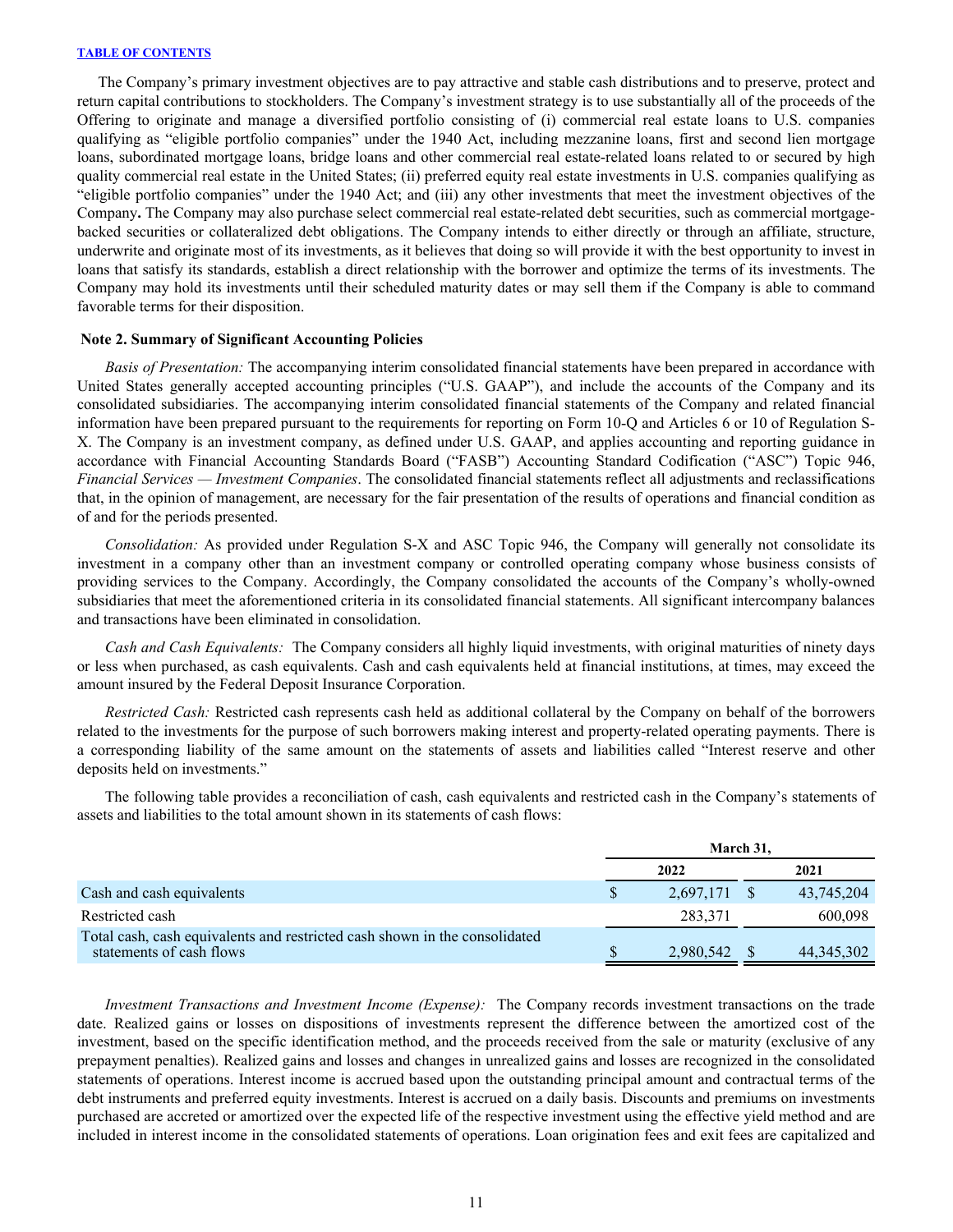the Company then amortizes such amounts using the effective yield method as interest income over the life of the investment. Income accrual is generally suspended for investments at the earlier of the date at which payments become 90 days past due or when, in the opinion of the Adviser, recovery of income and principal becomes doubtful. Interest is then recorded on the basis of cash received until accrual is resumed when the investment becomes contractually current and performance is demonstrated to be resumed. The amortized cost of investments represents the original cost adjusted for the accretion of discounts on investments and exit fees, and the amortizations of premiums on investments and origination fees. As prepayment(s), partial or full, occurs on an investment, prepayment income is recognized. All other income is recognized when earned.

 The Company may hold debt investments in its portfolio that contain paid-in-kind ("PIK") interest provisions. The PIK interest, which represents contractually deferred interest that is added to the principal balance that is due at maturity, is recorded on the accrual basis.

*Participation Interests:* Loan participations from the Company which do not qualify for sale treatment remain on the Company's statements of assets and liabilities and the proceeds are recorded as obligations under participation agreements. For the investments which participation has been granted, the interest earned on the entire loan balance is recorded within "interest income" and the interest related to the participation interest is recorded within "interest expense from obligations under participation agreements" in the accompanying consolidated statements of operations. Interest expense from obligations under participation agreement is reversed when recovery of interest income on the related loan becomes doubtful. See "*Obligations under Participation Agreements*" in [Note 3](#page-14-0) for additional information.

*Valuation of Investments:* The Company determines the value of its investments on a quarterly basis in accordance with fair value accounting guidance promulgated under U.S. GAAP, which establishes a three-tier hierarchical disclosure framework that prioritizes and ranks the level of market price observability used in measuring investments at fair value. These tiers include:

- Level 1 observable inputs, such as quoted prices in active markets. Publicly listed equities, debt securities and publicly listed derivatives will be included in Level 1.
- Level 2 observable inputs such as for similar securities in active markets and quoted prices for identical securities in markets that are not active. In certain cases, debt and equity securities are valued on the basis of prices from an orderly transaction between market participants provided by reputable dealers or pricing services. In determining the value of a particular investment, pricing services may use certain information with respect to transactions in such investments, quotations from dealers, pricing matrices, market transactions in comparable investments and various relationships between investments. Investments which are generally expected to be included in this category include corporate bonds and loans, convertible debt indexed to publicly listed securities and certain over-the-counter derivatives.
- Level 3 unobservable inputs for which little or no market data exists, therefore requiring an entity to develop its own assumptions. The inputs into the determination of fair value require significant judgment or estimation.

Market price observability is affected by a number of factors, including the type of investment and the characteristics specific to the investment. Investments with readily available actively quoted prices or for which fair value can be measured from actively quoted prices, generally, will have a higher degree of market price observability and a lesser degree of judgment used in measuring fair value. In certain cases, the inputs used to measure fair value may fall into different levels of the fair value hierarchy. In such cases, an investment's level within the fair value hierarchy is based on the lowest level of input that is significant to the fair value measurement. The Company's assessment of the significance of a particular input to the fair value measurement in its entirety requires subjective judgment and consideration of factors specific to the investment. The fair values of the Company's loan investments are determined in good faith by the Board pursuant to the Company's valuation policy and consistently applied valuation process. It is expected that the Company's investments will primarily be classified as Level 3 investments. The fair value of the Company's marketable securities is determined based on quoted prices in an active market and is classified as Level 1 of the fair value hierarchy.

 *Valuation of Obligations under Participation Agreements:* The Company has elected the fair value option under ASC Topic 825, *Financial Instruments,* relating to accounting for debt obligations at their fair value for obligations under participation agreements which arose due to partial loan sales which did not meet the criteria for sale treatment under ASC Topic 860, *Transfers and Servicing*. The Company employs the yield approach valuation methodology used for the real-estate related loan investments on its obligations under participation agreements.

*Deferred Debt Issuance Costs:* The Company records issue discounts and other financing costs related to its debt obligation as deferred debt issuance costs, which are presented as a direct deduction from the carrying value of the related debt liability. These expenses are deferred and amortized using the effective interest method over the stated maturity of the debt obligation.

*Stockholder Dividends and Distributions:* Dividends and distributions to stockholders, which are determined in accordance with federal income tax regulations, are recorded on the declaration date. The amount to be paid out as a dividend or distribution is approved by the Board. Net realized capital gains, if any, are generally distributed or deemed distributed at least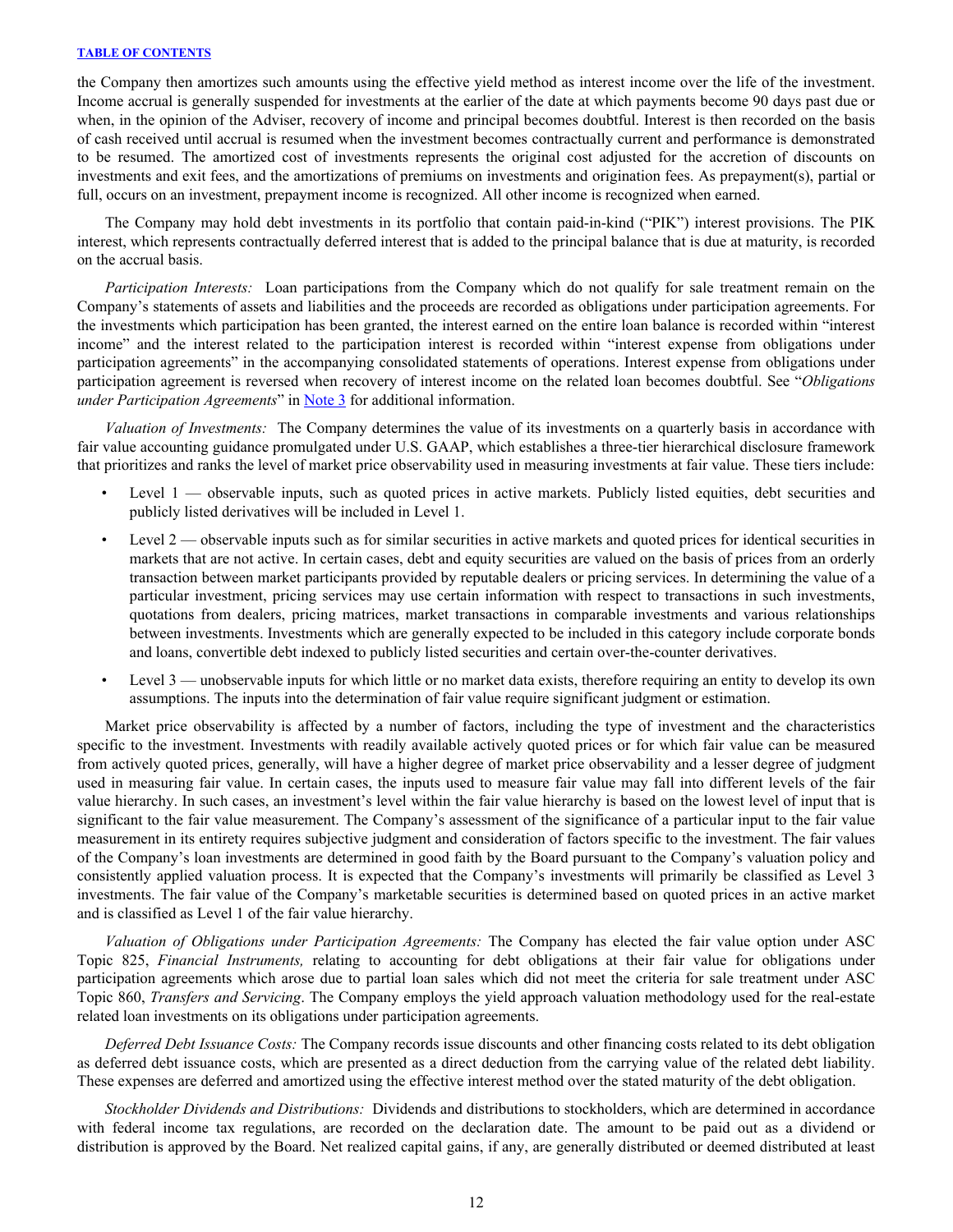annually. The Company adopted an "opt in" DRIP pursuant to which stockholders may elect to have the full amount of stockholders cash distributions reinvested in additional shares of common stock. Participants in the DRIP are free to elect to participate or terminate participation in the plan within a reasonable time as specified in the plan. For stockholders who have opted in to the DRIP, they have their cash distributions reinvested in additional shares of common stock, rather than receiving the cash distributions. Pursuant to the DRIP, shares are issued at a price equal to the Company's most recently disclosed net asset value ("NAV") per share of its common stock immediately prior to the applicable distribution payment date.

 *Incentive Fee on Capital Gains:* Pursuant to the terms of the Investment Advisory Agreement, the incentive fee on capital gains is determined and payable in arrears as of the end of each fiscal year (or upon termination of the Investment Advisory Agreement). This fee equals 20.0% of the Company's incentive fee on capital gains, which equals the realized capital gains on a cumulative basis from inception, calculated as of the end of the applicable period, computed net of all realized capital losses and unrealized capital depreciation on a cumulative basis, less the aggregate amount of any previously paid capital gains incentive fees. On a quarterly basis, the Company accrues (but does not pay) for the capital gains incentive fee by calculating such fee as if it were due and payable as of the end of such period. While the Investment Advisory Agreement neither includes nor contemplates the inclusion of unrealized gains in the calculation of the capital gains incentive fee, pursuant to an interpretation of an American Institute of Certified Public Accountants Technical Practice Aid for investment companies, the Company accrues for this incentive fee to include unrealized gains in the calculation of the capital gains incentive fee expense and related accrued capital gains incentive fee. This accrual reflects the incentive fees that would be payable to Terra Income Advisors if the Company's entire portfolio were liquidated at its fair value as of the balance sheet date even though Terra Income Advisors is not entitled to an incentive fee with respect to unrealized gains unless and until such gains are actually realized.

*Servicing Fee:* The Company pays selected dealers a servicing fee at an annual rate of 0.75% of the most recently published NAV per share, excluding shares sold through the DRIP, in exchange for providing certain administrative support services [\(Note 4\)](#page-18-0) to stockholders such as establishing and maintaining stockholder accounts, customer service support and assisting stockholders in changing account options, account designations and account addresses. The servicing fee is recorded as expense on the statements of operations in the period in which it was incurred.

*Income Taxes:* The Company elected to be taxed as a REIT under the Code commencing with its short taxable year beginning October 1, 2018 and ending December 31, 2018. In order to qualify as a REIT, the Company is required, among other things, to distribute dividends equal to at least 90% of its REIT net taxable income to the stockholders annually and meet certain tests regarding the nature of its income and assets. To the extent any of the Company's taxable income was not previously distributed, the Company will make a dividend declaration pursuant to Section 858(a)(1) of the Code, allowing the Company to treat certain dividends that are to be distributed after the close of a taxable year as having been paid during the taxable year. As a REIT, the Company is not subject to U.S. federal income taxes on income and gains distributed to the stockholders as long as certain requirements are satisfied, principally relating to the nature of income and the level of distributions, as well as other factors. If the Company fails to qualify as a REIT in any taxable year and does not qualify for certain statutory relief provisions, the Company will be subject to U.S. federal and state income taxes at regular corporate rates beginning with the year in which it fails to qualify and may be precluded from being able to elect to be treated as a REIT for the Company's four subsequent taxable years. For the three months ended March 31, 2022 and 2021, the Company satisfied all the requirements for a REIT.

The Company holds certain portfolio company investments through consolidated taxable REIT subsidiaries ("TRSs"). Such subsidiaries may be subject to U.S. federal and state corporate-level income taxes. These consolidated subsidiaries recognize deferred tax assets and liabilities for the estimated future tax effects attributable to temporary differences between the tax basis of certain assets and liabilities and the reported amounts included in the accompanying consolidated statements of assets and liabilities using the applicable statutory tax rates in effect for the year in which any such temporary differences are expected to reverse.

The Company did not have any uncertain tax positions that met the recognition or measurement criteria under accounting for income taxes, nor did the Company have any unrecognized tax benefits as of the periods presented herein. The Company recognizes interest and penalties, if any, related to unrecognized tax liabilities as income tax expense in its statements of operations. For the three months ended March 31, 2022 and 2021, the Company did not incur any interest or penalties. Although the Company files federal and state tax returns, its major tax jurisdiction is federal. The Company's 2017-2020 federal tax years remain subject to examination by the Internal Revenue Service and the state department of revenue.

*Use of Estimates:* The preparation of the consolidated financial statements in conformity with U.S. GAAP requires management to make estimates and assumptions that affect the reported amounts of assets and liabilities, and disclosure of contingent assets and liabilities at the date of the consolidated financial statements, and reported amounts of income, expenses and gains and losses during the reporting period. Actual results may ultimately differ from those estimates, and those differences could be material.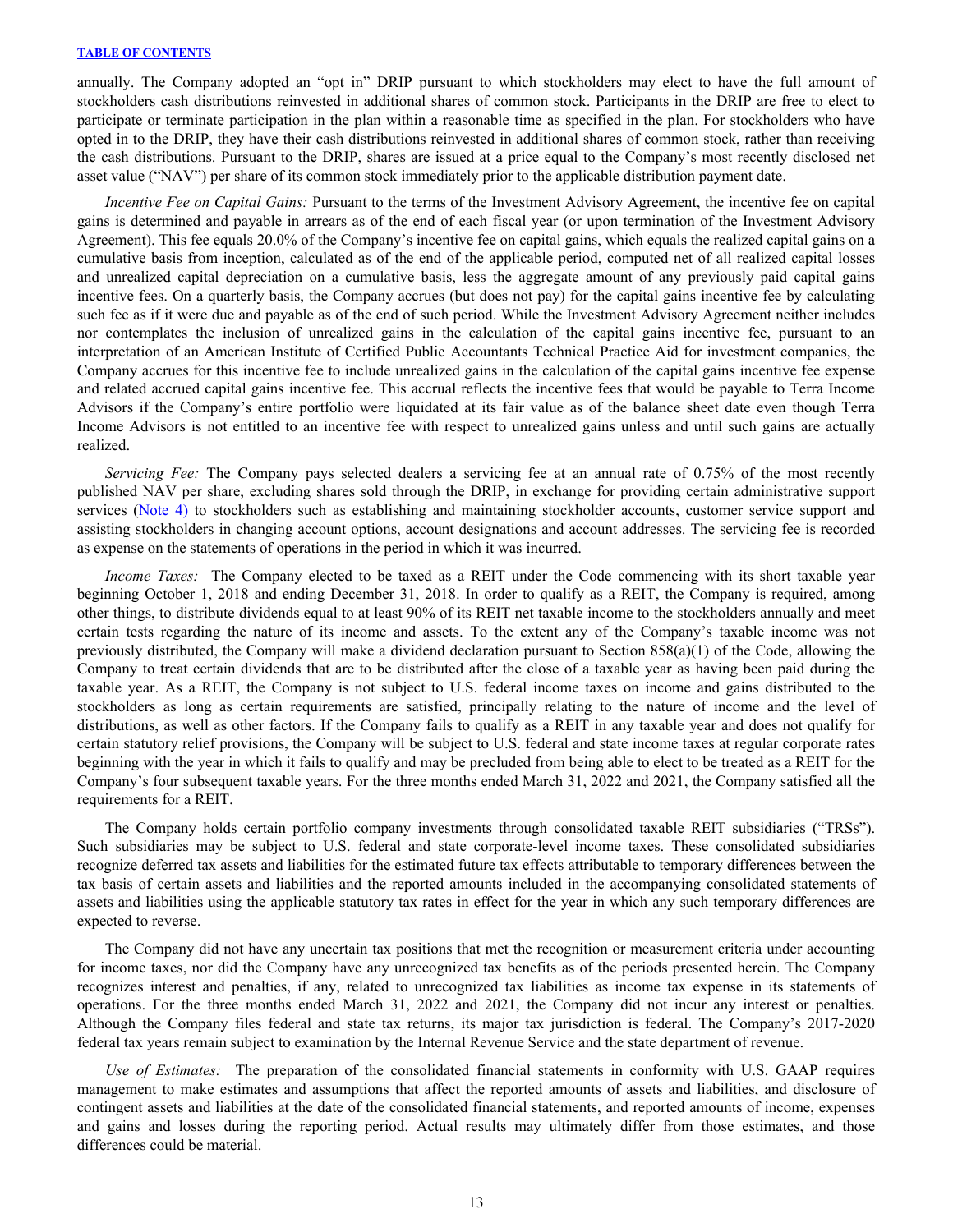<span id="page-14-0"></span>The coronavirus ("COVID-19") pandemic has had a significant impact on local, national and global economies and has resulted in a world-wide economic slowdown. However, after two years of the COVID-19 pandemic, the real estate market has started to recover from the dislocation it experienced. A strong pace of vaccination along with aggressive fiscal stimulus, has improved the outlook for the real estate market. The Company continues to closely monitor the impact of the COVID-19 pandemic on all aspects of its investments and operations. The Company believes the estimates and assumptions underlying its consolidated financial statements are reasonable and supportable based on the information available as of March 31, 2022; however, the extent to which the COVID-19 pandemic may impact the Company's investments and operations going forward will depend on future developments, which are highly uncertain and cannot be predicted with confidence. These developments include the duration of the outbreak, the impact of the global vaccination effort, any new strains of the virus that are resistant to available vaccines, the impact of government stimulus, new information that may emerge concerning the severity of the COVID-19 pandemic, and actions taken by federal, state and local agencies as well as the general public to contain the COVID-19 pandemic or treat its impact, among others. Accordingly, any estimates and assumptions as of March 31, 2022 are inherently less certain than they would be absent the current and potential impacts of the COVID-19 pandemic.

The consolidated financial statements include loan investments at fair value of \$136.6 million and \$109.6 million at March 31, 2022 and December 31, 2021, respectively, and obligations under participation agreements at fair value of \$5.5 million and \$4.9 million at March 31, 2022 and December 31, 2021, respectively. These fair values have been determined in good faith by the Board. Because of the inherent uncertainty of valuation, the determined values may differ significantly from the values that would have been used had a ready market existed for the investments and obligations under participation agreements, and the differences could be material.

*Recent Accounting Pronouncements:* LIBOR is a benchmark interest rate referenced in a variety of agreements that are used by all types of entities. In July 2017, the U.K. Financial Conduct Authority, which regulates the LIBOR administrator, ICE Benchmark Administration Limited ("IBA"), announced that it would cease to compel banks to participate in setting LIBOR as a benchmark by the end of 2021, which has subsequently been delayed to June 30, 2023. In March 2020, the FASB issued Accounting Standards Update ("ASU") 2020-04, Reference Rate Reform (Topic 848) — Facilitation of the Effects of Reference Rate Reform on Financial Reporting ("ASU 2020-04"). The amendments in ASU 2020-04 provide optional expedients and exceptions for applying U.S. GAAP to contracts, hedging relationships, and other transactions affected by reference rate reform if certain criteria are met. The amendments apply only to contracts, hedging relationships, and other transactions that reference LIBOR or another reference rate expected to be discontinued because of reference rate reform. In January 2021, the FASB issued ASU No. 2021-01, Reference Rate Reform (Topic 848), which expanded the scope of Topic 848 to include derivative instruments impacted by discounting transition ("ASU 2021-01"). ASU 2020-04 and ASU 2021-01 are effective for all entities through December 31, 2022. The expedients and exceptions provided by the amendments do not apply to contract modifications and hedging relationships entered into or evaluated after December 31, 2022, except for hedging transactions as of December 31, 2022, that an entity has elected certain optional expedients for and that are retained through the end of the hedging relationship. In the event LIBOR is unavailable, the Company's investment documents provide for a substitute index, on a basis generally consistent with market practice, intended to put the Company in substantially the same economic position as LIBOR. As a result, the Company has not adopted the new ASUs and does not expect the reference rate reform and the adoption of ASU 2020-04 and ASU 2021-01 to have a material impact on its consolidated financial statements and disclosures.

#### **Note 3. Investments and Fair Value**

The following tables show the composition of the investment portfolio, at amortized cost and fair value at March 31, 2022 and December 31, 2021, respectively (with corresponding percentage of total portfolio investments):

|                                                 |                                         | <b>March 31, 2022</b>                  |                                     |                                    |
|-------------------------------------------------|-----------------------------------------|----------------------------------------|-------------------------------------|------------------------------------|
|                                                 | Investments at<br><b>Amortized Cost</b> | Percentage of<br><b>Amortized Cost</b> | Investments at<br><b>Fair Value</b> | Percentage of<br><b>Fair Value</b> |
| Loans                                           | 69,600,647                              | 51.2 $%$ \$                            | 70,502,708                          | 51.4 %                             |
| Loans through participation interest $(Note 4)$ | 65,895,748                              | 48.6 $%$                               | 66, 133, 598                        | 48.3 %                             |
| Marketable securities                           | 331.987                                 | $0.2 \%$                               | 356,404                             | $0.3\%$                            |
| Total                                           | 135,828,382                             | $100.0 \%$                             | 136,992,710                         | 100.0 %                            |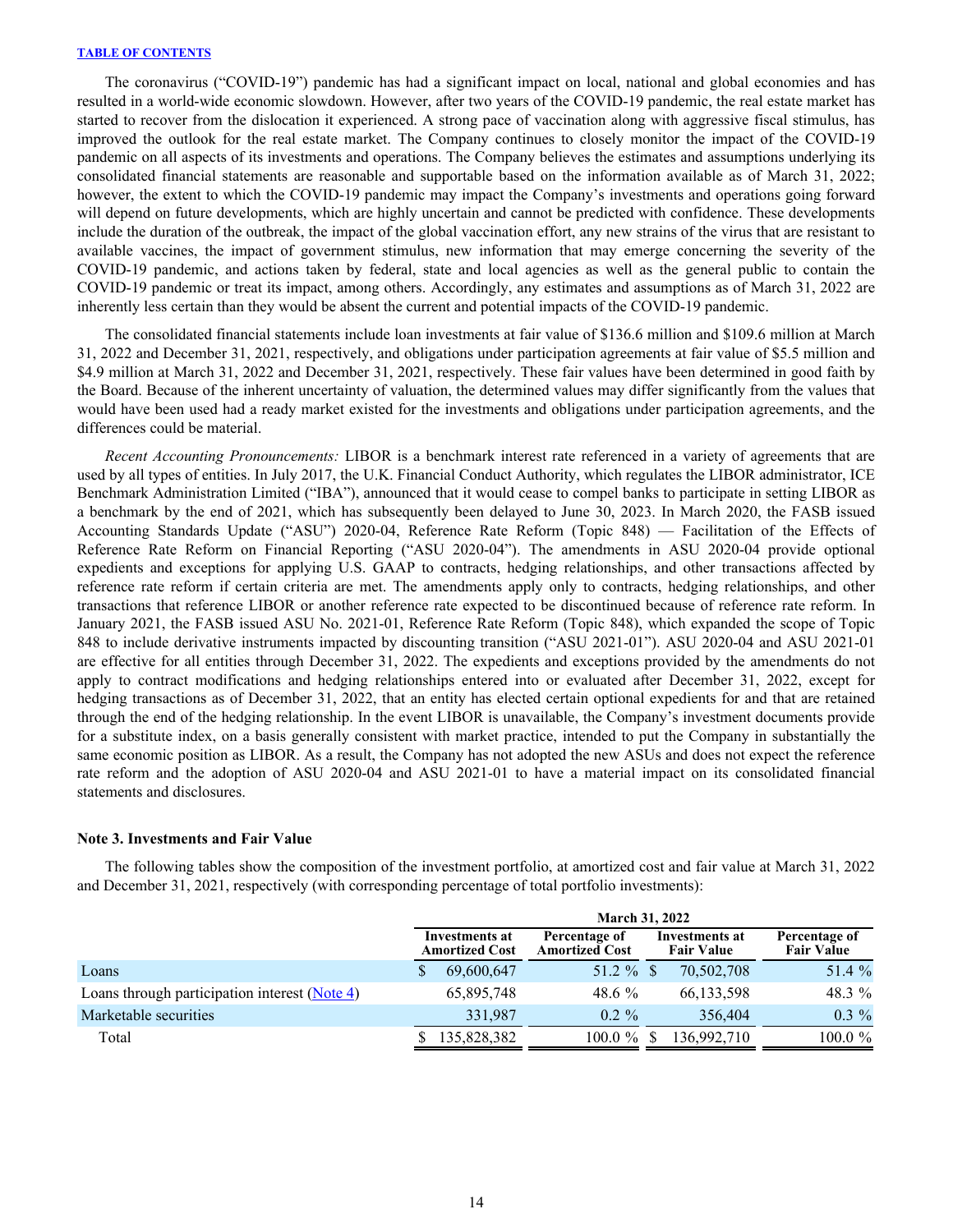|                                               |                                         | December 31, 2021                      |                                     |                                    |
|-----------------------------------------------|-----------------------------------------|----------------------------------------|-------------------------------------|------------------------------------|
|                                               | Investments at<br><b>Amortized Cost</b> | Percentage of<br><b>Amortized Cost</b> | Investments at<br><b>Fair Value</b> | Percentage of<br><b>Fair Value</b> |
| Loans                                         | 60,352,932                              | 54.9 %                                 | 61,281,259                          | 55.4 %                             |
| Loans through participation interest (Note 4) | 48,780,897                              | 44.4 %                                 | 48, 349, 374                        | 43.8 %                             |
| Marketable securities                         | 789.335                                 | $0.7\%$                                | 879.272                             | $0.8 \%$                           |
| Total                                         | 109,923,164                             | $100.0 \%$                             | 110,509,905                         | $100.0 \%$                         |

#### *Obligations under Participation Agreements*

 The Company has elected the fair value option relating to accounting for debt obligations at their fair value for its obligations under participation agreements which arose due to partial loan sales which did not meet the criteria for sale treatment. The Company employs the same yield approach valuation methodology used for the real estate-related loan investments on the Company's obligations under participation agreements. As of March 31, 2022 and December 31, 2021, obligations under participation agreements at fair value was \$5.5 million and \$4.9 million and the weighted average contractual interest rate on the obligations under participation agreements was 8.5% and 8.3%, respectively. For the three months ended March 31, 2022, the Company transferred \$0.6 million of investments to affiliates through participation agreements and did not make any repayments on obligations under participation agreements. For the three months ended March 31, 2021, the Company did not transfer any investments to affiliates through participation agreements and did not make any repayments on obligations under participation agreements.

#### *Valuation Methodology*

 The fair value of the Company's investment in preferred stock and common stock within the marketable securities portfolio is determined based on quoted prices in an active market and is classified as Level 1 of the fair value hierarchy. Additionally, the fair value of the Company's unsecured notes payable is determined based on quoted price in an active market and is also classified as Level 1.

Market quotations are not readily available for the Company's real estate-related loan investments, all of which are included in Level 3 of the fair value hierarchy, as these investments are valued utilizing a yield approach, i.e. a discounted cash flow methodology to arrive at an estimate of the fair value of each respective investment in the portfolio using an estimated market yield. In following this methodology, investments are evaluated individually, and management takes into account, in determining the risk-adjusted discount rate for each of the Company's investments, relevant factors, including available current market data on applicable yields of comparable debt/preferred equity instruments; market credit spreads and yield curves; the investment's yield; covenants of the investment, including prepayment provisions; the portfolio company's ability to make payments, net operating income and debt service coverage ratio; construction progress reports and construction budget analysis; the nature, quality and realizable value of any collateral (and loan-to-value ratio); the forces that influence the local markets in which the asset (the collateral) is purchased and sold, such as capitalization rates, occupancy rates, rental rates and replacement costs; and the anticipated duration of each real estate-related loan investment.

These valuation techniques are applied in a consistent and verifiable manner to all investments that are categorized within Level 3 of the fair value hierarchy and Terra Income Advisors provides the valuation committee of the Board (which is made up exclusively of independent directors) with portfolio security valuations that are based on this discounted cash flow methodology. Valuations are prepared quarterly, or more frequently as needed, with each asset in the portfolio subject to a valuation prepared by a third-party valuation service at a minimum of once during every 12-month period. The valuation committee reviews the preliminary valuation with Terra Income Advisors and, together with an independent valuation firm, if applicable, responds and supplements the preliminary valuation to reflect any comments provided by the valuation committee. The Board discusses valuations and determines the fair value of each investment in the portfolio in good faith based on various metrics and other factors, including the input and recommendation provided by Terra Income Advisors, the valuation committee and any third-party valuation firm, if applicable.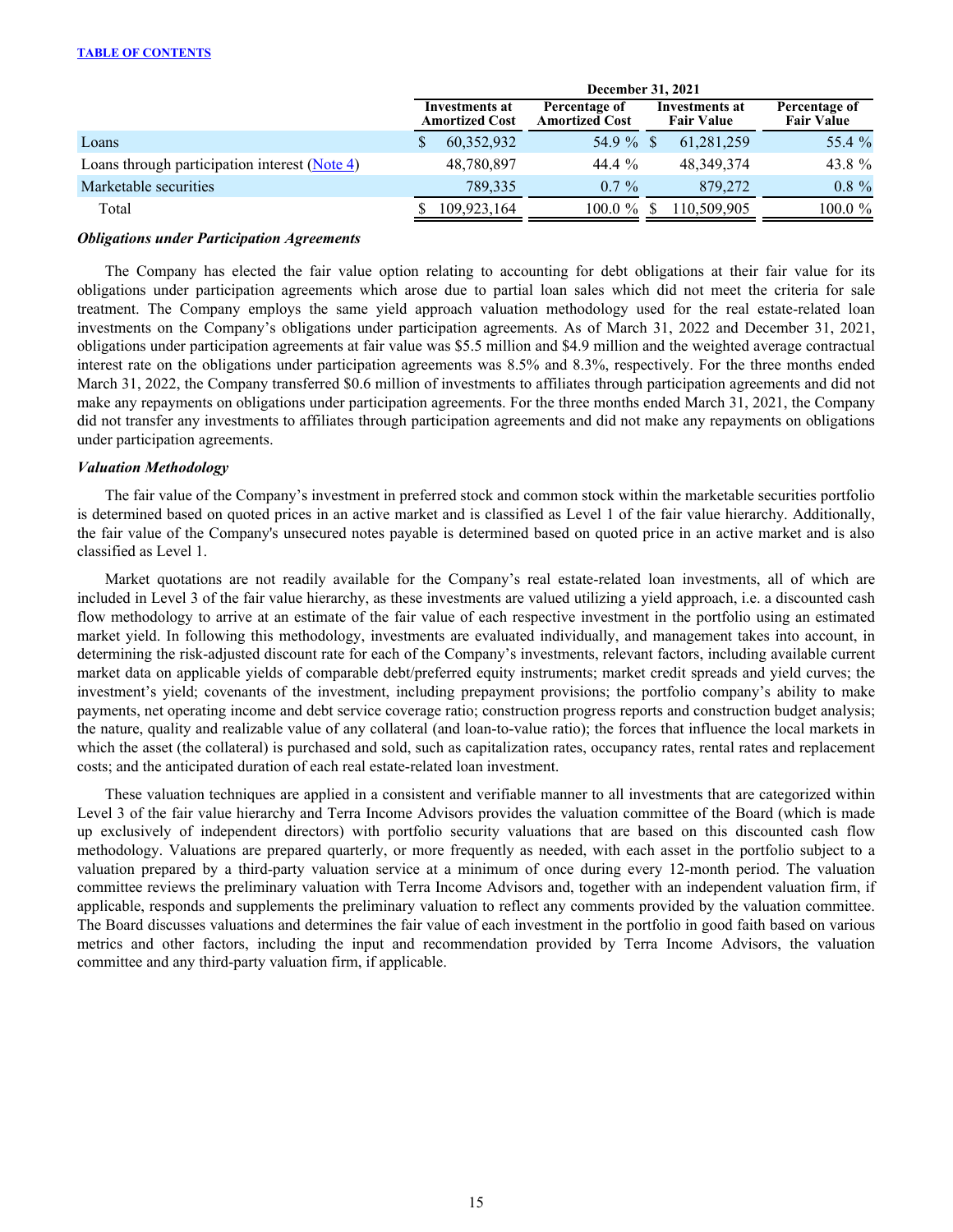The following tables present fair value measurements of investments, by major class, as of March 31, 2022 and December 31, 2021, according to the fair value hierarchy:

|                                            | <b>March 31, 2022</b>                |   |  |    |              |              |              |  |  |  |  |  |
|--------------------------------------------|--------------------------------------|---|--|----|--------------|--------------|--------------|--|--|--|--|--|
|                                            |                                      |   |  |    |              |              |              |  |  |  |  |  |
|                                            | <b>Level 1</b><br>Level 2<br>Level 3 |   |  |    |              |              | <b>Total</b> |  |  |  |  |  |
| Investments:                               |                                      |   |  |    |              |              |              |  |  |  |  |  |
| Loans                                      | \$<br>$\qquad \qquad$                | S |  | \$ | 70,502,708   | <sup>S</sup> | 70,502,708   |  |  |  |  |  |
| Loans through participation interest       |                                      |   |  |    | 66, 133, 598 |              | 66,133,598   |  |  |  |  |  |
| Marketable securities                      | 356,404                              |   |  |    |              |              | 356,404      |  |  |  |  |  |
| <b>Total Investments</b>                   | 356,404                              |   |  |    | 136,636,306  |              | 136,992,710  |  |  |  |  |  |
|                                            |                                      |   |  |    |              |              |              |  |  |  |  |  |
| Obligations under participation agreements | $\overline{\phantom{a}}$             | S |  |    | 5,468,476    |              | 5,468,476    |  |  |  |  |  |

|                                            | December 31, 2021              |                          |   |                |   |              |     |              |  |  |
|--------------------------------------------|--------------------------------|--------------------------|---|----------------|---|--------------|-----|--------------|--|--|
|                                            | <b>Fair Value Measurements</b> |                          |   |                |   |              |     |              |  |  |
|                                            |                                | <b>Level 1</b>           |   | <b>Level 2</b> |   | Level 3      |     | Total        |  |  |
| Investments:                               |                                |                          |   |                |   |              |     |              |  |  |
| Loans                                      | \$                             | $\frac{1}{1}$            | S |                | S | 61,281,259   | \$. | 61,281,259   |  |  |
| Loans through participation interest       |                                |                          |   |                |   | 48, 349, 374 |     | 48, 349, 374 |  |  |
| Marketable securities                      |                                | 879,272                  |   |                |   |              |     | 879,272      |  |  |
| <b>Total Investments</b>                   |                                | 879,272                  |   |                |   | 109,630,633  |     | 110,509,905  |  |  |
|                                            |                                |                          |   |                |   |              |     |              |  |  |
| Obligations under participation agreements |                                | $\overline{\phantom{0}}$ |   |                |   | 4,883,877    |     | 4,883,877    |  |  |

Changes in the Company's Level 3 investments for the three months ended March 31, 2022 and 2021 were as follows:

|                                                                                                                                                                           | Three Months Ended March 31, 2022 |                                                 |                                         |                                                                   |  |  |  |  |
|---------------------------------------------------------------------------------------------------------------------------------------------------------------------------|-----------------------------------|-------------------------------------------------|-----------------------------------------|-------------------------------------------------------------------|--|--|--|--|
|                                                                                                                                                                           | Loans                             | Loans<br><b>Through</b><br><b>Participation</b> | <b>Total Loan</b><br><b>Investments</b> | <b>Obligations</b><br>under<br>Participation<br><b>Agreements</b> |  |  |  |  |
| Balance as of January 1, 2022                                                                                                                                             | \$61,281,259                      | \$48,349,374                                    | \$109,630,633                           | 4,883,877<br><sup>\$</sup>                                        |  |  |  |  |
| Purchases of investments                                                                                                                                                  | 23,993,279                        | 17,046,542                                      | 41,039,821                              |                                                                   |  |  |  |  |
| Repayments of investments                                                                                                                                                 | (15,000,000)                      |                                                 | (15,000,000)                            |                                                                   |  |  |  |  |
| Net change in unrealized (depreciation) appreciation on<br>investments                                                                                                    | (26, 266)                         | 669,373                                         | 643,107                                 |                                                                   |  |  |  |  |
| Amortization and accretion of investment-related fees, net                                                                                                                | 254,436                           | 68,309                                          | 322,745                                 | 15,272                                                            |  |  |  |  |
| Proceeds from obligations under participation agreements                                                                                                                  |                                   |                                                 |                                         | 581,688                                                           |  |  |  |  |
| Net change in unrealized depreciation on obligations under<br>participation agreements                                                                                    |                                   |                                                 |                                         | (12, 361)                                                         |  |  |  |  |
| Balance as of March 31, 2022                                                                                                                                              | 70,502,708                        | \$66,133,598                                    | \$136,636,306                           | 5,468,476                                                         |  |  |  |  |
| Net change in unrealized appreciation or depreciation for<br>the period relating to those Level 3 assets that were still<br>held by the Company at the end of the period: |                                   |                                                 |                                         |                                                                   |  |  |  |  |
| Net change in unrealized appreciation or depreciation on<br>loan investments and obligations under participation<br>agreements                                            | \$<br>176,687                     | 669,370<br>S                                    | 846,057<br>S                            | (12,361)<br>S                                                     |  |  |  |  |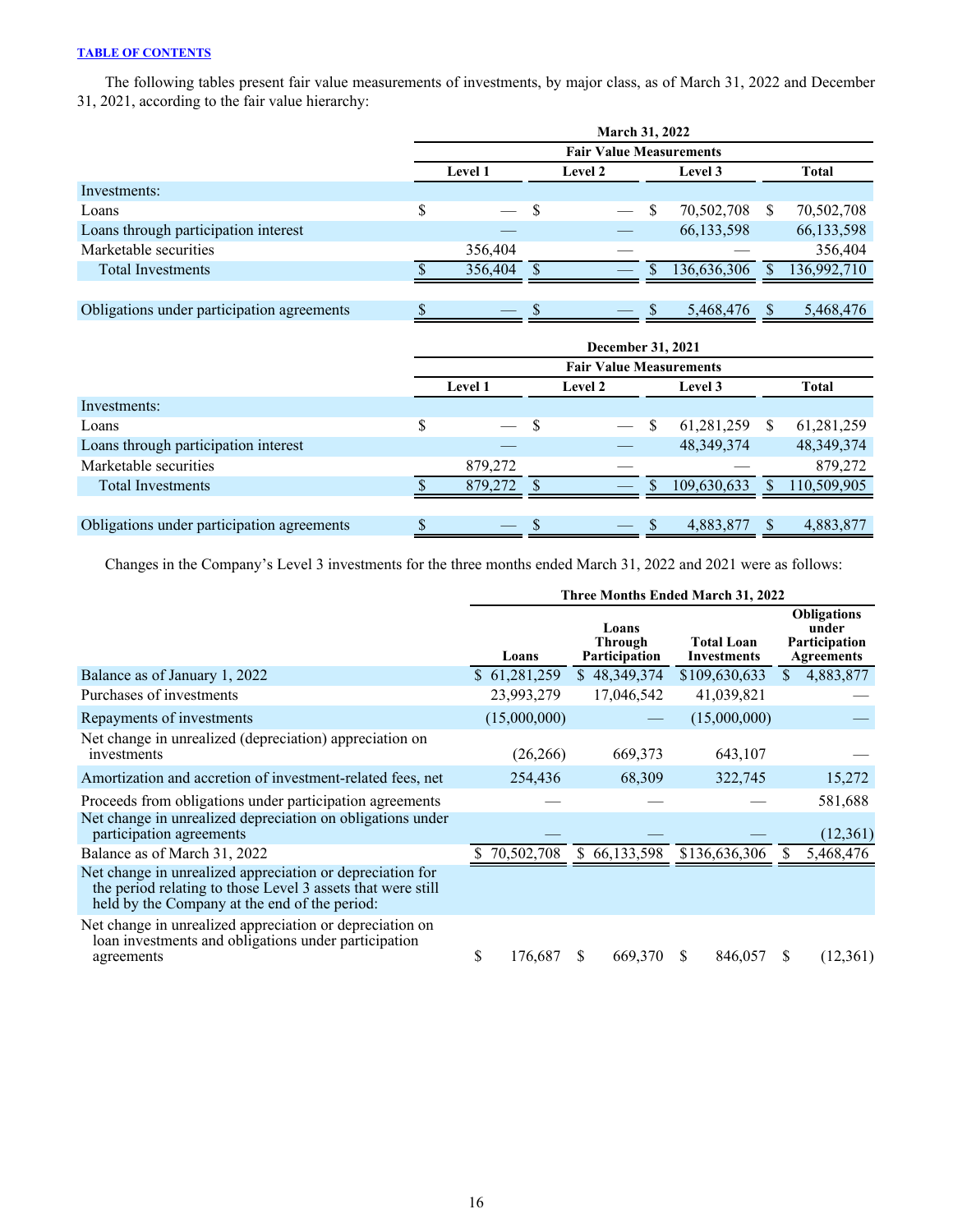|                                                                                                                                                                           | <b>Three Months Ended March 31, 2021</b> |               |  |                                          |     |                                         |               |                                                                   |  |
|---------------------------------------------------------------------------------------------------------------------------------------------------------------------------|------------------------------------------|---------------|--|------------------------------------------|-----|-----------------------------------------|---------------|-------------------------------------------------------------------|--|
|                                                                                                                                                                           |                                          | Loans         |  | Loans<br><b>Through</b><br>Participation |     | <b>Total Loan</b><br><b>Investments</b> |               | <b>Obligations</b><br>under<br>Participation<br><b>Agreements</b> |  |
| Balance as of January 1, 2021                                                                                                                                             |                                          | \$20,209,473  |  | \$45,963,805                             |     | \$66,173,278                            | <sup>\$</sup> | 4,293,971                                                         |  |
| Purchases of investments                                                                                                                                                  |                                          |               |  | 877,274                                  |     | 877,274                                 |               |                                                                   |  |
| Repayments of investments                                                                                                                                                 |                                          |               |  | (4,045,158)                              |     | (4,045,158)                             |               |                                                                   |  |
| Net change in unrealized (depreciation) appreciation on<br>investments                                                                                                    |                                          | (30, 191)     |  | 4,768                                    |     | (25, 423)                               |               |                                                                   |  |
| PIK interest income, net                                                                                                                                                  |                                          |               |  | 30,694                                   |     | 30,694                                  |               |                                                                   |  |
| Amortization and accretion of investment-related fees, net                                                                                                                |                                          | 24,284        |  | 50,298                                   |     | 74,582                                  |               | 3,486                                                             |  |
| Amortization of discount and premium on investments, net                                                                                                                  |                                          |               |  |                                          |     |                                         |               |                                                                   |  |
| Proceeds from obligations under participation agreements                                                                                                                  |                                          |               |  |                                          |     |                                         |               |                                                                   |  |
| Net change in unrealized depreciation on obligations under<br>participation agreements                                                                                    |                                          |               |  |                                          |     |                                         |               | (5,005)                                                           |  |
| Balance as of March 31, 2021                                                                                                                                              |                                          | 20,203,566    |  | \$42,881,681                             | S.  | 63,085,247                              |               | 4,292,452                                                         |  |
| Net change in unrealized appreciation or depreciation for<br>the period relating to those Level 3 assets that were still<br>held by the Company at the end of the period: |                                          |               |  |                                          |     |                                         |               |                                                                   |  |
| Net change in unrealized depreciation or appreciation on<br>loan investments and obligations under participation<br>agreements                                            | \$                                       | $(30,191)$ \$ |  | 6,056                                    | \$. | $(24, 135)$ \$                          |               | (5,005)                                                           |  |

 Transfers between levels, if any, are recognized at the beginning of the period in which transfers occur. For the three months ended March 31, 2022 and 2021, there were no transfers.

## *Significant Unobservable Inputs*

The following table summarizes the significant unobservable inputs used by the Company to value the Level 3 investments as of March 31, 2022 and December 31, 2021. The table is not intended to be all-inclusive, but instead identifies the significant unobservable inputs relevant to the determination of fair values.

|                                            |                   | <b>March 31, 2022</b>         |                    |                |                |          |
|--------------------------------------------|-------------------|-------------------------------|--------------------|----------------|----------------|----------|
|                                            |                   | Primary                       |                    |                | Range          | Weighted |
| <b>Asset Category</b>                      | <b>Fair Value</b> | <b>Valuation</b><br>Technique | Unobservable Input | <b>Minimum</b> | <b>Maximum</b> | Average  |
| Assets:                                    |                   |                               |                    |                |                |          |
| Loans                                      | 70,502,708<br>\$  | Discounted cash flow          | Discount rate      | 8.45%          | 15.29 %        | 12.72 %  |
| Loans through participation interest       | 66,133,598        | Discounted cash flow          | Discount rate      | 12.37 %        | 15.00 %        | 14.53 %  |
| <b>Total Level 3 Assets</b>                | \$136,636,306     |                               |                    |                |                |          |
| <b>Liabilities:</b>                        |                   |                               |                    |                |                |          |
| Obligations under participation agreements | 5,468,476<br>S    | Discounted cash flow          | Discount rate      | 8.45%          | 8.45 %         | 8.45 %   |
|                                            |                   | December 31, 2021             |                    |                |                |          |
|                                            |                   | Primary                       |                    | Range          | Weighted       |          |
| <b>Asset Category</b>                      | <b>Fair Value</b> | <b>Valuation</b><br>Technique | Unobservable Input | Minimum        | <b>Maximum</b> | Average  |
| Assets:                                    |                   |                               |                    |                |                |          |
| Loans                                      | \$<br>61,281,259  | Discounted cash flow          | Discount rate      | 8.25%          | 15.00 %        | 12.58 %  |
| Loans through participation interest       | 48, 349, 374      | Discounted cash flow          | Discount rate      | 12.37 %        | 15.00 %        | 14.40 %  |
| <b>Total Level 3 Assets</b>                | \$109,630,633     |                               |                    |                |                |          |
| <b>Liabilities:</b>                        |                   |                               |                    |                |                |          |
| Obligations under participation agreements | S<br>4,883,877    | Discounted cash flow          | Discount rate      | 8.25 %         | 8.25%          | 8.25 %   |

 If the weighted average discount rate used to value the Company's investments were to increase, the fair value of the Company's investments would decrease. Conversely, if the weighted average discount rate used to value the Company's investments were to decrease, the fair value of Company's investments would increase.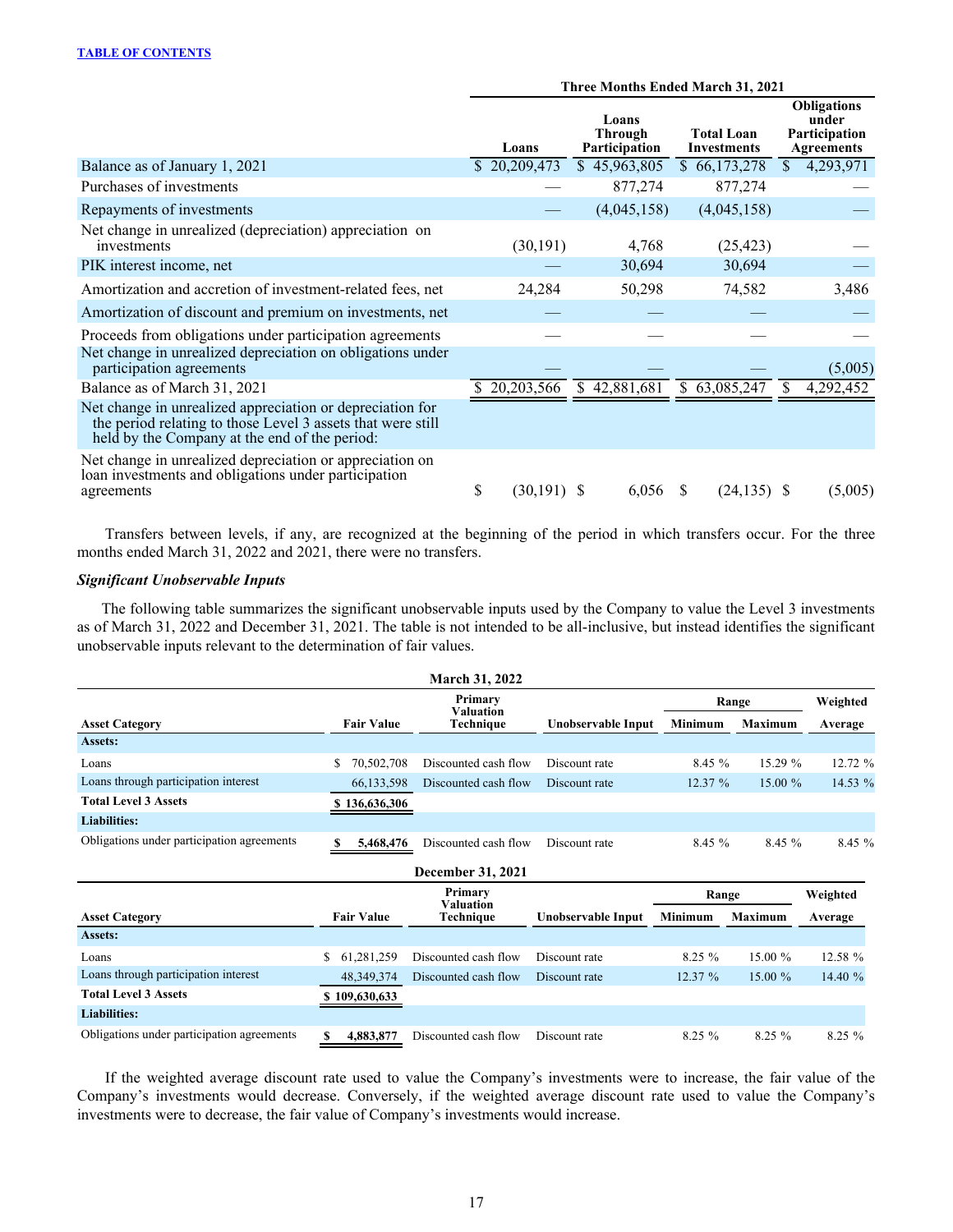$\mathcal{L}_\text{max}$  and  $\mathcal{L}_\text{max}$ 

#### <span id="page-18-0"></span>*Financial Instruments Not Carried at Fair Value*

The Company has not elected the fair value option for its unsecured notes payable and term loan payable ([Note 5](#page-22-0)). The table below presents detailed information regarding the unsecured notes payable and term loan payable at March 31, 2022 and December 31, 2021:

|                                     |       | December 31, 2021<br><b>March 31, 2022</b> |                   |                   |                             |                   |                   |  |  |
|-------------------------------------|-------|--------------------------------------------|-------------------|-------------------|-----------------------------|-------------------|-------------------|--|--|
|                                     | Level | Principal<br><b>Balance</b>                | Carrying<br>Value | <b>Fair Value</b> | Principal<br><b>Balance</b> | Carrying<br>Value | <b>Fair Value</b> |  |  |
| Unsecured notes payable $^{(1)(2)}$ |       | \$38,375,000                               | \$36,590,589      | \$38,989,000      | \$38,375,000                | \$36,497,612      | \$39,403,450      |  |  |
| Term loan payable $(3)(4)$          |       | 24,000,000                                 | 23.224.642        | 24,000,000        | 5.000.000                   | 4,170,164         | 5,000,000         |  |  |
|                                     |       | \$62,375,000                               | \$59,815,231      | \$62,989,000      | \$43,375,000                | \$40,667,776      | \$44,403,450      |  |  |

<sup>(1)</sup> Carrying value is net of unamortized issue discount of \$1.0 million and \$1.0 million, and unamortized deferred financing costs of \$0.8 million and \$0.9 million as of March 31, 2022 and December 31, 2021, respectively.

- (2) Valuation falls under Level 1 of the fair value hierarchy, which is based on the trading price of \$25.40 and \$25.67 as of the close of business day on March 31, 2022 and December 31, 2021, respectively.
- (3) Carrying value is net of unamortized issue discount of \$0.5 million and \$0.6 million, and unamortized deferred financing costs of \$0.2 million and \$0.2 million as of March 31, 2022 and December 31, 2021, respectively.
- (4) Valuation falls under Level 3 of the fair value hierarchy, which is based on a discounted cash flow model with a discount rate of 5.625%.

### **Note 4. Related Party Transactions**

The Company entered into various agreements with Terra Income Advisors whereby the Company pays and reimburses Terra Income Advisors for certain fees and expenses. Additionally, the Company paid Terra Capital Markets certain fees for providing certain administrative support services.

 The following table presents a summary of such fees and reimbursements in accordance with the terms of the related agreements:

|                                                           | Three Months Ended March 31, |     |         |  |  |
|-----------------------------------------------------------|------------------------------|-----|---------|--|--|
|                                                           | 2022                         |     | 2021    |  |  |
| <b>Amounts Included in the Statements of Operations</b>   |                              |     |         |  |  |
| Base management fees                                      | 621.818                      | - S | 476,064 |  |  |
| Incentive fees on capital gains <sup>(1)</sup>            | 124.641                      |     | 37,222  |  |  |
| Operating expense reimbursement to Adviser <sup>(2)</sup> | 300,190                      |     | 255,212 |  |  |

(1) Incentive fees on capital gains are based on 20% of net realized and unrealized capital gains. No incentive fees on capital gains are actually payable by the Company with respect to unrealized gains unless and until those gains are realized.

(2) Amounts are primarily compensation for time spent supporting the Company's day-to-day operations.

### *Due to Related Party*

 $\mathcal{L}_\text{max}$  , where  $\mathcal{L}_\text{max}$ 

As of March 31, 2022, there was no amount due to related party. As of December 31, 2021, amount due to a related party was \$3.1 million, primary related to reserve funding held by the Company on a loan originated by an affiliate. The reserve funding was transferred to the affiliate in February 2022.

#### *Due to / Due from Adviser*

The Company determined that it has the right of offset on the amounts due to and due from Terra Income Advisors under the guidance in ASC Topic 210, *Balance Sheet*. As such, the net amount is presented as Due to Adviser, net on the consolidated statements of assets and liabilities.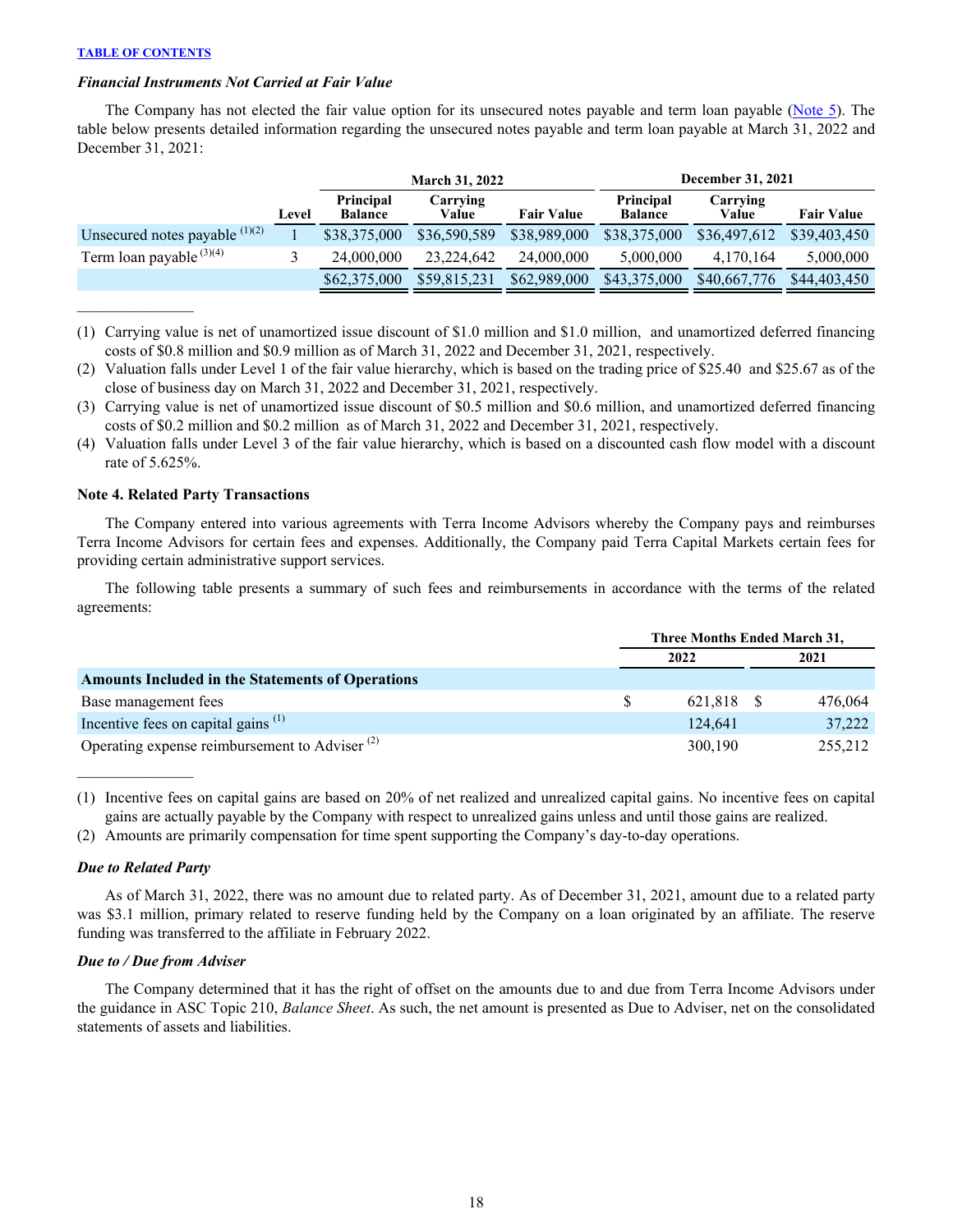The following table presents a summary of Due to Adviser, net as of March 31, 2022 and December 31, 2021:

|                                                             | <b>March 31, 2022</b> | <b>December 31, 2021</b> |         |  |
|-------------------------------------------------------------|-----------------------|--------------------------|---------|--|
| Due to Adviser:                                             |                       |                          |         |  |
| Base management fee and expense reimbursement payable       | 548.162               |                          | 551,330 |  |
| Incentive fees on capital gains <sup><math>(1)</math></sup> | 226.801               |                          | 291,710 |  |
|                                                             | 774.963               |                          | 843.040 |  |

(1) Incentive fees on capital gains are based on 20% of accumulated net realized and unrealized capital gains of December 31, 2021, respectively. As of March 31, 2022, the Company recognized a net realized and unrealized capital losses of \$1.1 million. As such, no incentive fees on capital gains were payable to the Adviser as of March 31, 2022. No incentive fees on capital gains are actually payable by the Company with respect to unrealized gains unless and until those gains are realized.

#### *Management and Incentive Fee Compensation to Adviser*

Pursuant to the Investment Advisory Agreement, Terra Income Advisors is responsible for the Company's day-to-day operations. Pursuant to the Investment Advisory Agreement, Terra Income Advisors is paid for its services in two components — a base management fee and an incentive fee. The base management fee is calculated at an annual rate of 2.0% of the Company's average gross assets. The base management fee is payable quarterly in arrears and calculated based on the average value of the Company's gross assets at the end of the two most recently completed calendar quarters.

The incentive fee consists of two parts. The first part, which is referred to as the subordinated incentive fee on income, is calculated and payable quarterly in arrears based upon the Company's "pre-incentive fee net investment income" for the immediately preceding quarter. The subordinated incentive fee on income is subject to a quarterly hurdle rate, expressed as a rate of return on adjusted capital at the beginning of the most recently completed calendar quarter, of 2.0% (8.0% annualized), subject to a "catch-up" feature. For this purpose, "pre-incentive fee net investment income" means interest income, dividend income and any other income (including any other fees, other than fees for providing managerial assistance, such as commitment, origination, structuring, diligence and consulting fees or other fees that the Company receives from portfolio companies) accrued during the calendar quarter, minus the Company's operating expenses for the quarter (including the base management fee, expenses reimbursed to Terra Income Advisors under the Investment Advisory Agreement and any interest expense and dividends paid on any issued and outstanding preferred stock, but excluding the incentive fee). Pre-incentive fee net investment income includes, in the case of investments with a deferred interest feature (such as original issue discount, debt instruments with PIK interest and zero-coupon securities), accrued income that the Company has not yet received in cash. Preincentive fee net investment income does not include any realized capital gains, realized capital losses or unrealized capital appreciation or depreciation. The calculation of the subordinated incentive fee on income for each quarter is as follows:

- No incentive fee is payable to Terra Income Advisors in any calendar quarter in which the Company's pre-incentive fee net investment income does not exceed the hurdle rate of 2.0% (8.0% annualized);
- 100% of the Company's pre-incentive fee net investment income, if any, that exceeds the hurdle rate but is less than or equal to 2.5% in any calendar quarter (10.0% annualized) is payable to Terra Income Advisors, all or any portion of which may be waived or deferred in Terra Income Advisors's discretion. This portion of the pre-incentive fee net investment income (which exceeds the hurdle rate but is less than or equal to 2.5%) is referred to as the "catch-up." The catch-up provision is intended to provide Terra Income Advisors with an incentive fee of 20.0% on all of the Company's pre-incentive fee net investment income when the Company's pre-incentive fee net investment income reaches 2.5% in any calendar quarter; and
- 20.0% of the amount of the Company's pre-incentive fee net investment income, if any, that exceeds 2.5% in any calendar quarter (10.0% annualized) is payable to Terra Income Advisors once the hurdle rate is reached and the catchup is achieved.

The second part of the incentive fee, which is referred to as the incentive fee on capital gains, is an incentive fee on capital gains earned on liquidated investments from the portfolio and is determined and payable in arrears as of the end of each calendar year (or upon termination of the Investment Advisory Agreement). This fee equals 20.0% of the Company's incentive fee on capital gains, which equals the realized capital gains on a cumulative basis from inception, calculated as of the end of the applicable period, computed net of all realized capital losses and unrealized capital depreciation on a cumulative basis, less the aggregate amount of any previously paid capital gains incentive fees. On a quarterly basis, the Company accrues (but does not pay) for the unrealized capital gains incentive fee by calculating such fee as if it were due and payable as of the end of such period.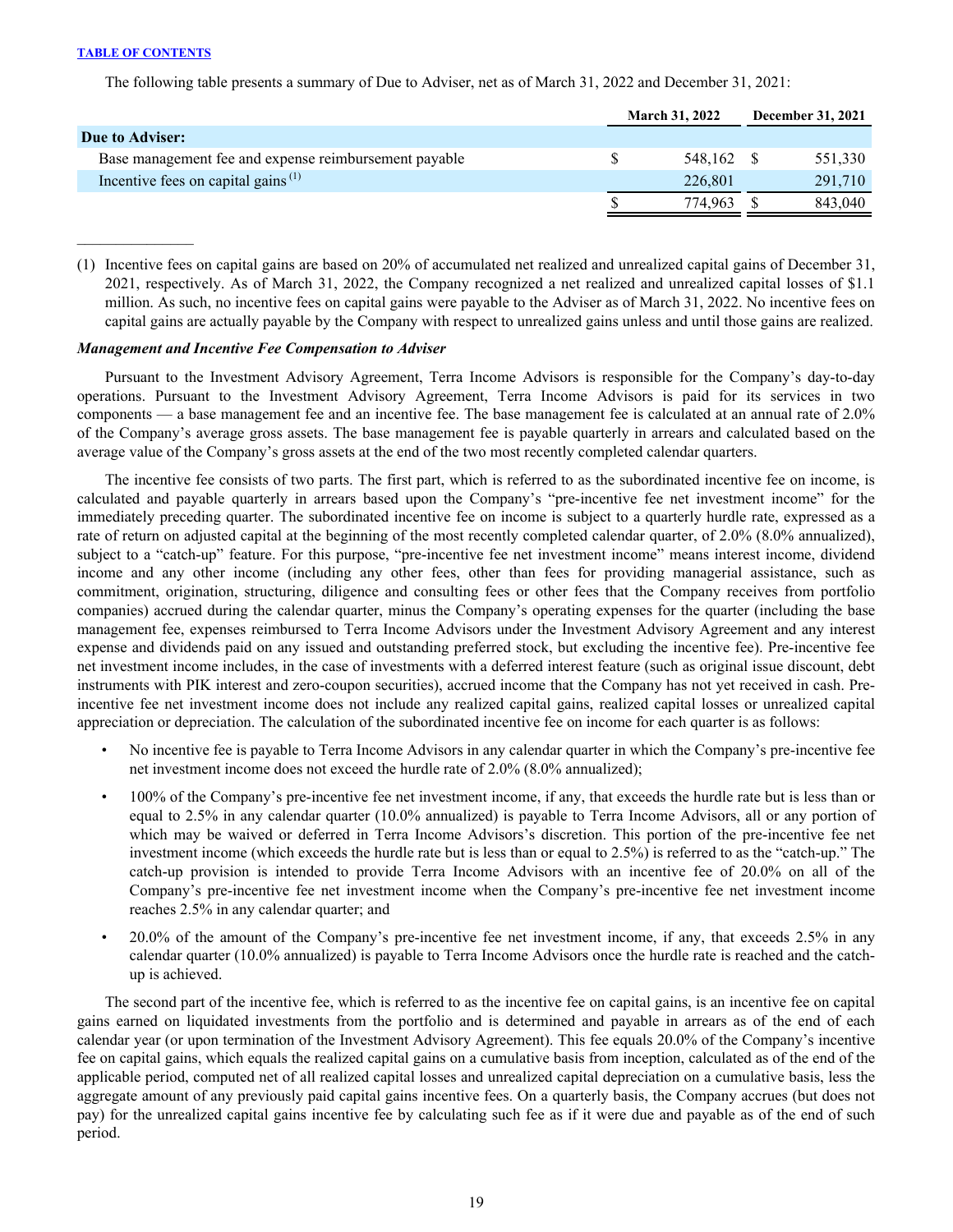#### *Operating Expenses*

The Company reimburses Terra Income Advisors for operating expenses incurred in connection with administrative services provided to the Company, including compensation to administrative personnel. The Company does not reimburse Terra Income Advisors for personnel costs in connection with services for which Terra Income Advisors receives a separate fee. In addition, the Company does not reimburse Terra Income Advisors for (i) rent or depreciation, capital equipment or other costs of Terra Income Advisors's own administrative items, or (ii) salaries, fringe benefits, travel expenses and other administrative items incurred or allocated to any controlling person of Terra Income Advisors.

#### *Servicing Plan*

On September 30, 2017, the Board adopted the servicing plan (the "Servicing Plan"). Pursuant to the Servicing Plan, Terra Capital Markets was entitled to receive a servicing fee at an annual rate of 1.125% of the most recently published NAV per share of the Company's common stock, of which up to 0.75% is reallowed to selected dealers, in exchange for providing certain administrative support services. With respect to each share sold, excluding shares sold through the DRIP, the servicing fee is payable annually on the anniversary of the applicable month of purchase. The Servicing Plan will remain in effect for so long as such continuance is approved quarterly by the Board, including a majority of the directors who are not "interested persons" as defined in the 1940 Act and who have no direct or indirect financial interest in the operation of the Servicing Plan or in any agreements entered into in connection therewith. In addition, the Board will review all payments made pursuant to the Servicing Plan at least quarterly. The Company will no longer incur the annual servicing fee upon the earlier of (i) the aggregate underwriting compensation from all sources, including selling commissions, dealer manager fees, broker-dealer fees, and servicing fees would exceed 10% of the gross proceeds in the Offering, (ii) with respect to a specific share, the date that such share is redeemed or is no longer outstanding, and (iii) the date, if any, upon which a liquidity event occurs.

On December 23, 2020, Terra Capital Markets assigned to the Company certain of its administration support services and certain obligations under the Dealer Manager Agreement, including making future payments of the previously reallowed servicing fee under the Servicing Plan directly to selected dealers, effectively reducing the servicing fee to 0.75%.

#### *Participation Agreements*

The Company may enter into participation agreements with related and unrelated parties, primarily other affiliated funds of Terra Income Advisors. The participation agreements provide the Company with the opportunity to invest along the same terms, conditions, price and rights in the specified investment. The purpose of the participation agreements is to allow the Company and an affiliate to originate a specified investment when, individually, the Company does not have the liquidity to do so or to achieve a certain level of portfolio diversification. The Company may transfer portions of its investments to other participants or it may be a participant to an investment held by another entity.

ASC Topic 860, *Transfers and Servicing* ("ASC 860")*,* establishes accounting and reporting standards for transfers of financial assets. ASC 860-10 provides consistent standards for distinguishing transfers of financial assets that are sales from transfers that are secured borrowings. The Company has determined that the participation agreements it enters into are accounted for as secured borrowings under ASC Topic 860 (see "*Participation Interests*" in [Note 2](#page-11-0) and "*Obligations under Participation Agreements*" in [Note 3\)](#page-14-0).

*Participation interest purchased by the Company:* The below tables list the investment interests participated by the Company via participation agreement (each, a "PA") as of March 31, 2022 and December 31, 2021. In accordance with the terms of each PA, each participant's rights and obligations, including interest income and other income (*e.g.*, exit fee and prepayment income) and related fees/expenses are based upon its respective pro-rata participation interest in such investments, as specified in the respective PA. The Company's share of the investment is repayable only from the proceeds received from the related borrower/issuer of the investment, and therefore the Company is also subject to the credit risk (*i.e.*, risk of default by the underlying borrower/issuer).

Pursuant to each PA, the affiliated fund receives and allocates the interest income and other related investment incomes in respect of the investment to the Company. The Company pays related expenses (*i.e.*, the base management fee) directly to Terra Income Advisors.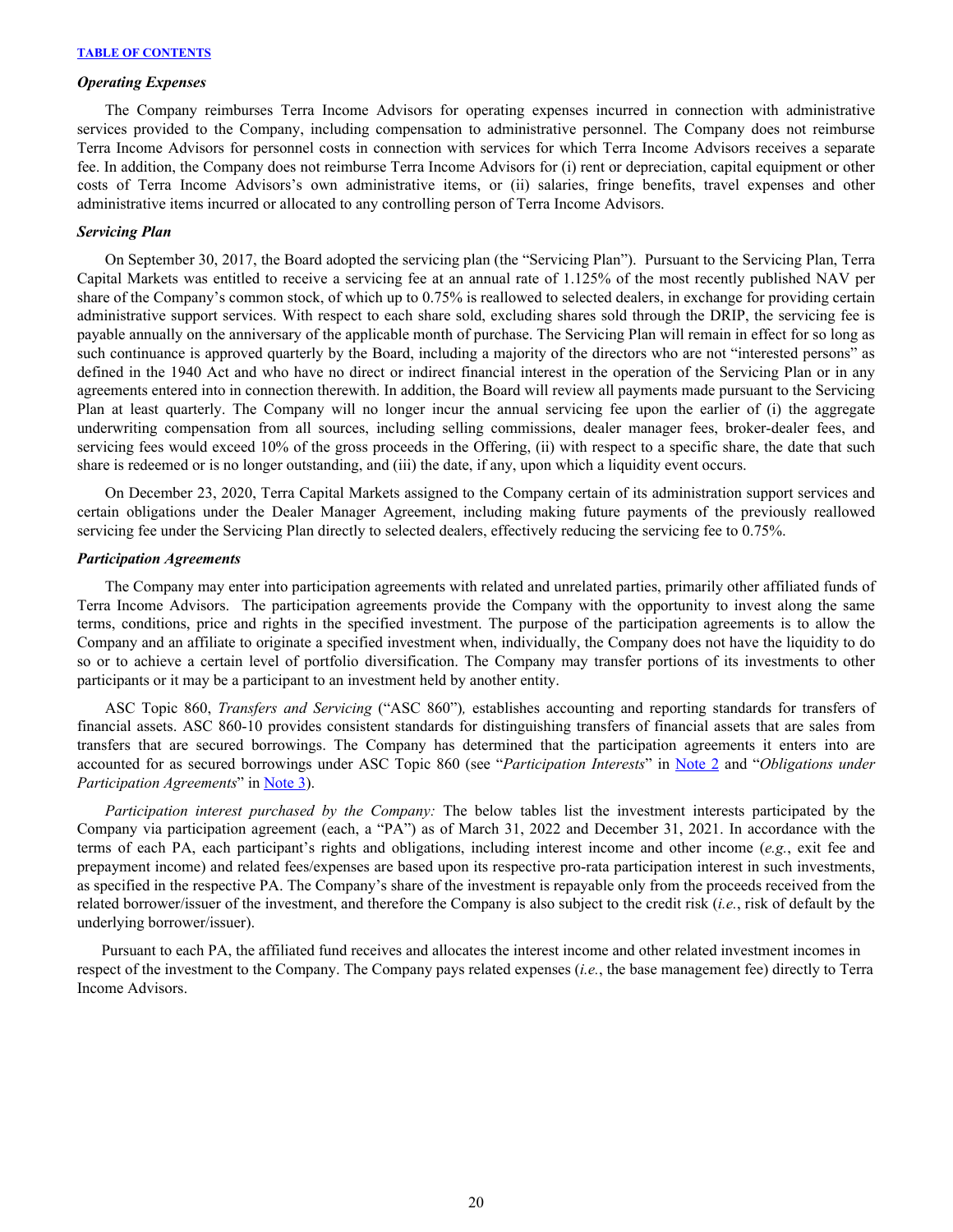$\mathcal{L}_\text{max}$  and  $\mathcal{L}_\text{max}$ 

|                                                         |                                   | March 31, 2022              |               | <b>December 31, 2021</b>   |                             |               |  |  |  |
|---------------------------------------------------------|-----------------------------------|-----------------------------|---------------|----------------------------|-----------------------------|---------------|--|--|--|
|                                                         | Participating<br><b>Interests</b> | Principal<br><b>Balance</b> | Fair<br>Value | Participating<br>Interests | Principal<br><b>Balance</b> | Fair<br>Value |  |  |  |
| 370 Lex Part Deux, LLC $(1)$                            | $35.0 \%$                         | 21,204,069                  | 20,592,325    | 35.0 $%$                   | 21,004,423                  | 20,250,306    |  |  |  |
| Havemeyer TSM LLC <sup>(2)</sup>                        | 23.0%                             | 8,078,750                   | 8,158,876     | 23.0 %                     | 6,808,000                   | 6,874,428     |  |  |  |
| Post Brothers Holdings LLC $^{(1)(3)}$                  | 71.4%                             | 15,000,000                  | 15,478,888    | $-$ %                      |                             |               |  |  |  |
| RS JZ Driggs, LLC $(1)$                                 | 50.0 %                            | 8,469,798                   | 8,552,201     | 50.0 %                     | 7,806,257                   | 7,877,552     |  |  |  |
| William A. Shopoff & Cindy I.<br>Shopoff <sup>(1)</sup> | 53.0 %                            | 13,237,500                  | 13,351,308    | 53.0 %                     | 13,237,500                  | 13,347,088    |  |  |  |
| Total                                                   |                                   | \$65,990,117                | \$66,133,598  |                            | \$48,856,180                | \$48,349,374  |  |  |  |

(1) The loan is held in the name of Terra Property Trust, Inc., an affiliated entity managed by a subsidiary of Terra Capital Partners.

(2) The loan is held in the name of Mavik Real Estate Special Opportunities Fund REIT, LLC.

(3) In March 2022, the loan originated by the Company to this borrower was repaid in full. Subsequently, the Company acquired a portion of this loan through a participation agreement.

*Transfers of participation interests by the Company:* The following table summarizes the investments that were subject to PAs with investment partnerships affiliated with Terra Income Advisors as of March 31, 2022 and December 31, 2021:

|                                        |            |  |                   | <b>March 31, 2022</b>                                                     |  |                                                                           |  |                   |
|----------------------------------------|------------|--|-------------------|---------------------------------------------------------------------------|--|---------------------------------------------------------------------------|--|-------------------|
|                                        |            |  |                   | <b>Transfers treated as</b><br>obligations under participation agreements |  |                                                                           |  |                   |
|                                        | Principal  |  | <b>Fair Value</b> | % Transferred                                                             |  | Principal                                                                 |  | <b>Fair Value</b> |
| Hillsborough Owners LLC <sup>(1)</sup> | 18,148,988 |  | 18,228,257        | 30.0 $%$                                                                  |  | 5,444,696                                                                 |  | 5,468,476         |
|                                        |            |  |                   |                                                                           |  | <b>December 31, 2021</b>                                                  |  |                   |
|                                        |            |  |                   |                                                                           |  | <b>Transfers treated as</b><br>obligations under participation agreements |  |                   |
|                                        | Principal  |  | <b>Fair Value</b> | % Transferred                                                             |  | Principal                                                                 |  | <b>Fair Value</b> |
| Hillsborough Owners LLC (1)            | 16,210,029 |  | 16,279,593        | 30.0 $%$                                                                  |  | 4,863,009                                                                 |  | 4,883,877         |

(1) Participant is Terra Property Trust, Inc.

### *Co-investment*

 $\mathcal{L}_\text{max}$  , where  $\mathcal{L}_\text{max}$ 

As a BDC, the Company is subject to certain regulatory restrictions in making its investments. For example, the Company may be prohibited under the 1940 Act from knowingly participating in certain transactions with its affiliates without the prior approval of its Board who are not interested persons and, in some cases, prior approval by the SEC. The SEC has granted the Company exemptive relief permitting it, subject to satisfaction of certain conditions, to co-invest in certain privately negotiated investment transactions with certain affiliates of Terra Income Advisors, including Terra Secured Income Fund, LLC, Terra Secured Income Fund 2, LLC, Terra Secured Income Fund 3, LLC, Terra Secured Income Fund 4, LLC, Terra Secured Income Fund 5, LLC, Terra Secured Income Fund 5 International, Terra Income Fund International and Terra Secured Income Fund 7, LLC, Terra Property Trust, Inc. and any future BDC or closed-end management investment company that is registered under the 1940 Act and is advised by Terra Income Advisors or its affiliated investment advisers (the "Co-Investment Affiliates"). However, the Company will be prohibited from engaging in certain transactions with its affiliates even under the terms of this exemptive order. The Company believes this relief will not only enhance its ability to further its investment objectives and strategy, but may also increase favorable investment opportunities for the Company, in part by allowing the Company to participate in larger investments, together with its Co-Investment Affiliates, than would be available to the Company if it had not obtained such relief.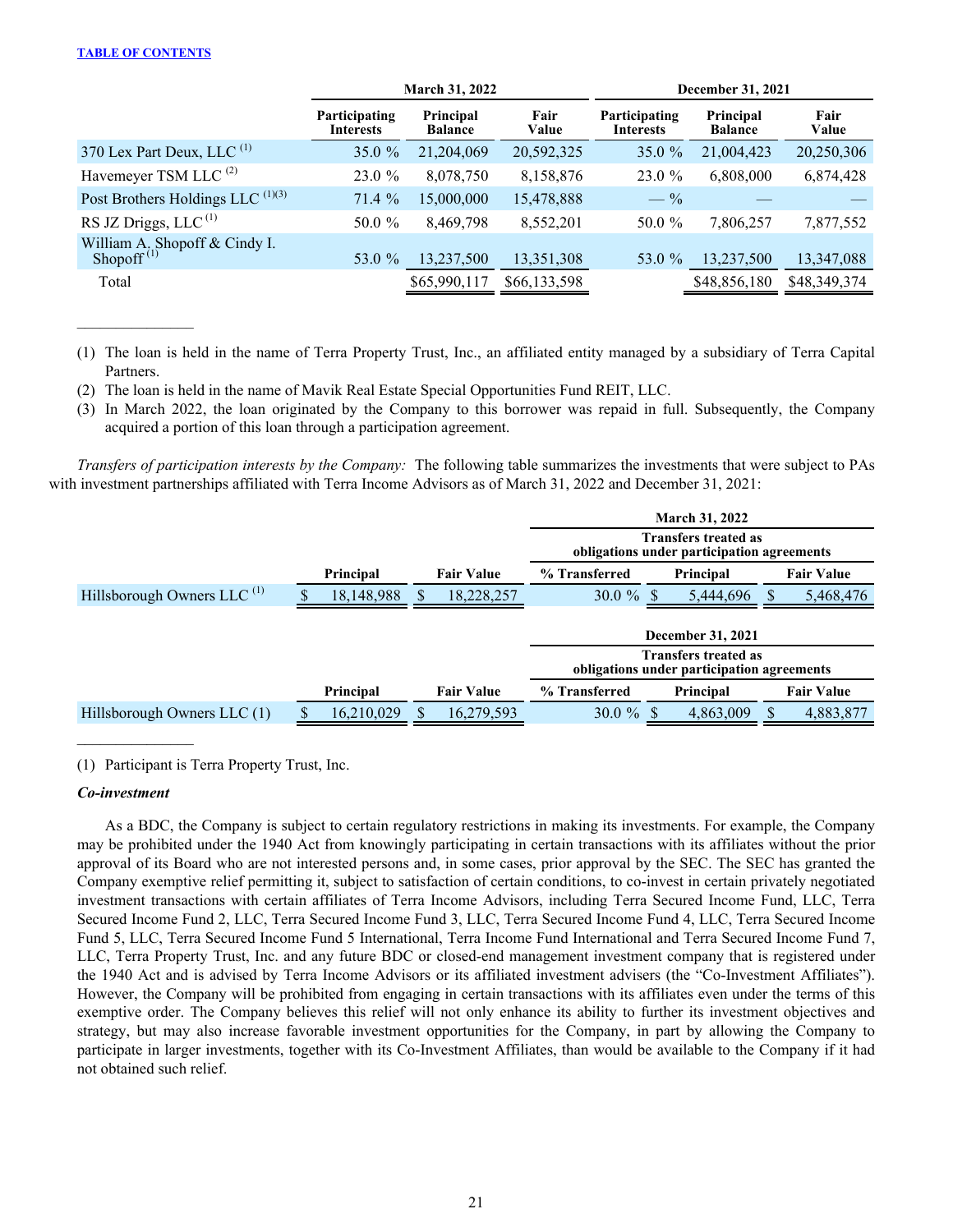#### <span id="page-22-0"></span>**Note 5. Debt**

#### *Senior Unsecured Notes*

On February 10, 2021, the Company issued \$34.8 million in aggregate principal amount of 7.00% fixed-rate notes due 2026, for net proceeds of \$33.7 million after deducting underwriting commissions of \$1.1 million. On February 26, 2021, the underwriters exercised the option to purchase an additional \$3.6 million of the notes for net proceeds of \$3.5 million, after deducting underwriting commissions of \$0.1 million. Interest on the notes is paid quarterly in arrears every March 30, June 30, September 30 and December 30, at a rate of 7.00% per year, beginning June 30, 2021. The notes mature on March 31, 2026. The notes may be redeemed in whole or in part at any time or from time to time at the Company's option on or after February 10, 2023. In connection with the issuance of the notes, the Company incurred deferred financing costs totaling \$1.0 million, to be amortized to interest expense over the term of the notes.

In accordance with the 1940 Act, the Company is allowed to borrow amounts such that its asset coverage, calculated pursuant to the 1940 Act, is at least 200% after such borrowing. Additionally, under the Indenture between the Company and the trustee, the Company is required to maintain a minimum asset coverage ratio of 200%. As of March 31, 2022 and December 31, 2021, the Company's asset coverage ratio was 206.0% and 247.0%, respectively As such, the Company was in compliance with the asset coverage ratio requirement under the Indenture as well as the 1940 Act.

For the three months ended March 31, 2022 and 2021, the components of interest expense were as follows:

|                                   |    | Three Months Ended March 31, |    |            |  |  |  |
|-----------------------------------|----|------------------------------|----|------------|--|--|--|
|                                   |    | 2022                         |    | 2021       |  |  |  |
| Stated interest expense           | S  | 671,562                      | S  | 359,698    |  |  |  |
| Amortization of issue discount    |    | 50,850                       |    | 33,000     |  |  |  |
| Amortization of financing costs   |    | 42,127                       |    | 21,519     |  |  |  |
| Total interest expense            |    | 764,539                      |    | 414,217    |  |  |  |
| Weighted average debt outstanding | \$ | 38, 375, 000                 | \$ | 20,675,000 |  |  |  |
| Cash paid for interest expense    | \$ | 671,562                      | \$ |            |  |  |  |
| Stated interest rate              |    | $7.00\%$                     |    | $7.00 \%$  |  |  |  |
| Effective interest rate $(1)$     |    | $7.63\%$                     |    | $7.63\%$   |  |  |  |

(1) The effective interest rate of the debt component is equal to the stated interest rate plus the amortization of issue discount.

#### *Term Loan*

 $\mathcal{L}_\text{max}$  and  $\mathcal{L}_\text{max}$ 

On April 9, 2021, the Company, as borrower, entered into a credit agreement (the "Credit Agreement") with Eagle Point Credit Management LLC, as the administrative agent and collateral agent ("Eagle Point"), and certain funds and accounts managed by Eagle Point, as lenders (in such capacity, collectively, the "Lenders"). The Credit Agreement provides for (i) a delayed draw term loan to the Company of \$25.0 million (the "Term Loan") and (ii) additional incremental loans in a minimum amount of \$1.0 million and multiples of \$0.5 million in excess thereof, which may be approved by a Lender in its sole discretion ("Incremental Loans," and together with the Term Loan, the "Loans").

The scheduled maturity date of the Loans is April 9, 2025. The Loans bear interest on the outstanding principal amount thereof at a rate equal to 5.625% per annum; provided that if at any time the Company is rated below investment grade, the interest rate shall increase to 6.625% until the rating is no longer below investment grade. In connection with the entry into the Credit Agreement, the Company also agreed to pay Eagle Point an upfront fee in an amount equal to 2.50% of the loan commitment amount on the initial borrowing date as described in the Credit Agreement. The Company also pays, with respect to any unused portion of the Term Loan, a commitment fee of 0.75% per annum.

In connection with entering into the Credit Agreement, the Company incurred deferred financing costs totaling \$0.3 million, to be amortized to interest expense over the term of the Term Loan. On August 31, 2021, the Company made an initial draw on the Term Loan of \$5.0 million and incurred an upfront fee of \$0.6 million, which was deducted from proceeds from borrowings under the Term Loan. The discount will be amortized to interest expense over the term of the Term Loan. For the three months ended March 31, 2022, the Company drew down an additional \$19.0 million on the Term loan. As of March 31, 2022 and December 31, 2021, the amount outstanding under the Term Loan was \$24.0 million and \$5.0 million, respectively. In April 2022, the Company drew down on the remaining \$1.0 million.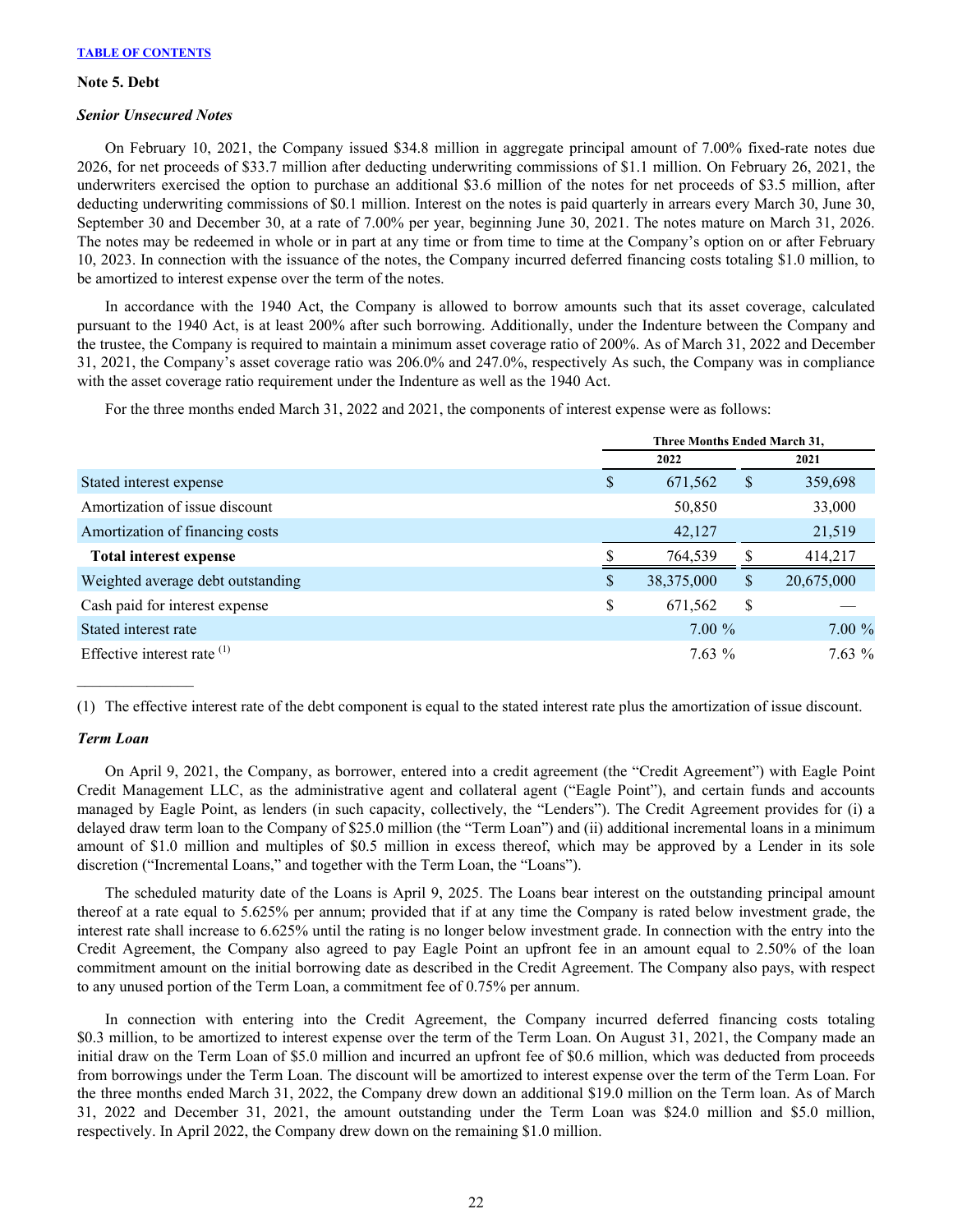<span id="page-23-0"></span>The Company may prepay any Loan, in whole or in part, together with all accrued but unpaid interest thereon, upon at least 30 but not more than 60 days' prior notice to the Agent. If the Company elects to make such prepayments prior to October 9, 2023, the Company will also be required to pay a make whole premium, being the present value at such date of (1) the principal amount being prepaid of such Loan, plus (2) all remaining required interest payments due on the principal amount being prepaid of such Loan through the maturity date (excluding accrued but unpaid interest to the date on which the make whole premium becomes owed), computed using a discount rate equal to the applicable U.S. Treasury rate (as set forth in the Credit Agreement) plus 50 basis points, over (B) the principal amount being prepaid of such Loan; provided that the make whole premium may in no event be less than zero.

In connection with its entry into the Credit Agreement, the Company also entered into a security agreement (the "Security Agreement"), by and among the Company, as grantor, and Eagle Point, as administrative agent, for the benefit of the Lenders, their affiliates and Eagle Point as the secured parties thereunder. Pursuant to the Security Agreement, the Company pledged substantially all of its now owned and hereafter acquired property as security for the obligations of the Company under the Credit Agreement, subject to certain limitations and restrictions set forth in the Security Agreements.

The Credit Agreement contains customary representations, warranties, reporting requirements, borrowing conditions and affirmative, negative and financial covenants, including REIT status requirements and minimum asset coverage ratio requirements. As of March 31, 2022 and December 31, 2021, the Company was in compliance with these covenants. The Credit Agreement also includes usual and customary events of default and remedies for credit agreements of this nature. Events of default under the Credit Agreement include, but are not limited to: (i) the failure by the Company to make any payments when due under the Credit Agreement; (ii) the failure of the Company to perform or observe any term, covenant or agreement under the Credit Agreement or any other loan document, subject to applicable cure periods; (iii) an event of default on other material indebtedness of the Company; (iv) the bankruptcy or insolvency of the Company; and (v) judgments and attachments, with customary limits and grace periods, against the Company or its property. In addition, the Loans are subject to mandatory prepayment, at the option of each Lender, upon a change in control of the Company (as defined by the Credit Agreement).

For the three months ended March 31, 2022 and 2021 , the components of interest expense were as follows:

|                                   | Three Months Ended March 31, |              |    |                 |  |
|-----------------------------------|------------------------------|--------------|----|-----------------|--|
|                                   |                              | 2022         |    | 2021            |  |
| Stated interest expense           | \$                           | 196,328      | \$ |                 |  |
| Amortization of issue discount    |                              | 36,752       |    |                 |  |
| Amortization of financing costs   |                              | 17,726       |    |                 |  |
| Unused fee                        |                              | 20,698       |    |                 |  |
| <b>Total interest expense</b>     |                              | 271,504      |    |                 |  |
| Weighted average debt outstanding | S                            | 14, 172, 222 | S  |                 |  |
| Cash paid for interest expense    | \$                           | 217,026      | \$ |                 |  |
| Stated interest rate              |                              | 5.625 $%$    |    | $- \frac{9}{6}$ |  |
| Effective interest rate (1)       |                              | $6.25 \%$    |    | $- \frac{9}{6}$ |  |

(1) The effective interest rate of the debt component is equal to the stated interest rate plus the amortization of issue discount.

#### **Note 6. Commitments and Contingencies**

#### *Impact of COVID-19*

 $\mathcal{L}_\text{max}$  and  $\mathcal{L}_\text{max}$ 

The full extent of the impact of the COVID-19 pandemic on the global economy generally, and the Company's business in particular, will depend on future developments, which are highly uncertain and cannot be predicted with confidence. As of March 31, 2022, no contingencies have been recorded on the Company's balance sheet as a result of the COVID-19 pandemic, however as the pandemic continues, it may have long-term impacts on the Company's financial condition, results of operations, and cash flows. Refer to **Note 2** for further discussion of the COVID-19 pandemic.

#### *Funding Commitments*

In the ordinary course of business, the Company may enter into future funding commitments, which are subject to the borrower meeting certain performance-related metrics that are monitored by the Company. As of March 31, 2022 and December 31, 2021, the Company had \$6.0 million and \$14.9 million of unfunded commitments, respectively. The Company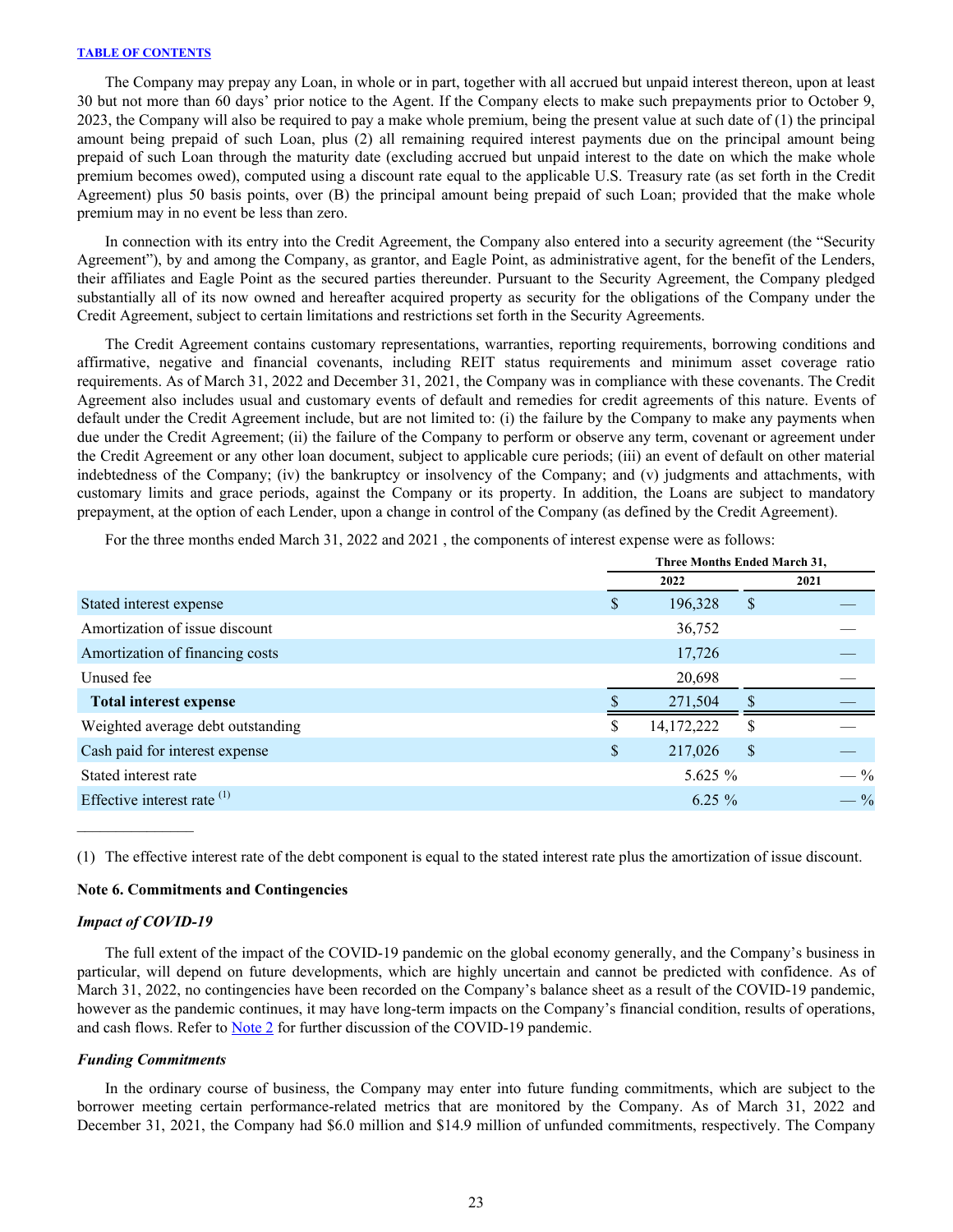maintained sufficient cash on hand to fund such unfunded commitments, including matching these commitments with principal repayments on outstanding loans.

## *Other*

The Company enters into contracts that contain a variety of indemnification provisions. The Company's maximum exposure under these arrangements is unknown; however, the Company has not had prior claims or losses pursuant to these contracts. Management of Terra Income Advisors has reviewed the Company's existing contracts and expects the risk of loss to the Company to be remote.

The Company is not currently subject to any material legal proceedings and, to the Company's knowledge, no material legal proceedings are threatened against the Company. From time to time, the Company may be a party to certain legal proceedings in the ordinary course of business, including proceedings relating to the enforcement of the Company's rights under contracts with its portfolio companies. While the outcome of any legal proceedings cannot be predicted with certainty, the Company does not expect that any such proceedings will have a material adverse effect upon its financial condition or results of operations.

See [Note 4.](#page-18-0) "Related Party Transactions", for a discussion of the Company's commitments to Terra Income Advisors.

## **Note 7. Income Taxes**

The Company elected to be taxed as a REIT under the Code commencing with its short taxable year beginning October 1, 2018 and ending December 31, 2018. In order to qualify as a REIT, the Company is required, among other things, to distribute dividends equal to at least 90% of its REIT net taxable income to the stockholders annually and meet certain tests regarding the nature of its income and assets. Because federal income tax regulations differ from U.S. GAAP, distributions in accordance with tax regulations may differ from net investment for financial reporting purposes. Differences may be permanent or temporary in nature. Permanent differences are reclassified among capital accounts in the consolidated financial statements to reflect their tax character. Differences in classification may also result from the treatment of short-term gains as ordinary income for tax purposes.

Taxable income generally differs from net increase in net assets resulting from operations for financial reporting purposes due to temporary and permanent differences in the recognition of income and expenses and generally excludes unrealized appreciation (depreciation) on investments as investment gains and losses are not included in taxable income until they are realized.

The following table reconciles net increase in net assets resulting from operations to taxable income:

|                                                                                        | <b>Three Months Ended March 31,</b> |            |  |            |  |  |
|----------------------------------------------------------------------------------------|-------------------------------------|------------|--|------------|--|--|
|                                                                                        | 2022                                |            |  | 2021       |  |  |
| Net increase in net assets resulting from operations                                   | У                                   | 1,535,242  |  | 739,880    |  |  |
| Net change in unrealized appreciation on investments                                   |                                     | (577, 587) |  | (181, 105) |  |  |
| Net change in unrealized depreciation on obligations under participation<br>agreements |                                     | (12,361)   |  | (5,005)    |  |  |
| Incentive fees on capital gains                                                        |                                     | 124.641    |  | 37,222     |  |  |
| Income tax expense                                                                     |                                     | 439,653    |  |            |  |  |
| Other temporary differences <sup>(1)</sup>                                             |                                     | (86, 559)  |  | (73, 814)  |  |  |
| Total taxable income <sup>(2)</sup>                                                    |                                     | 1,423,029  |  | 517,178    |  |  |

(1) Other temporary differences primarily related to capitalization and amortization of transaction-related fees.

(2) Amount for the three months ended March 31, 2022 included \$1.1 million of taxable income attributable to the TRS described below.

#### **Taxable REIT Subsidiary**

The Company holds certain portfolio company investments through consolidated taxable REIT subsidiaries. Such subsidiaries may be subject to U.S. federal and state corporate-level income taxes. These consolidated subsidiaries recognize deferred tax assets and liabilities for the estimated future tax effects attributable to temporary differences between the tax basis of certain assets and liabilities and the reported amounts included in the accompanying consolidated statements of assets and liabilities using the applicable statutory tax rates in effect for the year in which any such temporary differences are expected to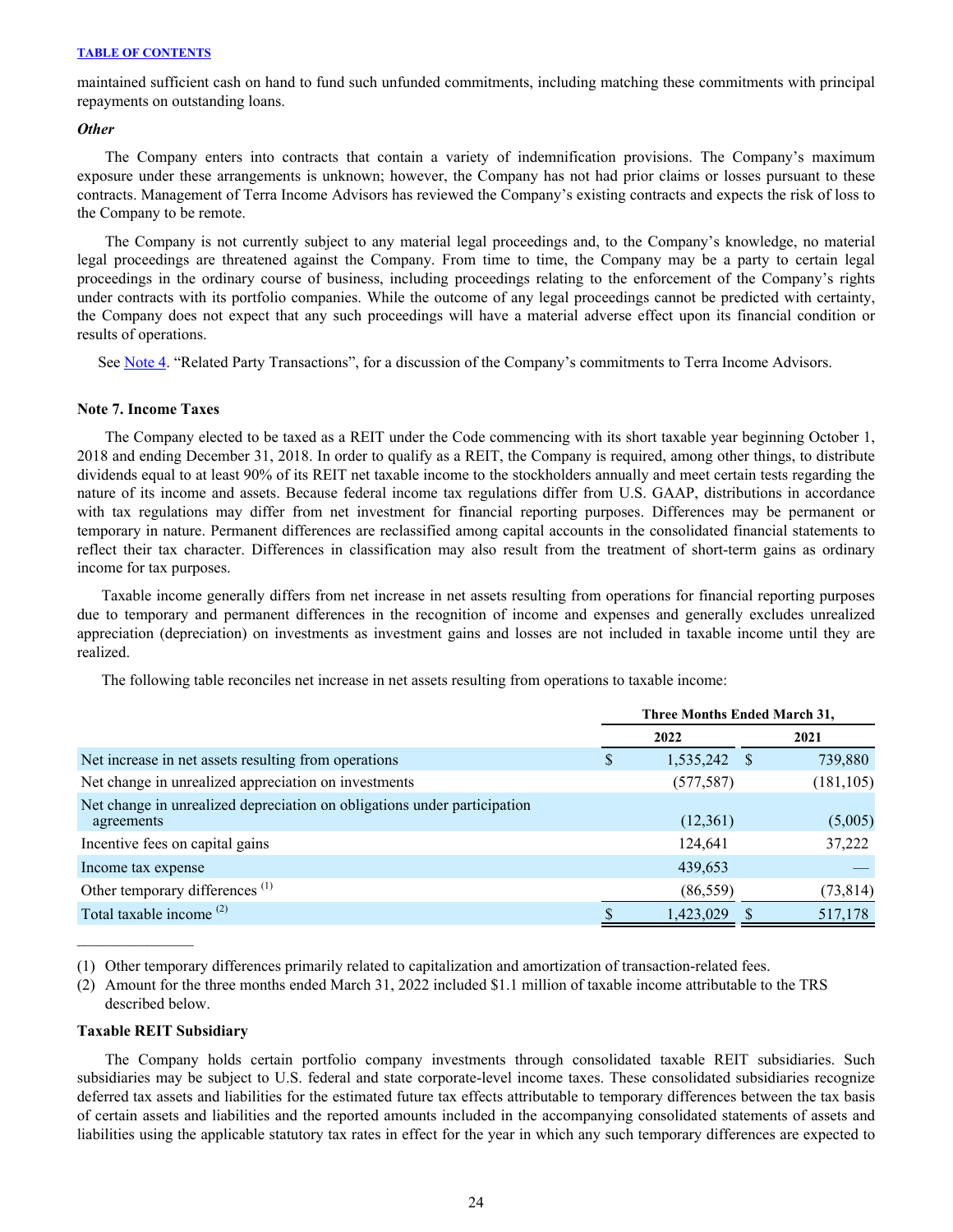reverse. As of March 31, 2022 and December 31, 2021, the Company had one TRS which the Company formed to hold secured and unsecured credit facilities.

For the three months ended March 31, 2022, pre-tax income attributable to the TRS was \$1.4 million. Based on the effective income tax rate of 30.5%, the provision for income tax for the TRS was \$0.4 million. Additionally, for the three months ended March 31, 2022, the Company had temporary differences between the tax basis and book basis of certain assets and liabilities totaling \$0.4 million, resulting in a deferred tax liability, net of a deferred tax asset, and corresponding provision for deferred income tax of \$0.1 million. The Company has not provided a valuation allowance for the deferred tax asset because the Company expects the deferred tax asset to be realized in future periods. There was no such provision for income tax for the three months ended March 31, 2021 because the TRS was formed in the third quarter of 2021.

#### **Source of Distribution**

The following table reflects, for tax purposes, the estimated sources of the cash distributions that the Company has paid on its common stock:

|                               | Three Months Ended March 31, |                                              |               |      |                                              |               |  |  |  |
|-------------------------------|------------------------------|----------------------------------------------|---------------|------|----------------------------------------------|---------------|--|--|--|
|                               |                              | 2022                                         |               | 2021 |                                              |               |  |  |  |
| <b>Source of Distribution</b> |                              | <b>Distribution</b><br>Amount <sup>(1)</sup> | $\frac{6}{6}$ |      | <b>Distribution</b><br>Amount <sup>(1)</sup> | $\frac{6}{9}$ |  |  |  |
| Return of capital             | S                            | 341,094                                      | 37.6 $%$ \$   |      | 423,768                                      | 45.0 $%$      |  |  |  |
| Net investment income         |                              | 566.138                                      | 62.4 %        |      | 517.178                                      | 55.0 %        |  |  |  |
| Distributions on a tax basis: |                              | 907.232                                      | $100.0 \%$ \$ |      | 940.946                                      | $100.0 \%$    |  |  |  |

(1) The Distribution Amount and Percentage reflected are estimated figures. The actual source of distributions is calculated in connection with the filing of the Company's tax return.

As of March 31, 2022 and 2021, the Company did not have differences between amortized cost basis and tax basis cost of investments.

#### **Note 8. Directors' Fees**

The Company's directors who do not serve in an executive officer capacity for the Company or Terra Income Advisors are entitled to receive annual cash retainer fees, fees for attending board and committee meetings and annual fees for serving as a committee chairperson. These directors receive an annual fee of \$20,000, plus \$2,500 for each board meeting attended in person, \$1,000 for each board meeting attended via teleconference and \$1,000 for each committee meeting attended. In addition, the chairman of the audit committee receives an annual fee of \$7,500 and the chairman of each of the nominating and corporate governance and the valuation committees, and any other committee, receives an annual fee of \$2,500 for their additional services. For each of the three months ended March 31, 2022 and 2021, the Company recorded \$0.03 million of directors' fees expense.

The Company will also reimburse each of the above directors for all reasonable and authorized business expenses in accordance with the Company policies as in effect from time to time, including reimbursement of reasonable out-of-pocket expenses incurred in connection with attending each board meeting and each committee meeting not held concurrently with a board meeting.

The Company does not pay compensation to the directors who also serve in an executive officer capacity for the Company or Terra Income Advisors.

#### **Note 9. Capital**

As of March 31, 2022, the Company had 8,102,167 shares of common stock outstanding.

#### **Share Repurchase Program**

 The Company implemented a share repurchase program whereby every quarter the Company offers to repurchase up to 2.5% of the weighed-average number of shares outstanding in the prior calendar year at a price per share equal to the most recently disclosed NAV per share of its common stock immediately prior to the date of repurchase. The purpose of the share repurchase program is to provide stockholders with liquidity, because there is otherwise no public market for the Company's common stock. In addition, the Board may amend, suspend or terminate the share repurchase program upon 30 days' notice. On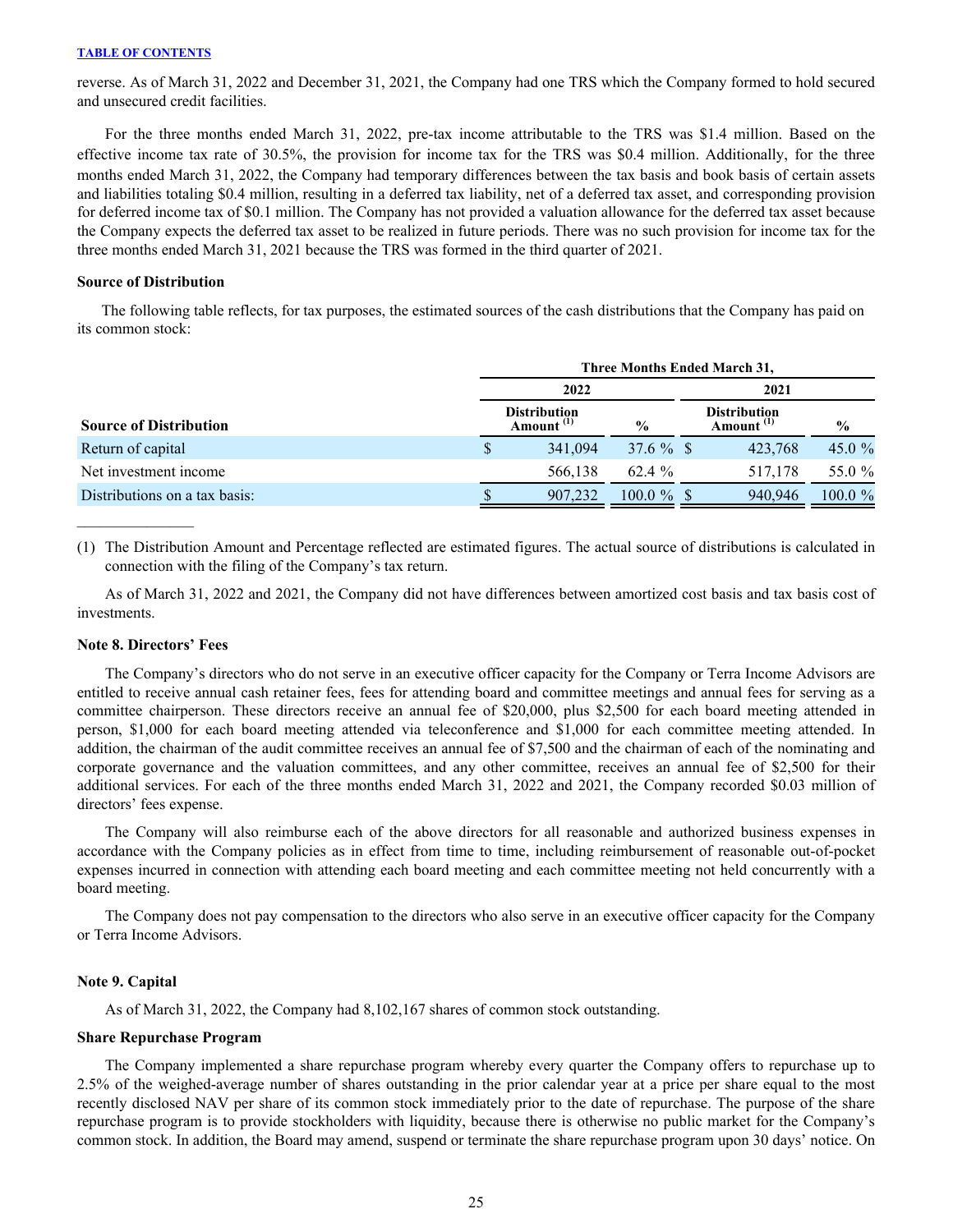March 25, 2020, the Board unanimously approved the suspension of the operation of the share repurchase program, effective as of April 30, 2020. On May 11, 2021, the Board unanimously approved the resumption of the share repurchase program effective as of June 30, 2021. On March 30, 2022, the Board unanimously approved the suspension of the operation of the share repurchase program, effective as of April 30, 2022. The share repurchase program will remain suspended until such time as the Board approves its resumption.

The following table provides information with respect to the repurchases of the Company's common stock for the year ended December 31, 2021. There were no shares repurchased for the three months ended March 31, 2022.

| Period                                                               | <b>Total Number of</b><br><b>Shares</b><br>Repurchased | <b>Average Price</b><br>Paid per Share | <b>Maximum Number of</b><br><b>Shares Allowed to be</b><br>Repurchased |  |
|----------------------------------------------------------------------|--------------------------------------------------------|----------------------------------------|------------------------------------------------------------------------|--|
| <b>Year Ended December 31, 2021:</b>                                 |                                                        |                                        |                                                                        |  |
| Three Months Ended March 31, 2021                                    |                                                        |                                        |                                                                        |  |
| Three Months Ended June 30, 2021                                     | 682 \$                                                 | 9.07                                   |                                                                        |  |
| Three Months Ended September 30, 2021 <sup><math>(1)(2)</math></sup> | 209.978 \$                                             | 9.03                                   | 207,656                                                                |  |
| Three Months Ended December 31, 2021 <sup>(3)(4)</sup>               | 208,904 \$                                             | 9.00                                   | 207,656                                                                |  |

(1) A total of 846,743 shares were validly tendered and not withdrawn, an amount that exceeded the maximum number of shares the Company offered to purchase. In accordance with the terms of the tender offer, the Company purchased on a pro rata basis a total of 207,646 shares validly tendered and not withdrawn. Approximately 24.5% of the number of shares tendered by each stockholder who participated in the tender offer was repurchased by the Company.

(2) Subsequent to the close of the tender offer, the Company discovered an administrative error in which a tender request was not processed. The Company honored the tender request in October and accordingly another 2,332 shares were repurchased.

- (3) A total of 653,098 shares were validly tendered and not withdrawn, an amount that exceeded the maximum number of shares the Company offered to purchase. In accordance with the terms of the tender offer, the Company purchased on a pro rata basis a total of 207,652 shares validly tendered and not withdrawn. Approximately 31.8% of the number of shares tendered by each stockholder who participated in the tender offer was repurchased by us.
- (4) Subsequent to the close of the tender offer, the Company discovered an administrative error in which two tender requests were not processed. The Company honored the tender requests in January 2022 and accordingly another 1,252 shares were repurchased.

### **Note 10. Net Increase in Net Assets**

Income per share is computed by dividing income available to common stockholders by the weighted average number of shares outstanding during the period. Other potentially dilutive shares, and the related impact to earnings, are considered when calculating earnings per share on a diluted basis. As of March 31, 2022 and December 31, 2021, there were no dilutive shares.

The following information sets forth the computation of the weighted average net increase in net assets per share from operations for the three months ended March 31, 2022 and 2021:

|                                                                | Three Months Ended March 31, |                |           |  |  |
|----------------------------------------------------------------|------------------------------|----------------|-----------|--|--|
| <b>Basic</b>                                                   |                              | 2022           | 2021      |  |  |
| Net increase in net assets resulting from operations           |                              | $1.535.242$ \$ | 739.880   |  |  |
| Weighted average common shares outstanding                     |                              | 8.086.765      | 8,405,272 |  |  |
| Net increase in net assets per share resulting from operations |                              | 0.19           | 0.09      |  |  |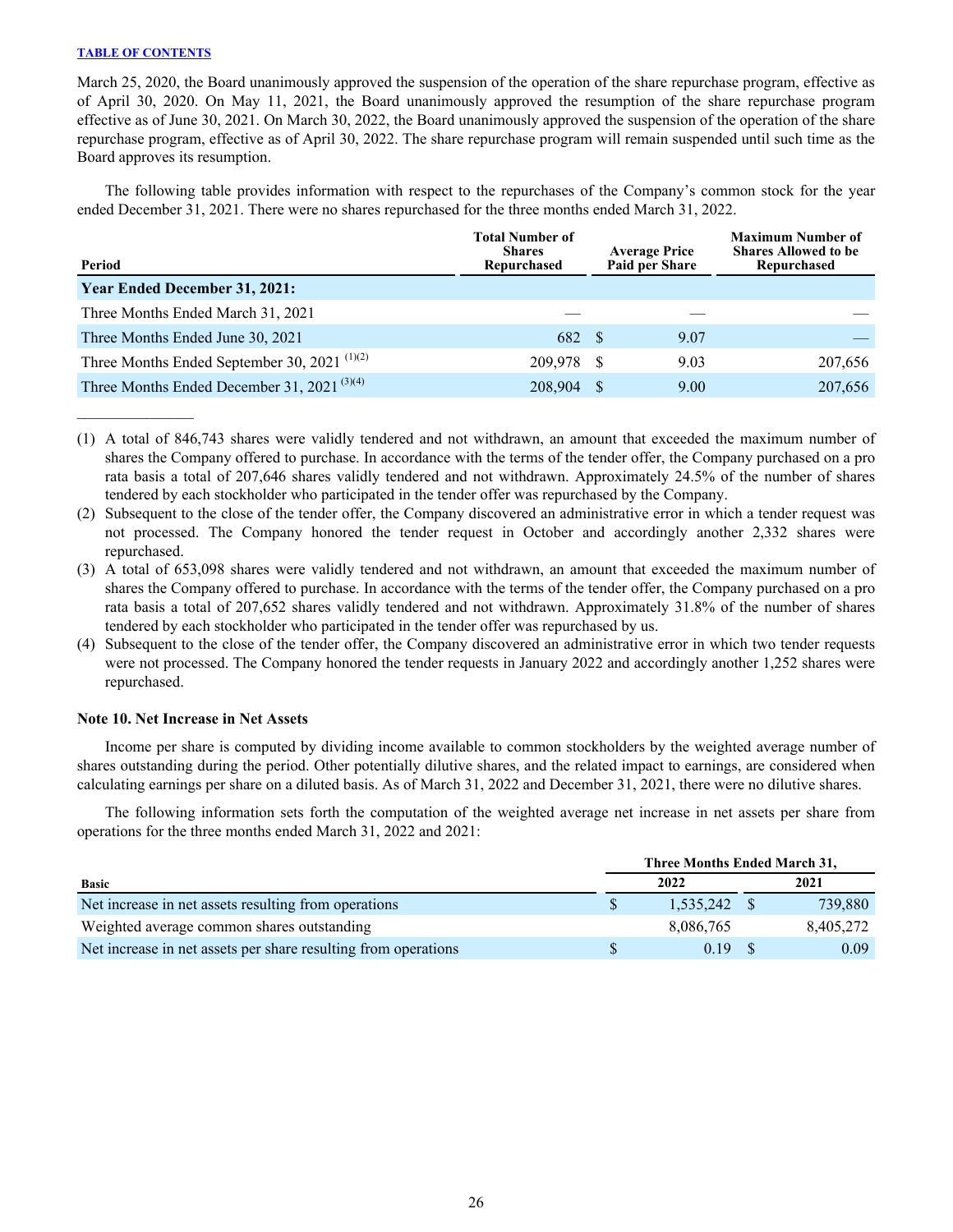## **Note 11. Distributions**

Distributions from net investment income and capital gain distributions are determined in accordance with U.S. federal income tax regulations, which differ from U.S. GAAP.

The following table reflects the Company's distributions for the three months ended March 31, 2022 and 2021:

| <b>Record Date</b>                       | <b>Payment Date</b> | Per Share<br>Per Day | <b>Distributions</b><br>Paid in Cash | <b>Distributions</b><br>Paid through<br>the DRIP |    | Total<br><b>Distributions</b><br>Paid/Accrued |  |
|------------------------------------------|---------------------|----------------------|--------------------------------------|--------------------------------------------------|----|-----------------------------------------------|--|
| <b>Three Months Ended March 31, 2022</b> |                     |                      |                                      |                                                  |    |                                               |  |
| January 26, 2022                         | January 31, 2022    | 0.001247             | 238,677                              | 73,512                                           | -S | 312,189                                       |  |
| February 23, 2022                        | February 28, 2022   | 0.001247             | 216,361                              | 65,899                                           |    | 282,260                                       |  |
| March 28, 2022                           | March 31, 2022      | 0.001247             | 240,331                              | 72,452                                           |    | 312,783                                       |  |
|                                          |                     |                      | 695,369                              | 211,863                                          |    | 907,232                                       |  |

| <b>Record Date</b>                       | <b>Payment Date</b> | <b>Per Share</b><br>Per Dav |   | <b>Distributions</b><br>Paid in Cash |  | <b>Distributions</b><br>Paid through<br>the DRIP |  | Total<br><b>Distributions</b><br>Paid/Accrued |
|------------------------------------------|---------------------|-----------------------------|---|--------------------------------------|--|--------------------------------------------------|--|-----------------------------------------------|
| <b>Three Months Ended March 31, 2021</b> |                     |                             |   |                                      |  |                                                  |  |                                               |
| January 28, 2021                         | January 31, 2021    | 0.001239                    |   | 241.041                              |  | 81,397                                           |  | 322,438                                       |
| February 25, 2021                        | February 28, 2021   | 0.001239                    |   | 219,664                              |  | 73.721                                           |  | 293,385                                       |
| March 26, 2021                           | March 31, 2021      | 0.001247                    |   | 244.162                              |  | 80,961                                           |  | 325,123                                       |
|                                          |                     |                             | S | 704,867                              |  | 236,079                                          |  | 940,946                                       |

## **Note 12. Financial Highlights**

 $\mathcal{L}_\text{max}$  , where  $\mathcal{L}_\text{max}$ 

The following is a schedule of financial highlights for the three months ended March 31, 2022 and 2021:

|                                                                                                 | <b>Three Months Ended March 31,</b> |     |            |  |  |
|-------------------------------------------------------------------------------------------------|-------------------------------------|-----|------------|--|--|
|                                                                                                 | 2022                                |     | 2021       |  |  |
| Per share data:                                                                                 |                                     |     |            |  |  |
| Net asset value at beginning of period                                                          | \$<br>9.11                          | \$. | 9.07       |  |  |
| Results of operations $(1)$ :                                                                   |                                     |     |            |  |  |
| Net investment income                                                                           | 0.11                                |     | 0.07       |  |  |
| Net change in unrealized appreciation on investments                                            | 0.08                                |     | 0.02       |  |  |
| Net realized gain on investments                                                                |                                     |     |            |  |  |
| Net change in unrealized depreciation on obligations under participation<br>agreements $^{(2)}$ |                                     |     |            |  |  |
| Net increase in net assets resulting from operations                                            | 0.19                                |     | 0.09       |  |  |
| Stockholder distributions $(3)$ :                                                               |                                     |     |            |  |  |
| Distributions from return of capital                                                            | (0.04)                              |     | (0.05)     |  |  |
| Distributions from net investment income                                                        | (0.07)                              |     | (0.06)     |  |  |
| Net decrease in net assets resulting from stockholder distributions                             | (0.11)                              |     | (0.11)     |  |  |
| Net asset value, end of period                                                                  | 9.19                                |     | 9.05       |  |  |
| Shares outstanding at end of period                                                             | 8,102,167                           |     | 8,422,203  |  |  |
| Total return <sup>(4)</sup>                                                                     | 2.14%                               |     | $1.00 \%$  |  |  |
|                                                                                                 |                                     |     |            |  |  |
| <b>Ratio/Supplemental data:</b>                                                                 |                                     |     |            |  |  |
| Net assets, end of period                                                                       | \$<br>74,426,517                    | \$  | 76,210,745 |  |  |
| Ratio of net investment income to average net assets <sup>(5)</sup>                             | 5.51 $%$                            |     | $3.10 \%$  |  |  |
| Ratio of operating expenses to average net assets $(5)(6)(7)$                                   | 17.15 %                             |     | 9.46 %     |  |  |
| Portfolio turnover                                                                              | $12.45 \%$                          |     | 5.73 %     |  |  |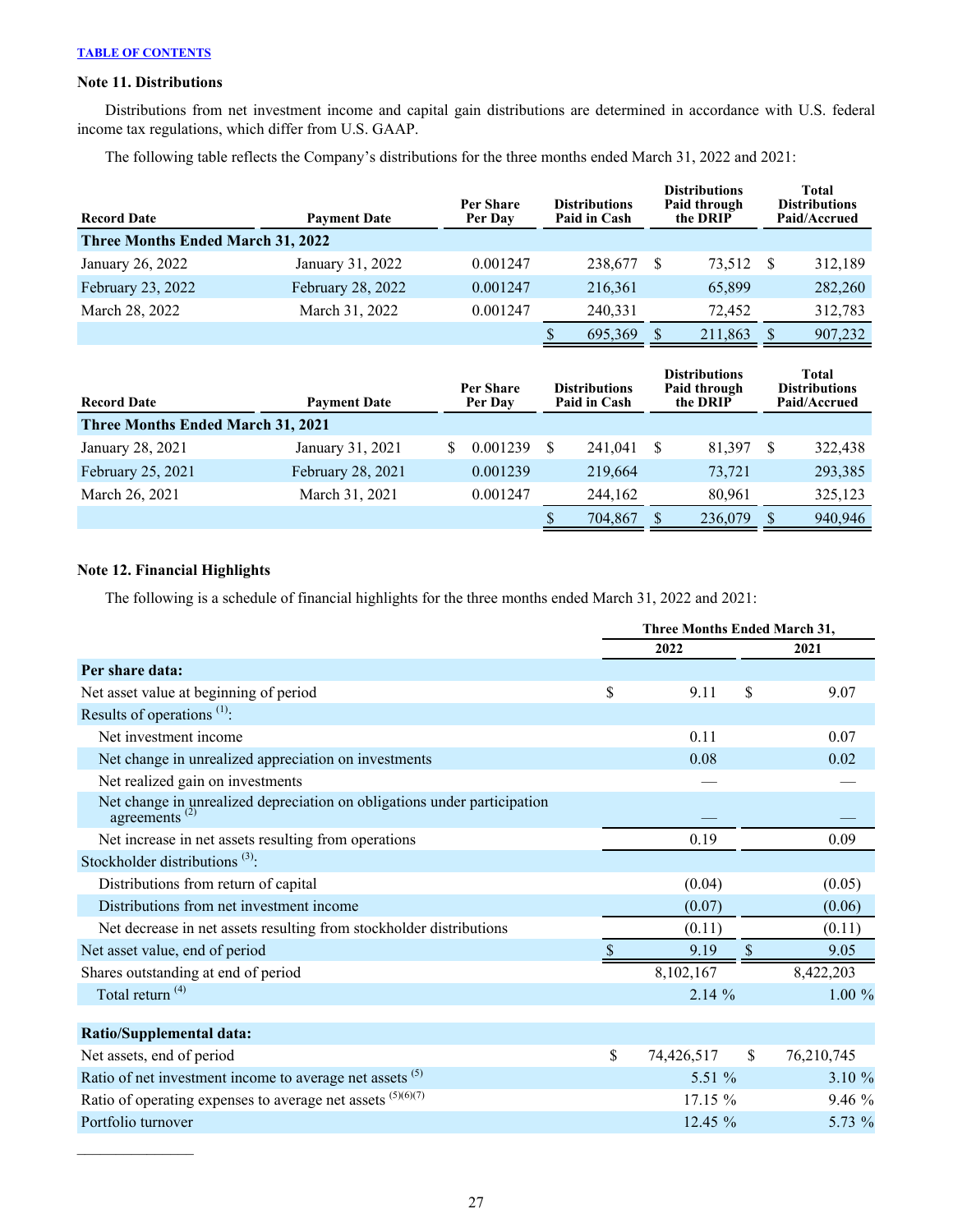- (1) The per share data was derived by using the weighted average shares outstanding during the applicable period.
- (2) The impact on net asset value was approximately \$0.002 and \$0.001 for the three months ended March 31, 2022 and 2021, respectively.
- (3) The per share data for distributions reflects the actual amount of distributions declared per share during the period.
- (4) Total return is calculated assuming a purchase of shares of common stock at the current net asset value on the first day and a sale at the current net asset value on the last day of the periods reported. Distributions, if any, are assumed for purposes of this calculation to be reinvested at prices obtained under the DRIP. The total return does not consider the effect of any selling commissions or charges that may have been incurred in connection with the sale of shares of our common stock.
- (5) These ratios are calculated using annualized net investment income and operating expenses.
- (6) Excluding the (reversal on incentive fees) incentive fees on capital gains for the three months ended March 31, 2022 and 2021, the ratio of operating expenses to average net assets was 16.98% and 9.41%, respectively.
- (7) Excluding accrued incentive fees on capital gains and interest expense on debt, the ratio of operating expenses to average net assets was 10.6% for the three months ended March 31, 2022.

#### **Note 13. Subsequent Events**

The management of the Company has evaluated events and transactions through the date the consolidated financial statements were issued and has determined that there are no material events other than the one below that would require adjustment to or disclosure in the Company's consolidated financial statements.

On May 2, 2022, the Company, Terra Property Trust, Inc. ("Terra REIT"), Terra Merger Sub, LLC, a wholly owned subsidiary of Terra REIT ("Merger Sub"), Terra Income Advisors, LLC and Terra REIT Advisors, LLC, entered into an Agreement and Plan of Merger (the "Merger Agreement"). Pursuant to the Merger Agreement, the Company will be merged with and into Merger Sub, with Merger Sub surviving as a wholly owned subsidiary of Terra REIT, subject to the terms and conditions set forth in the Merger Agreement.

Under the terms of the Merger Agreement, each outstanding share of common stock of the Company will be automatically canceled and converted into the right to receive (i) 0.595 shares (as may be adjusted in accordance with the Merger Agreement) of the newly designated Class B common stock, par value \$0.01 per share, of Terra REIT ("Class B Common Stock") and (ii) cash in lieu of any fractional shares of Class B Common Stock otherwise issuable. Except with respect to conversion, the shares of Class B Common Stock issued in the merger will have dividend, distribution and other rights identical to those of the existing shares of common stock of Terra REIT. The shares of Class B Common Stock will automatically convert into an equal number of shares of Terra REIT's newly designated Class A common stock, par value \$0.01 per share ("Class A Common Stock"), on specified dates following any listing of shares of Class A Common Stock for trading on a national securities exchange, subject to certain conditions.

The transaction is expected to drive increased efficiency for the combined company while expanding the scale and diversification of its portfolio. In addition to enhancing access to capital markets and increasing liquidity options for current and future stockholders, the combination positions Terra REIT for long-term, sustainable growth and success.

Upon the closing of the merger, Terra REIT's existing stockholders are expected to own approximately 80.2% of the combined company's common stock, while former stockholders of the Company are expected to own approximately 19.8% of the combined company's common stock. In the event of a termination of the Merger Agreement under specified circumstances, the Company will be required to pay Terra REIT a termination fee of approximately \$2.6 million, with a lower fee of approximately \$1.1 million payable upon a termination by the Company to enter into a definitive agreement within 60 days of execution of the Merger Agreement with a person who submits a qualified acquisition proposal within 30 days of execution of the Merger Agreement.

The merger is expected to close during the third quarter of 2022, subject to the required approvals by the Company's stockholders and other customary closing conditions. There can be no assurances that the merger will close.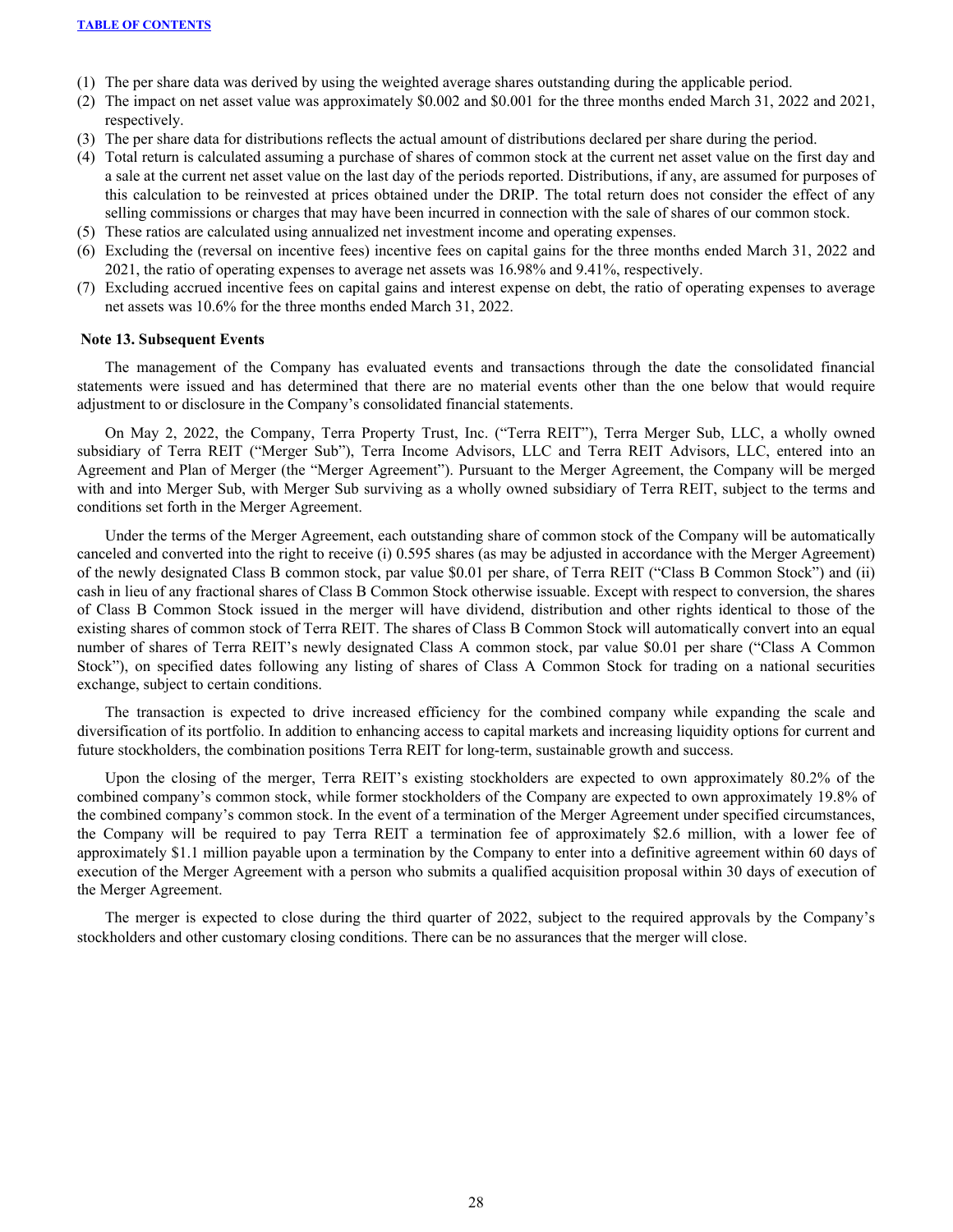## <span id="page-29-0"></span>**Item 2. Management**'**s Discussion and Analysis of Financial Condition and Results of Operations.**

The information contained in this section should be read in conjunction with our unaudited consolidated financial statements and related notes thereto and other financial information included elsewhere in this quarterly report on Form 10-Q. In this report, "we," "us" and "our" refer to Terra Income Fund 6, Inc.

### **FORWARD-LOOKING STATEMENTS**

Some of the statements in this quarterly report on Form 10-Q constitute forward-looking statements because they relate to future events or our future performance or financial condition. The forward-looking statements contained in this quarterly report on Form 10-Q may include, but are not limited to, statements as to:

- our future operating results;
- the potential negative impacts of the ongoing coronavirus ("COVID-19") pandemic on the global economy and the impacts of COVID-19 on our financial condition, results of operations, liquidity and capital resources and business operations;
- actions that may be taken by governmental authorities to contain the ongoing COVID-19 pandemic or to treat its impact;
- our business prospects and the prospects of our portfolio companies;
- the impact of the investments that we expect to make;
- the ability of our portfolio companies to achieve their objectives;
- our current and expected financings and investments;
- the adequacy of our cash resources, financing sources and working capital;
- the timing and amount of cash flows, distributions and dividends, if any, from our portfolio companies;
- our contractual arrangements and relationships with third parties;
- actual and potential conflicts of interest with any of the following affiliated entities: Terra Income Advisors, LLC ("Terra Income Advisors"), our investment adviser; Terra Capital Partners, LLC ("Terra Capital Partners"), our sponsor; Terra REIT Advisors, LLC, a subsidiary of Terra Capital Partners; Terra Fund Advisors, LLC, an affiliate of Terra Capital Partners; Terra JV, LLC, Terra Secured Income Fund 5, LLC, Terra Secured Income Fund 5 International, Terra Income Fund International and Terra Secured Income Fund 7, LLC, (collectively, the "Terra Income Funds"); Terra Property Trust Inc ("Terra Property Trust"); Terra Offshore Funds REIT, LLC; Mavik Real Estate Special Opportunities Fund, LP; or any of their affiliates;
- the dependence of our future success on the general economy and its effect on our investments;
- our use of financial leverage;
- the ability of Terra Income Advisors to locate suitable investments for us and to monitor and administer our investments;
- the ability of Terra Income Advisors or its affiliates to attract and retain highly talented professionals;
- our ability to elect to be taxed as, and maintain thereafter, our qualification as a real estate investment trust ("REIT") under the Internal Revenue Code of 1986, as amended (the "Code") and as a business development company under the Investment Company Act of 1940;
- the effect of changes to tax legislation and our tax position; and
- the tax status of the enterprises in which we invest.

In addition, words such as "anticipate," "believe," "expect" and "intend" indicate a forward-looking statement, although not all forward-looking statements include these words. The forward-looking statements contained in this quarterly report on Form 10-Q involve risks and uncertainties. Our actual results could differ materially from those implied or expressed in the forward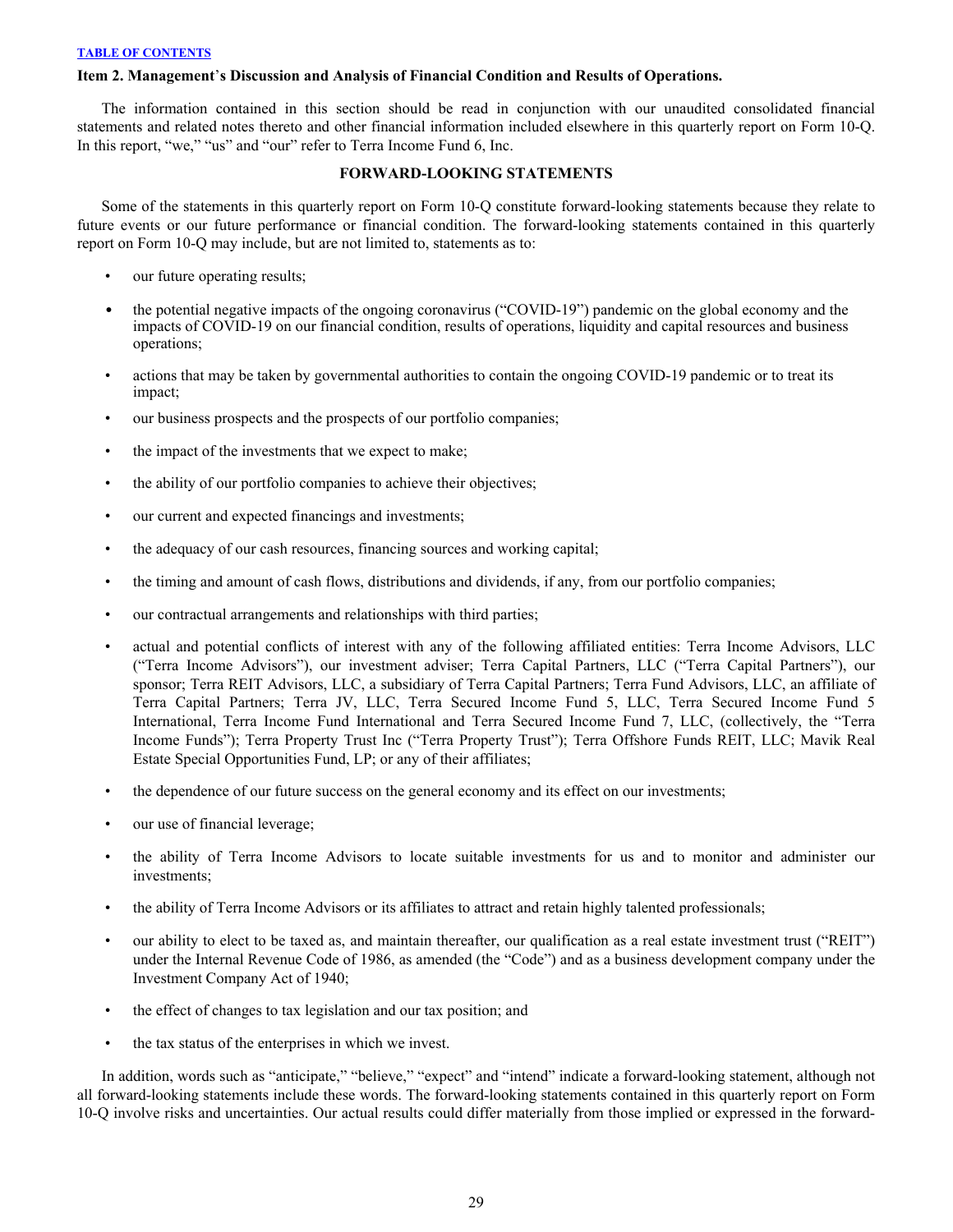looking statements for any reason, including the factors set forth as "Risk Factors" in our Annual Report on Form 10-K. Other factors that could cause actual results to differ materially include:

- changes in the economy;
- risks associated with possible disruption in our operations or the economy generally due to terrorism or natural disasters; and
- future changes in laws or regulations and conditions in our operating areas.

We have based the forward-looking statements included in this quarterly report on Form 10-Q on information available to us on the date of this quarterly report on Form 10-Q. Except as required by the federal securities laws, we undertake no obligation to revise or update any forward-looking statements, whether as a result of new information, future events or otherwise. Stockholders are advised to consult any additional disclosures that we may make directly to stockholders or through reports that we may file in the future with the Securities and Exchange Commission (the "SEC"), including annual reports on Form 10-K, quarterly reports on Form 10-Q and current reports on Form 8-K. The forward-looking statements and projections contained in this quarterly report on Form 10-Q are excluded from the safe harbor protection provided by Section 27A of the Securities Act of 1933, as amended, and Section 21E of the Securities Exchange Act of 1934, as amended (the "Exchange Act").

#### **Overview**

We were incorporated under the general corporation laws of the State of Maryland on May 15, 2013 and commenced operations on June 24, 2015. Prior to June 24, 2015, we had no operations except for matters relating to our organization and registration. We are an externally managed, non-diversified, closed-end management investment company that has elected to be regulated as a business development company ("BDC") under the Investment Company Act of 1940, as amended (the "1940 Act"), and previously elected to be taxed for federal income tax purposes, beginning with our taxable year ended September 30, 2015, and qualified annually thereafter, as a regulated investment company ("RIC") under Subchapter M of the Code. On December 31, 2018, we announced our intention to change our tax election from taxation as a RIC to taxation as a REIT. The REIT tax election allows us to benefit from the preferential tax treatment afforded to RICs and REITs without us being subject to RIC-specific diversification restrictions. We elected to be taxed as a REIT under the Code commencing with our short taxable year beginning October 1, 2018 and ending December 31, 2018 and believe we have operated so as to qualify to be taxed as a REIT under Subchapter M of the Code. Concurrent with the change in tax election, we changed our fiscal year end from September 30 to December 31 to satisfy the REIT requirement.

 Our investment activities are externally managed by Terra Income Advisors and supervised by our board of directors (the "Board"), a majority of whom are independent. Under the investment advisory and administration services agreement (the "Investment Advisory Agreement"), we have agreed to pay Terra Income Advisors an annual base management fee based on our average quarterly gross assets, as well as incentive fees based on our performance. We are also responsible for future payments of the servicing fee to selected dealers under the servicing plan (the "Servicing Plan") as a result of the assignment of certain administrative functions and other obligations under the second amended and restated dealer manager agreement (the "Dealer Manager Agreement") between the Company and Terra Capital Markets, LLC ("Terra Capital Markets") and related selected dealer agreements to us. See " — *Investment Advisory Agreement and Servicing Plan*" below.

On April 1, 2021, Mavik Capital Management, LP ("Mavik"), an entity controlled by Vikram S. Uppal, our Chief Executive Officer, completed a series of related transactions that resulted in all of the outstanding interests in Terra Capital Partners being acquired by Mavik for a combination of cash and interests in Mavik (the "Recapitalization"). Following the series of transactions described below, Terra Income Advisors is ultimately controlled by Mavik.

Prior to the Recapitalization, Terra Capital Partners was the immediate parent and managing member of Terra Income Advisors, and was ultimately controlled by Axar Real Estate Capital Group LLC (the "Axar RE Manager"). In connection with the Recapitalization, Axar RE Manager assumed direct control of Terra Income Advisors by becoming its manager. Thus, the same parties that controlled Terra Income Advisors prior to the consummation of the Recapitalization maintained control of Terra Income Advisors, and by the terms of the Recapitalization continued to do so until a new investment advisory and administrative services agreement between us and Terra Income Advisors was approved by the affirmative vote of a majority of the outstanding shares of common stock entitled to vote at our 2021 annual meeting of stockholders on September 22, 2021. Subsequent to the approval of the Investment Advisory Agreement, Axar RE Manager ceased to be the manager of Terra Income Advisors and Terra Capital Partners again became the managing member of Terra Income Advisors.

Our primary investment objectives are to pay attractive and stable cash distributions and to preserve, protect and return capital contributions to stockholders. Our investment strategy is to originate and manage a diversified portfolio consisting of (i) commercial real estate loans to U.S. companies qualifying as "eligible portfolio companies" under the 1940 Act, including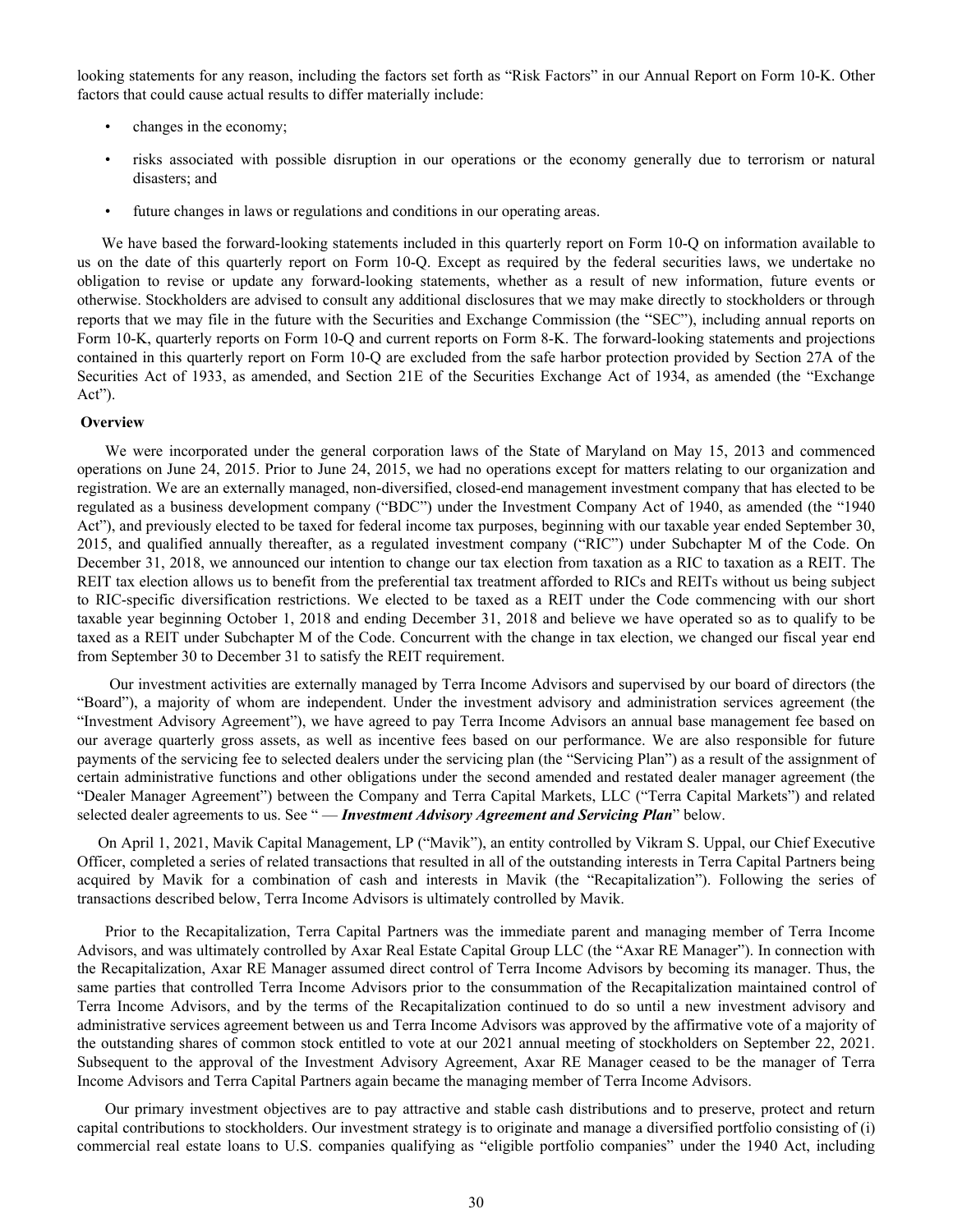mezzanine loans, first and second lien mortgage loans, subordinated mortgage loans, bridge loans and other commercial real estate-related loans related to or secured by high quality commercial real estate in the United States and (ii) preferred equity real estate investments in U.S. companies qualifying as "eligible portfolio companies" under the 1940 Act. We may also purchase select commercial real estate-related debt securities, such as commercial mortgage backed securities or collateralized debt obligations.

The level of our investment activity depends on many factors, including the amount of debt and equity capital available to prospective borrowers, the level of refinancing activity for such companies, the availability of credit to finance transactions, the general economic environment and the competitive environment for the types of investments we make. Our distributions may exceed our earnings. Therefore, portions of the distributions that we make may represent a return of capital to investors for tax purposes, which will lower investors' tax basis in their shares.

The COVID-19 pandemic has had a significant impact on local, national and global economies and has resulted in a worldwide economic slowdown. While certain economies have exhibited growth since 2020, the economic recovery will continue to be impacted by reductions and restrictions in economic activity resulting from increased COVID-19 cases. We continue to closely monitor the impact of the COVID-19 pandemic on all aspects of our investments and operations. The extent to which the COVID-19 pandemic may impact our investments and operations going forward will depend on future developments, which are highly uncertain and cannot be predicted with confidence. These developments include the duration of the outbreak, the impact of the global vaccination effort, new strains of the virus that are resistant to available vaccines, new information that may emerge concerning the severity of COVID-19, and actions taken by federal, state and local agencies as well as the general public to contain COVID-19 or treat its impact, among others.

#### *Revenues*

We generate revenue primarily in the form of interest on the debt securities that we hold. We make debt investments that bear interest at fixed and floating rates. Interest on debt securities is generally payable monthly. The principal amount of the debt securities and any accrued but unpaid interest generally become due at the maturity date. In addition, we may generate revenue in the form of exit fees payable upon repayment of the loans we hold, origination fees for loans we originate, commitment and other fees in connection with transactions, all of which are recorded as interest income. As prepayment(s), partial or full, occurs on an investment, prepayment income is recognized. Preferred returns earned on any preferred equity investments, if any, is recognized on an accrual basis to the extent that we expect to collect such amounts.

#### *Expenses*

Our primary operating expenses include interest expense on unsecured notes payable, interest expense from obligations under participation agreements, professional fees, payment of fees and reimbursement of expenses to Terra Income Advisors and other expenses necessary for our operations. We bear other expenses, which include, among other things:

- the cost of calculating our net asset value ("NAV"), including the related fees and cost of any third-party valuation services;
- the cost of effecting sales and repurchases of shares of our common stock and other securities;
- fees payable to third parties relating to, or associated with, monitoring our financial and legal affairs;
- making investments and valuing investments, including fees and expenses associated with performing due diligence reviews of prospective investments;
- interest payable on debt, if any, incurred to finance our investments;
- transfer agent and custodial fees;
- fees and expenses associated with marketing efforts;
- servicing fees;
- federal and state registration fees;
- federal, state and local taxes;
- independent directors' fees and expenses, including travel expenses;
- costs of director and stockholder meetings, proxy statements, stockholders' reports and notices;
- costs of fidelity bonds, directors and officers/errors and omissions liability insurance and other insurance premiums;
- direct costs, including those relating to printing of stockholder reports and advertising or sales materials, mailing and long-distance telephone expenses;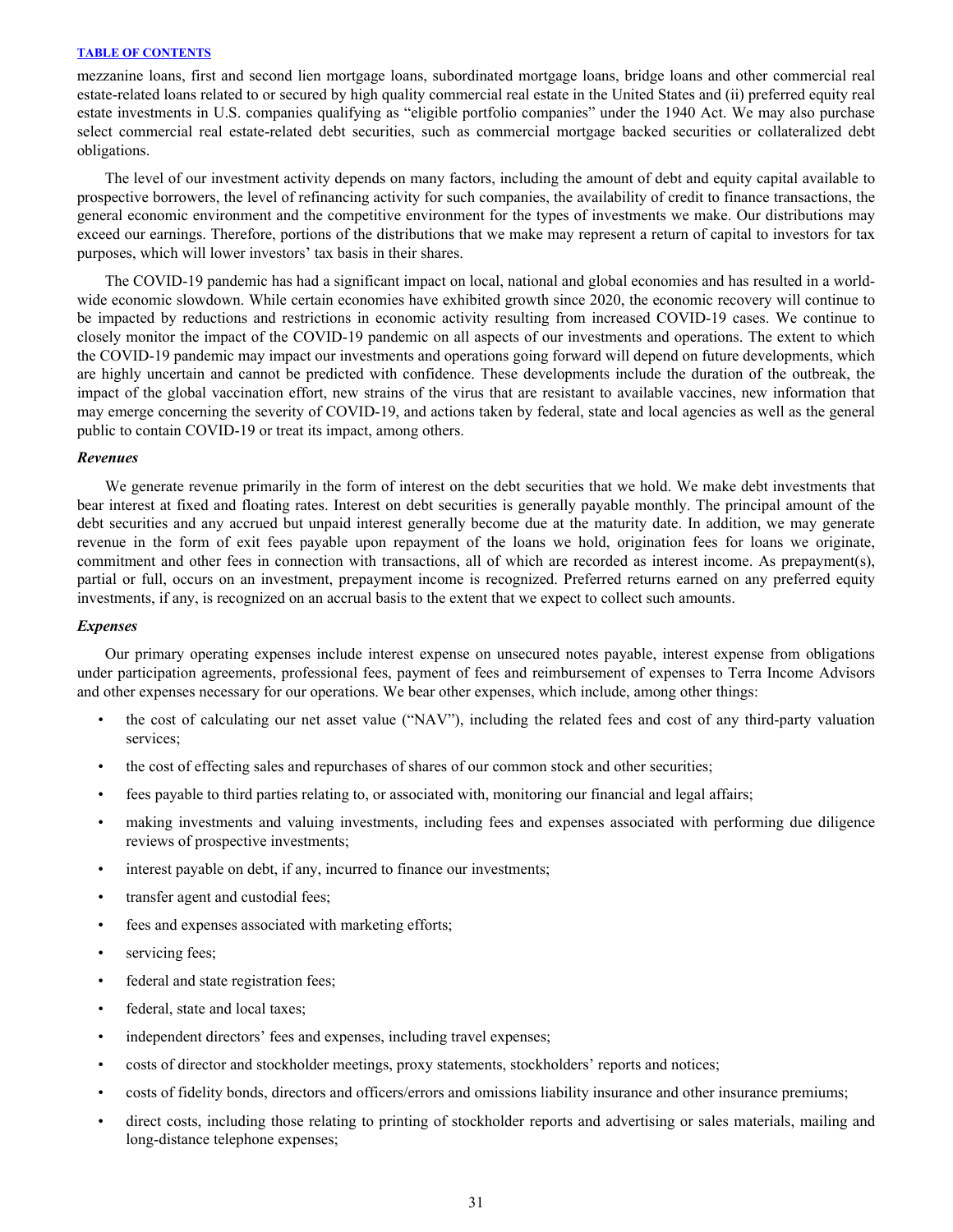- fees and expenses associated with independent audits and outside legal costs, including compliance with the Sarbanes-Oxley Act, the 1940 Act and applicable federal and state securities laws;
- costs associated with our chief compliance officer;
- brokerage commissions for our investments; and
- all other expenses incurred by us or Terra Income Advisors in connection with administering our investment portfolio, including expenses incurred by Terra Income Advisors in performing certain of its obligations under the Investment Advisory Agreement.

We reimburse Terra Income Advisors for expenses necessary to perform services related to our administration and operation. The amount of this reimbursement is set at the lesser of (i) Terra Income Advisors's actual costs incurred in providing such services and (ii) the amount that our Board, including a majority of our independent directors, estimates we would be required to pay alternative service providers for comparable services in the same geographic location. Terra Income Advisors is required to allocate the cost of such services to us based on objective factors, such as total assets, revenues, time allocations and/or other reasonable metrics. Our Board then assesses the reasonableness of such reimbursements based on the breadth, depth and quality of such services as compared to the estimated cost to us of obtaining similar services from third-party providers known to be available. In addition, our Board considers whether any single third-party service provider would be capable of providing all such services at comparable cost and quality. Finally, our Board compares the total amount paid to Terra Income Advisors for such services as a percentage of our net assets to the same ratio as reported by other comparable BDCs. We do not reimburse Terra Income Advisors for any services for which it receives a separate fee, or for rent, depreciation, utilities, capital equipment or other administrative items allocated to a controlling person of Terra Income Advisors.

### **Net Loan Investment Portfolio**

 The tables below present our investment portfolio on a net investment basis, which represents our proportionate share of the investments, based on our economic ownership of these investments. This measure is used in reports to our executive management and is used as a component to the asset base from which we calculate our base management fee. We believe that this measure provides useful information to investors because it represents our total assets under management and the financial exposure of each investment individually.

|                                       |                   | <b>March 31, 2022</b>         |                             |                           |                   |                   |  |  |  |  |  |  |
|---------------------------------------|-------------------|-------------------------------|-----------------------------|---------------------------|-------------------|-------------------|--|--|--|--|--|--|
|                                       |                   | <b>Gross Loan Investments</b> | <b>Net Loan Investments</b> |                           |                   |                   |  |  |  |  |  |  |
|                                       | Amortized<br>Cost | <b>Fair Value</b>             | <b>Amortized</b><br>Cost    | <b>Fair Value</b>         | Amortized<br>Cost | <b>Fair value</b> |  |  |  |  |  |  |
| American Gilsonite Company            | \$21,161,313      | \$21,423,996                  | <sup>\$</sup>               | <sup>\$</sup>             | \$21,161,313      | \$21,423,996      |  |  |  |  |  |  |
| 370 Lex Part Deux, LLC                | 21,151,365        | 20,592,325                    |                             |                           | 21,151,365        | 20,592,325        |  |  |  |  |  |  |
| Hillsborough Owners LLC               | 18,016,322        | 18,228,257                    | 5,404,897                   | 5,468,476                 | 12,611,425        | 12,759,781        |  |  |  |  |  |  |
| Asano Bankers Hill, LLC               | 15,291,738        | 15,532,098                    |                             |                           | 15,291,738        | 15,532,098        |  |  |  |  |  |  |
| Post Brothers Holdings, LLC           | 15,000,000        | 15,478,888                    |                             |                           | 15,000,000        | 15,478,888        |  |  |  |  |  |  |
| William A. Shopoff & Cindy I. Shopoff | 13, 137, 371      | 13,351,308                    |                             |                           | 13, 121, 112      | 13,347,088        |  |  |  |  |  |  |
| Ann Street JV LLC                     | 12, 131, 274      | 12,316,471                    |                             |                           | 12, 131, 274      | 12,316,471        |  |  |  |  |  |  |
| RS JZ Driggs, LLC                     | 8,510,798         | 8,552,201                     |                             |                           | 8,510,798         | 8,552,201         |  |  |  |  |  |  |
| Havemeyer TSM LLC                     | 8,096,214         | 8,158,876                     |                             |                           | 8,096,214         | 8,158,876         |  |  |  |  |  |  |
| Dwight Mezz II LLC                    | 3,000,000         | 3,001,886                     |                             |                           | 3,000,000         | 3,001,886         |  |  |  |  |  |  |
| Total loan investments                | 135,496,395       | 136,636,306                   | 5,404,897                   | 5,468,476                 | 130,075,239       | 131,163,610       |  |  |  |  |  |  |
| Marketable securities                 | 331,987           | 356,404                       |                             |                           | 331,987           | 356,404           |  |  |  |  |  |  |
| Total investments                     | \$135,828,382     | \$136,992,710                 | 5,404,897<br>S.             | 5,468,476<br><sup>S</sup> | \$130,407,226     | \$131,520,014     |  |  |  |  |  |  |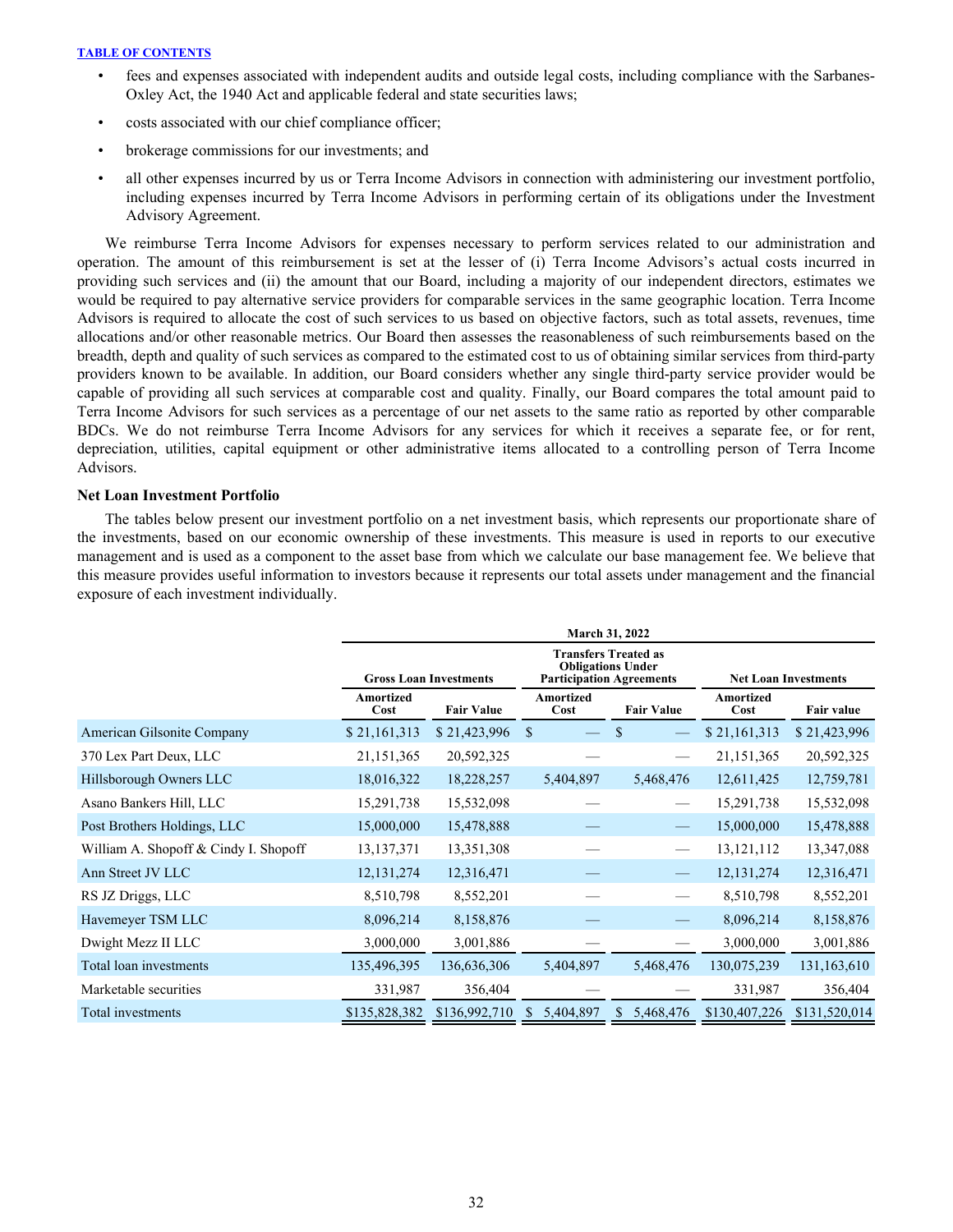|                                       | December 31, 2021 |                               |                                                                                            |                             |                   |                   |  |  |  |  |  |
|---------------------------------------|-------------------|-------------------------------|--------------------------------------------------------------------------------------------|-----------------------------|-------------------|-------------------|--|--|--|--|--|
|                                       |                   | <b>Gross Loan Investments</b> | <b>Transfers Treated as</b><br><b>Obligations Under</b><br><b>Participation Agreements</b> | <b>Net Loan Investments</b> |                   |                   |  |  |  |  |  |
|                                       | Amortized<br>Cost | <b>Fair Value</b>             | Amortized<br><b>Fair Value</b><br>Cost                                                     |                             | Amortized<br>Cost | <b>Fair value</b> |  |  |  |  |  |
| American Gilsonite Company            | \$21,108,623      | \$21,417,965                  | <sup>\$</sup>                                                                              |                             | \$21,108,623      | \$21,417,965      |  |  |  |  |  |
| 370 Lex Part Deux, LLC                | 21,002,365        | 20,250,306                    |                                                                                            |                             | 21,002,365        | 20,250,306        |  |  |  |  |  |
| Hillsborough Owners LLC               | 16,026,455        | 16,279,593                    | 4,807,937                                                                                  | 4,883,877                   | 11,218,518        | 11,395,716        |  |  |  |  |  |
| Post Brothers Holdings, LLC           | 14,897,294        | 15,100,246                    |                                                                                            |                             | 14,897,294        | 15,100,246        |  |  |  |  |  |
| William A. Shopoff & Cindy I. Shopoff | 13, 121, 112      | 13,347,088                    |                                                                                            |                             | 13, 121, 112      | 13,347,088        |  |  |  |  |  |
| RS JZ Driggs, LLC                     | 7,847,256         | 7,877,552                     |                                                                                            |                             | 7,847,256         | 7,877,552         |  |  |  |  |  |
| Havemeyer TSM LLC                     | 6,810,164         | 6,874,428                     |                                                                                            |                             | 6,810,164         | 6,874,428         |  |  |  |  |  |
| Ann Street JV LLC                     | 5,320,560         | 5,482,725                     |                                                                                            |                             | 5,320,560         | 5,482,725         |  |  |  |  |  |
| Dwight Mezz II LLC                    | 3,000,000         | 3,000,730                     |                                                                                            |                             | 3,000,000         | 3,000,730         |  |  |  |  |  |
| Total loan investments                | 109,133,829       | 109,630,633                   | 4,807,937                                                                                  | 4,883,877                   | 104,325,892       | 104,746,756       |  |  |  |  |  |
| Marketable securities                 | 789,335           | 879,272                       |                                                                                            |                             | 789,335           | 879,272           |  |  |  |  |  |
| Total investments                     | \$109,923,164     | \$110,509,905                 | 4,807,937<br>S.                                                                            | 4,883,877<br>S              | \$105,115,227     | \$105,626,028     |  |  |  |  |  |

|                                            | Three Months Ended March 31, |                                                |                                           |                                                |             |                                           |  |  |  |
|--------------------------------------------|------------------------------|------------------------------------------------|-------------------------------------------|------------------------------------------------|-------------|-------------------------------------------|--|--|--|
|                                            | 2022                         |                                                |                                           |                                                | 2021        |                                           |  |  |  |
|                                            |                              | Weighted<br><b>Average Principal</b><br>Amount | Weighted<br><b>Average Coupon</b><br>Rate | Weighted<br><b>Average Principal</b><br>Amount |             | Weighted<br><b>Average Coupon</b><br>Rate |  |  |  |
| Gross loan investments                     |                              | 124,926,404                                    | 12.8%                                     |                                                | 64,473,542  | 10.9%                                     |  |  |  |
| Obligations under participation agreements |                              | (5, 157, 423)                                  | 8.3%                                      |                                                | (4,250,000) | 13.0%                                     |  |  |  |
| Net loan investments                       |                              | 119,768,981                                    | 13.0%                                     |                                                | 60,223,542  | 10.8%                                     |  |  |  |

Our portfolio is concentrated in a limited number of industries and borrowers, and, as a result, a downturn in any particular industry or borrower in which we are heavily invested may significantly impact the aggregate returns we realize. If an industry in which we are heavily invested suffers from adverse business or economic conditions (as a result of the COVID-19 pandemic or otherwise), a material portion of our investment could be affected adversely, which, in turn, could adversely affect our financial position and results of operations. For example, as of March 31, 2022, our investments secured by multifamily and mixed-use properties represented approximately 48.8% and 56.3%, respectively, of our net assets. In addition, as of March 31, 2022, we held only ten loan investments and our largest loan investment represented approximately 28.8% of our net assets and our largest three loan investments represented approximately 81.0% of our net assets.

### **Portfolio Investment Activity**

 $\mathcal{L}_\text{max}$  , where  $\mathcal{L}_\text{max}$ 

For the three months ended March 31, 2022 and 2021, we invested \$41.0 million and \$10.9 million in new and add-on investments, and had \$15.4 million and \$4.0 million of repayments, resulting in net investments of \$25.6 million and \$6.8 million, respectively.

Our portfolio composition, based on fair value at March 31, 2022 and December 31, 2021 was as follows:

|                                         |                              | <b>March 31, 2022</b>                      |                                                   | December 31, 2021            |                                     |                                                   |  |  |
|-----------------------------------------|------------------------------|--------------------------------------------|---------------------------------------------------|------------------------------|-------------------------------------|---------------------------------------------------|--|--|
|                                         | Investments<br>at Fair Value | Percentage of<br><b>Total</b><br>Portfolio | Weighted<br>Average<br>Coupon Rate <sup>(1)</sup> | Investments<br>at Fair Value | Percentage of<br>Total<br>Portfolio | Weighted<br>Average<br>Coupon Rate <sup>(1)</sup> |  |  |
| Loans                                   | \$70,502,708                 | 51.4 %                                     |                                                   | 12.7 % \$61,281,259          | 55.4 %                              | $12.6\%$                                          |  |  |
| Loans through participation<br>interest | 66, 133, 598                 | 48.3 %                                     | 13.3 $%$                                          | 48.349.374                   | 43.8 %                              | $12.7 \%$                                         |  |  |
| Marketable securities                   | 356,404                      | $0.3\%$                                    | $8.5 \%$                                          | 879,272                      | $0.8 \%$                            | 8.5 %                                             |  |  |
| Total                                   | \$136,992,710                | $100.0 \%$                                 | 13.0 $%$                                          | \$110,509,905                | $100.0 \%$                          | 12.6 %                                            |  |  |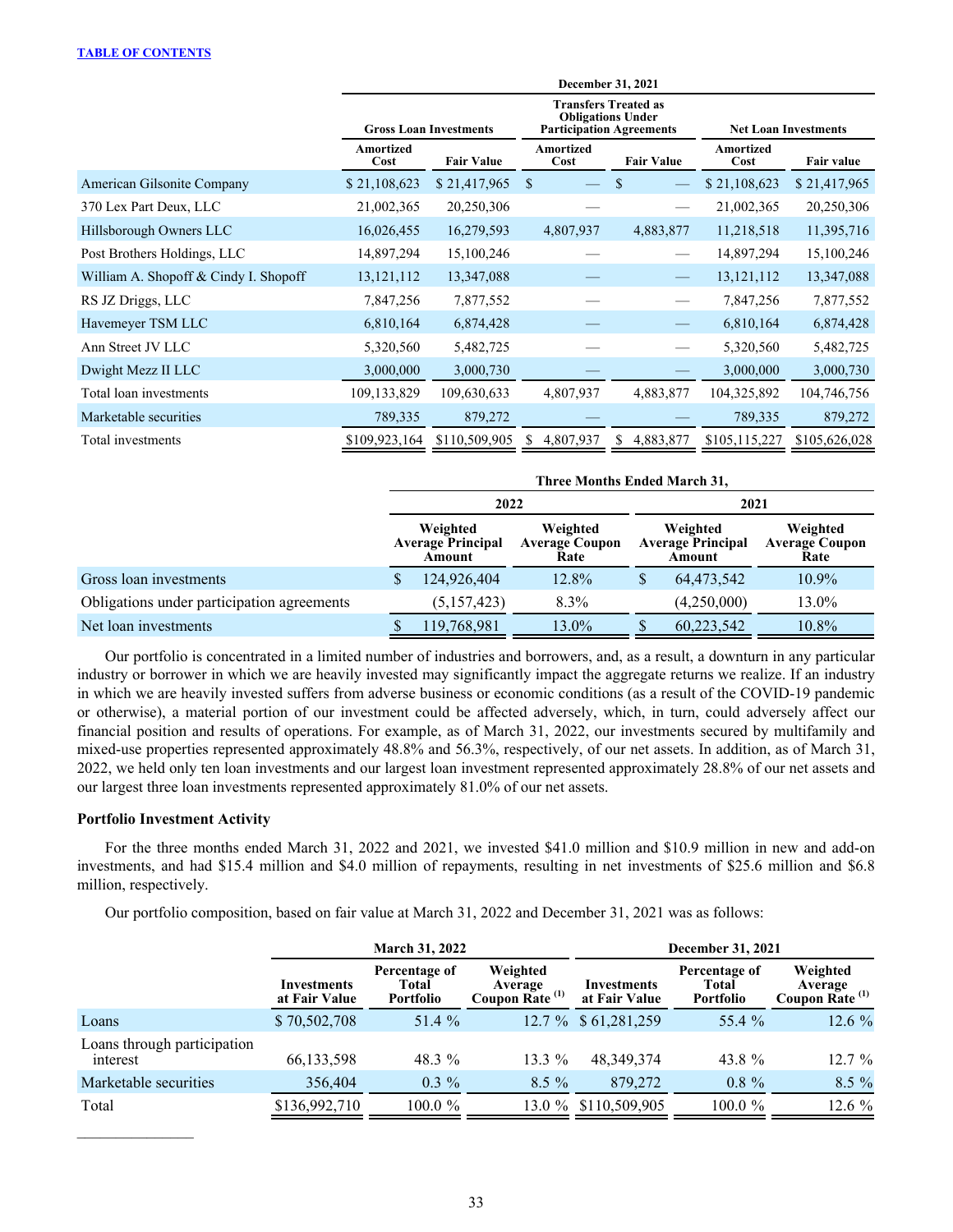(1) Based upon the principal value of our investments.

The following table shows the portfolio composition by property type grouping based on fair value at March 31, 2022 and December 31, 2021:

|                        | March 31, 2022                             |                                     | December 31, 2021                   |                                            |  |  |
|------------------------|--------------------------------------------|-------------------------------------|-------------------------------------|--------------------------------------------|--|--|
|                        | <b>Investments at</b><br><b>Fair Value</b> | Percentage of<br>Total<br>Portfolio | Investments at<br><b>Fair Value</b> | Percentage of<br>Total<br><b>Portfolio</b> |  |  |
| Mixed use              | \$<br>41,919,231                           | $30.7 \%$ \$                        | 23,154,021                          | 21.0%                                      |  |  |
| Multifamily            | 36, 347, 560                               | $26.5\%$                            | 28,460,523                          | 25.7%                                      |  |  |
| Infrastructure         | 21,423,996                                 | 15.6 $%$                            | 21,417,965                          | 19.4 %                                     |  |  |
| Office                 | 20,592,325                                 | $15.0 \%$                           | 20,250,306                          | 18.3 %                                     |  |  |
| Industrial             | 13,351,308                                 | $9.7\%$                             | 13,347,088                          | 12.1%                                      |  |  |
| Student housing        | 3,001,886                                  | $2.2 \%$                            | 3,000,730                           | $2.7\%$                                    |  |  |
| Total loan investments | 136,636,306                                | 99.7 %                              | 109,630,633                         | 99.2 %                                     |  |  |
| Marketable securities  | 356,404                                    | $0.3\%$                             | 879,272                             | $0.8 \%$                                   |  |  |
| Total investments      | 136,992,710                                | $100.0 \%$                          | 110,509,905                         | 100.0 %                                    |  |  |

#### **Senior Unsecured Notes**

In February 2021, we issued \$38.4 million in aggregate principal amount of 7.00% fixed-rate notes due 2026, for net proceeds of \$37.2 million after deducting underwriting commissions of \$1.2 million. Interest on the notes is paid quarterly in arrears every March 30, June 30, September 30 and December 30, at a rate of 7.00% per year, beginning June 30, 2021. The notes mature on March 31, 2026. The notes may be redeemed in whole or in part at any time or from time to time at our option on or after February 10, 2023.

#### **Term Loan**

In April 2021, we entered into a credit agreement with a lender to provide for a delayed draw term loan of \$25.0 million (the "Term Loan"). The Term Loan currently bears interest at a rate equal to 5.625% and matures on April 9, 2025. As of March 31, 2022, the amount outstanding under the Term Loan was \$24.0 million.

#### **Obligations under Participation Agreements**

 We may enter into participation agreements with related and unrelated parties, primarily other affiliated funds of our sponsor. The participation agreements provide us with the opportunity to invest along the same terms, conditions, price, and rights in the specified investment. The purpose of the participation agreements is to allow us and an affiliate to originate a specified investment when, individually, we do not have the liquidity to do so or to achieve a certain level of portfolio diversification. We may transfer portions of our investments to other participants or we may be a participant to an investment held by another entity.

 Certain partial loan sales do not qualify for sale accounting because these sales do not meet the definition of a "participating interest," as defined in the guidance, in order for sale treatment to be allowed. Participations or other partial loan sales which do not meet the definition of a participating interest remain as an investment on the accompanying statements of assets and liabilities and the portion transferred is recorded as obligations under participation agreements in the liabilities section of the statements of assets and liabilities.

As of March 31, 2022 and December 31, 2021, obligations under participation agreements at fair value was \$5.5 million and \$4.9 million and the weighted average contractual interest rate on the obligations under participation agreements was 8.5% and 8.3%, respectively. For the three months ended March 31, 2022, we transferred \$0.6 million of investments to affiliates through participation agreements and did not make any repayments on obligations under participation agreements. For the three months ended March 31, 2021, we did not transfer any investments to affiliates through participation agreements and did not make any repayments on obligations under participation agreements.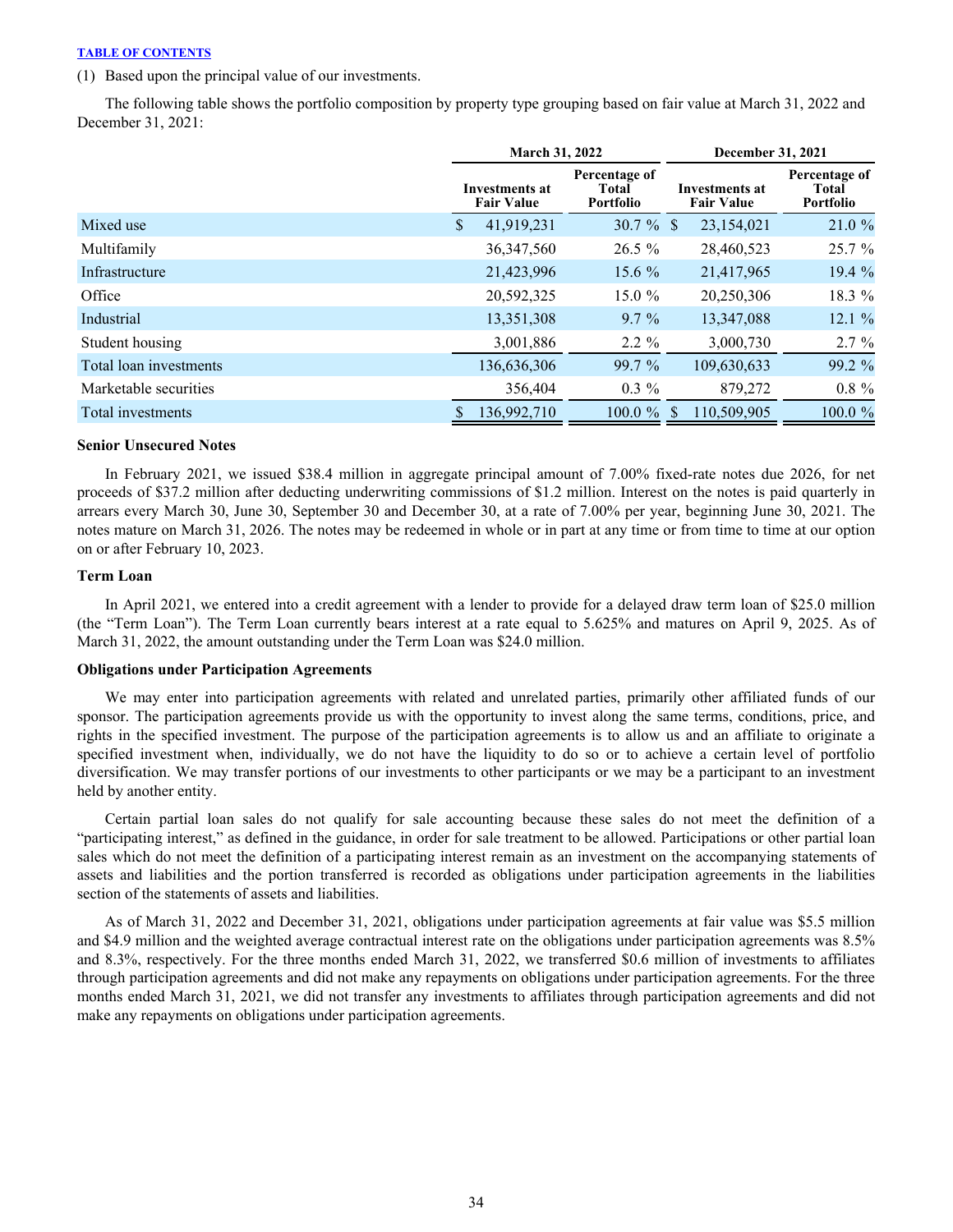## **Results of Operations**

Operating results for the three months ended March 31, 2022 and 2021 were as follows:

|                                                                                        | Three Months Ended March 31, |           |          |           |     |           |
|----------------------------------------------------------------------------------------|------------------------------|-----------|----------|-----------|-----|-----------|
|                                                                                        |                              | 2022      |          | 2021      |     | Change    |
| Total investment income                                                                | S.                           | 4,135,775 | <b>S</b> | 2,358,972 | \$. | 1,776,803 |
| Total operating expenses                                                               |                              | 2,784,088 |          | 1,805,202 |     | 978,886   |
| Net investment income before income taxes                                              |                              | 1,351,687 |          | 553,770   |     | 797,917   |
| Income tax expense                                                                     |                              | 439,653   |          |           |     | 439,653   |
| Net investment income                                                                  |                              | 912,034   |          | 553,770   |     | 358,264   |
| Net change in unrealized appreciation on investments                                   |                              | 577,587   |          | 181,105   |     | 396,482   |
| Net realized gain on investments                                                       |                              | 33,260    |          |           |     | 33,260    |
| Net change in unrealized depreciation on obligations under<br>participation agreements |                              | 12,361    |          | 5,005     |     | 7,356     |
| Net increase in net assets resulting from operations                                   |                              | 1,535,242 |          | 739,880   |     | 795,362   |

#### **Investment Income**

The composition of our investment income for the three months ended March 31, 2022 and 2021 were as follows:

|                                | Three Months Ended March 31, |           |  |           |  |            |
|--------------------------------|------------------------------|-----------|--|-----------|--|------------|
|                                |                              | 2022      |  | 2021      |  | Change     |
| Interest income                |                              | 4.087.414 |  | 2,138,391 |  | 1.949,023  |
| Dividend and other income      |                              | 48.361    |  | 220.581   |  | (172, 220) |
| <b>Total investment income</b> |                              | 4.135.775 |  | 2,358,972 |  | 1,776,803  |

## *Interest Income*

For the three months ended March 31, 2022 as compared to the same period in 2021, interest income increased by \$1.9 million, primarily due to an increase of \$1.8 million on contractual interest income and an increase of \$0.2 million in the amortization of origination fee income. Contractual interest income increased as a result of an increase in the weighted average outstanding principal balance as well as an increase in the weighted average coupon rate on our investments. Amortization of origination fee income increased as a result of an early repayment of a loan, at which time we accelerated the amortization of origination fee income on the loan.

#### *Dividend and Other Income*

For the three months ended March 31, 2022 as compared to the same period in 2021, dividend and other income decreased by \$0.2 million, as a result of a decrease in the weighted average investment balance on marketable securities.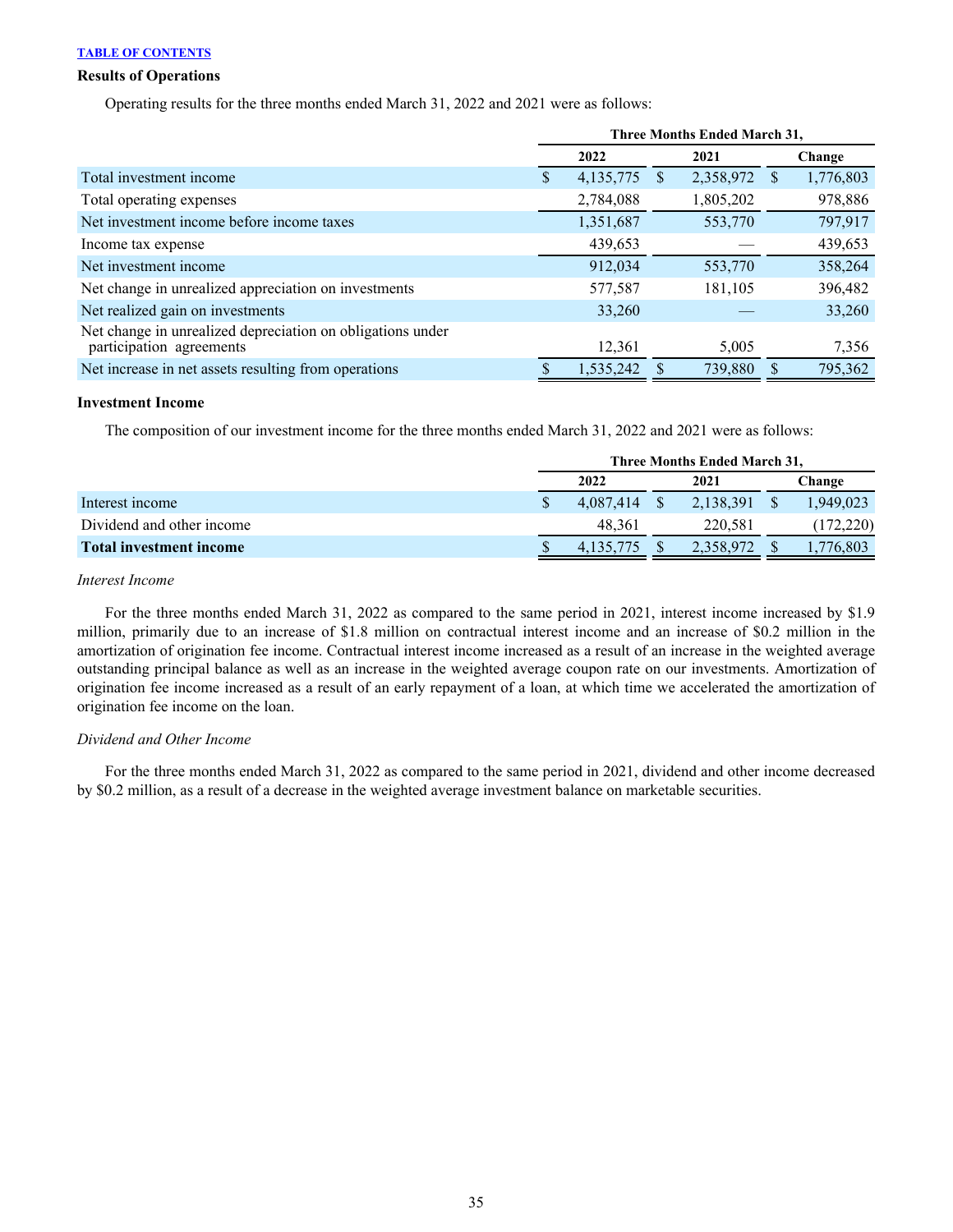#### *Operating Expenses*

The composition of our operating expenses for the three months ended March 31, 2022 and 2021 were as follows:

|                                                                  | <b>Three Months Ended March 31,</b> |           |      |            |        |          |
|------------------------------------------------------------------|-------------------------------------|-----------|------|------------|--------|----------|
|                                                                  |                                     | 2022      | 2021 |            | Change |          |
| Base management fees                                             | \$                                  | 621,818   | - \$ | 476,064 \$ |        | 145,754  |
| Incentive fees on capital gains                                  |                                     | 124,641   |      | 37,222     |        | 87,419   |
| Operating expense reimbursement to Adviser                       |                                     | 300,190   |      | 255,212    |        | 44,978   |
| Servicing fees                                                   |                                     | 118,974   |      | 125,339    |        | (6,365)  |
| Interest expense on unsecured notes payable                      |                                     | 764,539   |      | 414,217    |        | 350,322  |
| Professional fees                                                |                                     | 355,304   |      | 250,408    |        | 104,896  |
| Interest expense from obligations under participation agreements |                                     | 121,567   |      | 141,611    |        | (20,044) |
| Interest expense on term loan                                    |                                     | 271,504   |      |            |        | 271,504  |
| Directors' fees                                                  |                                     | 30,126    |      | 33,125     |        | (2,999)  |
| Insurance expense                                                |                                     | 67,152    |      | 55,877     |        | 11,275   |
| General and administrative expenses                              |                                     | 8,273     |      | 16,127     |        | (7, 854) |
| Total operating expenses                                         |                                     | 2,784,088 |      | 1,805,202  |        | 978,886  |

 For the three months ended March 31, 2022 as compared to the same period in 2021, total operating expenses increased by \$1.0 million. The reasons for the changes are stated below.

#### *Base Management Fees*

 Under the Investment Advisory Agreement, we pay Terra Income Advisors a base management fee, which is calculated at an annual rate of 2.0% of our average gross assets.

 For the three months ended March 31, 2022 as compared to the same period in 2021, base management fees increased by \$0.1 million, due to an increase in our gross assets resulting from an increase in funds under management.

#### *Incentive Fees on Capital Gains*

Under the Investment Advisory Agreement, we pay Terra Income Advisors an incentive fee on capital gains equal to 20.0% of our net realized and unrealized capital gains. No incentive fees on capital gains are actually payable by us with respect to unrealized gains` until those gains are realized.

For the three months ended March 31, 2022 as compared to the same period in 2021, incentive fees on capital gains increased by \$0.1 million, as a result of an increase in the fair value of our investments.

#### *Operating Expense Reimbursement to Adviser*

 Under the Investment Advisory Agreement, we reimburse Terra Income Advisors for operating expenses incurred in connection with administrative services provided to us, including compensation to administrative personnel.

 For the three months ended March 31, 2022 as compared to the same period in 2021, operating expense reimbursement to Adviser increased by \$0.04 million, primarily due to an increase in our allocation ratio in relation to affiliated funds managed by Terra Income Advisors and its affiliates as a result of an increase in funds under management.

#### *Interest Expense on Unsecured Notes Payable*

In February 2021, we issued \$38.4 million in aggregate principal amount of 7.00% fixed-rate notes due 2026.

For the three months ended March 31, 2022 as compared to the same period in 2021, interest expense on unsecured notes payable increased by \$0.4 million, as a result of an increase in the weighted average principal amount outstanding.

## *Professional Fees*

For the three months ended March 31, 2022 as compared to the same period in 2021, professional fees increased by \$0.1 million, primarily due to an increase in the costs of compliance.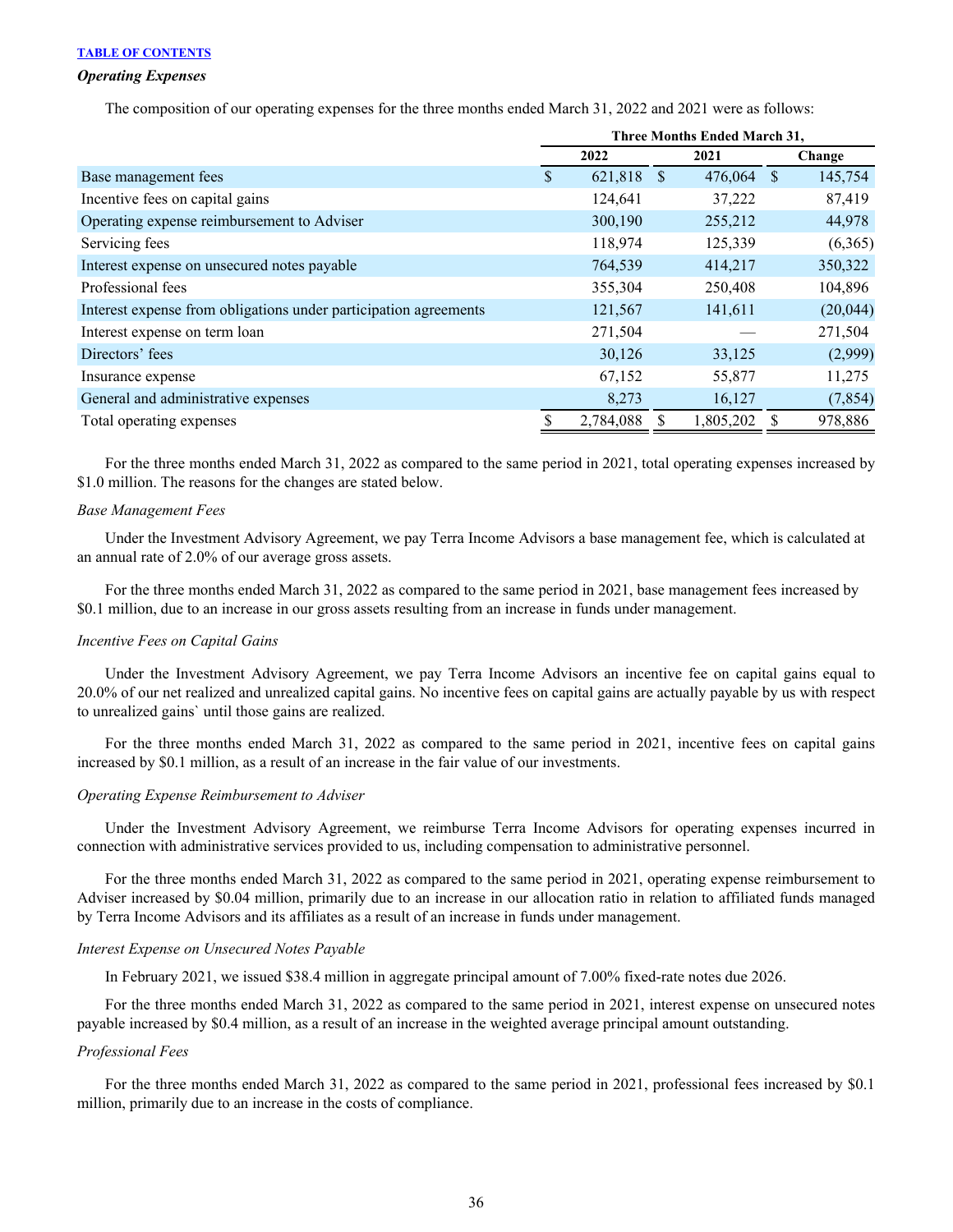#### *Interest Expense on Term Loan*

In April 2021, we entered into a credit agreement with a lender to provide for a delayed draw term loan of \$25.0 million. The Term Loan currently bears interest at a rate equal to 5.625% and matures on April 9, 2025. We also pay, with respect to any unused portion of the Term Loan, a commitment fee of 0.75% per annum. As of March 31, 2022, the amount outstanding under the Term Loan was \$24.0 million.

For the three months ended March 31, 2022, interest expense on Term Loan was \$0.3 million. There was no interest expense on Term Loan for the three months ended March 31, 2021.

#### *Income Tax Expense*

During the third quarter of 2021, we formed a taxable REIT subsidiary ("TRS") to hold two credit facilities. For the three months ended March 31, 2022, pre-tax income attributable to the TRS was \$1.4 million. Based on the effective income tax rate of 30.5%, provision for income tax for the TRS was \$0.4 million. There was no such provision for income tax for the three months ended March 31, 2021 because the TRS was formed in the third quarter of 2021.

#### *Net Change in Unrealized Appreciation or Depreciation on Investments and Obligations under Participation Agreements*

 Net change in unrealized appreciation or depreciation on investments and obligations under participation agreements reflects the change in our portfolio investment values during the reporting period, including any reversal of previously recorded unrealized gains or losses, when gains or losses are realized. Valuation of our portfolio investments and obligations under participation agreements fluctuates over time, reflecting changes in the market yields for loans and debt investments, and any associated premium or discount and origination or exit fee are amortized down or accreted up to par value as each investment approaches maturity.

2022 — For the three months ended March 31, 2022, we recorded an increase in net change in unrealized appreciation on investments of \$0.6 million, as a result of new investments originated in the current period.

2021 — For the three months ended March 31, 2021, we recorded an increase in net change in unrealized appreciation on investments of \$0.2 million, primarily due to an increase in the trading price of the marketable securities that we invested in.

#### *Net Realized Gain on Investments*

For the three months ended March 31, 2022, we sold marketable securities and recognized a net gain on investments of \$0.03 million. There was no such gains recognized for the three months ended March 31, 2021.

#### *Net Increase in Net Assets Resulting from Operations*

For the three months ended March 31, 2022 and 2021, we recorded a net increase in net assets resulting from operations of \$1.5 million and \$0.7 million, respectively. Based on the weighted average shares of common stock outstanding, our per share net increase in net assets resulting from operations was \$0.19 and \$0.09, respectively.

#### **Financial Condition, Liquidity and Capital Resources**

We currently generate cash primarily from cash flows from interest, dividends and fees earned from our investments and principal repayments and proceeds from sales of our investments. Our primary use of cash is for our targeted investments, payments of our expenses and cash distributions to our stockholders.

 Prior to investing in securities of portfolio companies, we invest the net proceeds from the offering of securities and from sales and paydowns of existing investments primarily in cash, cash equivalents, U.S. government securities, repurchase agreements and high-quality debt instruments maturing in one year or less from the time of investment, consistent with our BDC election.

We may borrow funds to make investments to the extent we determine that leveraging our portfolio would be appropriate. In February 2021, we issued \$38.4 million in aggregate principal amount of 7.00% fixed-rate notes due 2026, for net proceeds of \$37.2 million after deducting underwriting commissions of \$1.2 million. In April 2021, we entered into a credit agreement with a lender to provide for a delayed draw term loan of \$25.0 million. The Term Loan currently bears interest at a rate equal to 5.625% and matures on April 9, 2025. As of March 31, 2022, amount outstanding under the Term Loan was \$24.0 million. We drew down on the remaining \$1.0 million in April 2022.

Certain of our loans provide for commitments to fund the borrower at a future date. As of March 31, 2022, we had three loans with total funding commitments of \$44.5 million, of which we funded \$38.5 million. We expect to fund \$5.2 million of the unfunded commitments to borrowers during the next twelve months.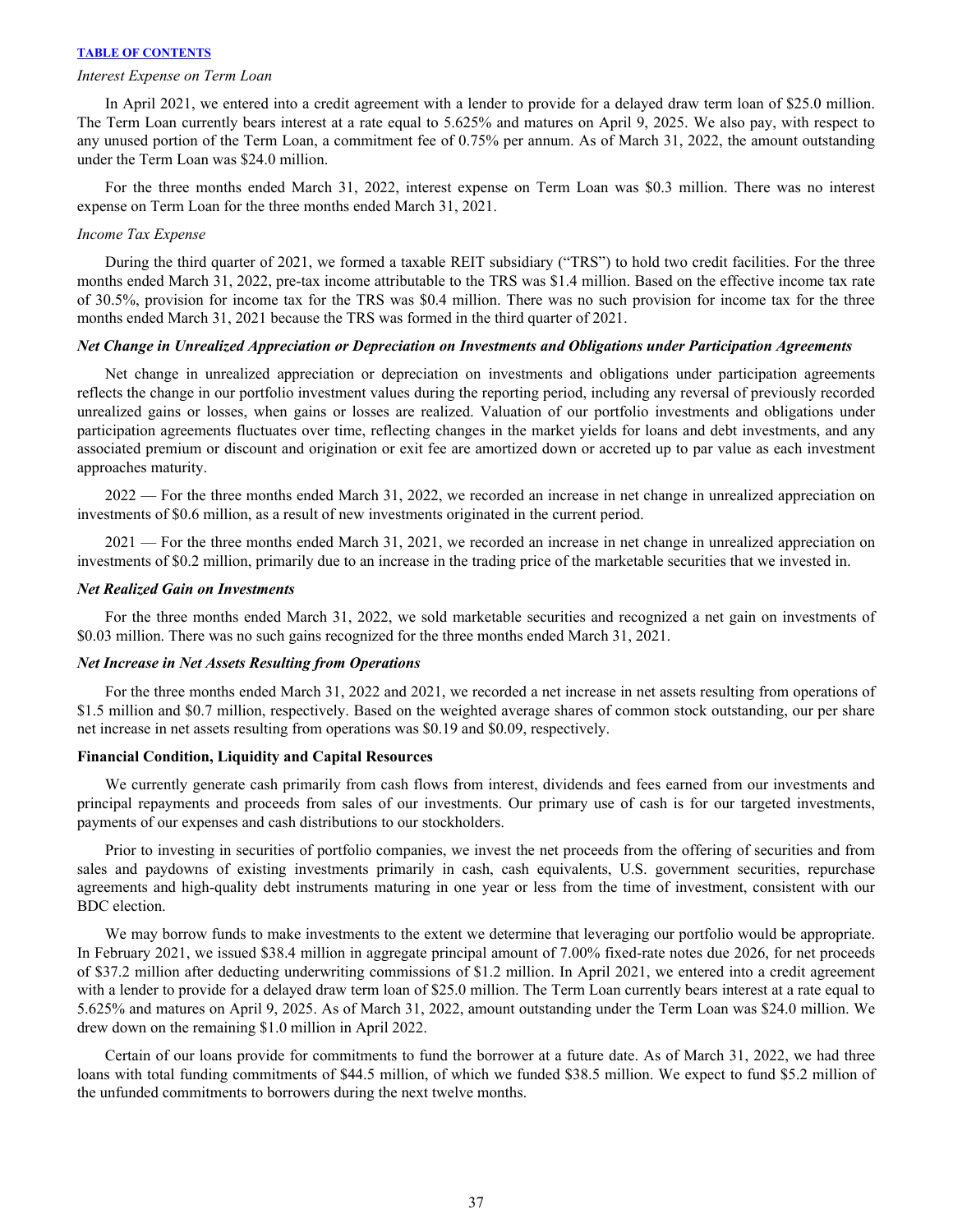## *Cash Flows for the Three Months Ended March 31, 2022*

 *Operating Activities* — For the three months ended March 31, 2022, net cash used in operating activities was \$28.4 million. The level of cash flows used in or provided by operating activities is affected by the timing of purchases, repayments and sales of portfolio investments, among other factors. Cash flows used in operating activities for the three March 31, 2022 were primarily related to purchases of investments of \$41.0 million, partially offset by repayments and proceeds from sale of investments of \$15.4 million and cash generated from operations of \$2.7 million.

*Financing Activities* — For the three months ended March 31, 2022, net cash provided by financing activities was \$18.9 million, primarily related to proceeds from borrowings under the Term Loan of \$19.0 million and proceeds from obligations under participation agreements of \$0.6 million, partially offset by distributions paid to stockholders of \$0.7 million.

#### *Cash Flows for the Three Months Ended March 31, 2021*

 *Operating Activities* — For the three months ended March 31, 2021, net cash used in operating activities was \$5.6 million. The level of cash flows used in or provided by operating activities is affected by the timing of purchases, repayments and sales of portfolio investments, among other factors. Cash flows used in operating activities for the three months ended March 31, 2021 were primarily related to purchases of investments of \$10.9 million, partially offset by repayments and proceeds from sale of investments of \$4.0 million and cash generated from operations of \$1.2 million.

*Financing Activities* — For the three months ended March 31, 2021, net cash provided by financing activities was \$35.7 million, primarily related to proceeds from issuance of unsecured notes, net of discount, of \$37.2 million, partially offset by payment of financing costs related to the issuance of unsecured notes of \$0.8 million and distributions paid to stockholders of \$0.7 million.

#### *Investment Advisory Agreement and Servicing Plan*

We have entered into certain contracts under which we have material future commitments.

On April 20, 2015, we entered into the Investment Advisory Agreement with Terra Income Advisors in accordance with the 1940 Act. Terra Income Advisors serves as our investment adviser in accordance with the terms of the Investment Advisory Agreement. Payments under the Investment Advisory Agreement in each reporting period consist of (i) a base management fee equal to a percentage of the value of our average gross assets and (ii) an incentive fee based on our performance. Terra Income Advisors is reimbursed for allocated administrative expenses incurred on our behalf.

 On September 30, 2017, we adopted the Servicing Plan. Pursuant to the Servicing Plan, Terra Capital Markets was entitled to receive a servicing fee at an annual rate of 1.125% of the most recently published NAV per share of our common stock, of which up to 0.75% is reallowed to selected dealers, in exchange for providing certain administrative support services. With respect to each share sold, excluding shares sold through our distribution reinvestment plan, the servicing fee is payable annually on the anniversary of the applicable month of purchase. On December 23, 2020, Terra Capital Markets assigned to us certain of its administration support services and certain obligations under the Dealer Manager Agreement, including making future payments of the previously reallowed servicing fee under the Servicing Plan directly to selected dealers, effectively reducing the servicing fee to 0.75%. The Servicing Plan will remain in effect for so long as such continuance is approved quarterly by our Board, including a majority of our directors who are not "interested persons" as defined in the 1940 Act and who have no direct or indirect financial interest in the operation of the Servicing Plan or in any agreements entered into in connection therewith. In addition, our Board will review all payments made pursuant to the Servicing Plan at least quarterly. We will no longer incur the annual servicing fee upon the earlier of (i) the aggregate underwriting compensation from all sources, including selling commissions, dealer manager fees, broker-dealer fees, and servicing fees would exceed 10% of the gross proceeds in the Offering, (ii) with respect to a specific share, the date that such share is redeemed or is no longer outstanding, and (iii) the date, if any, upon which a liquidity event occurs.

The following table presents a summary of such fees and reimbursements in accordance with the terms of the related agreements:

|                                            | Three Months Ended March 31, |         |  |         |
|--------------------------------------------|------------------------------|---------|--|---------|
|                                            |                              | 2022    |  | 2021    |
| Base management fees                       |                              | 621.818 |  | 476,064 |
| Incentive fees on capital gains            |                              | 124.641 |  | 37,222  |
| Operating expense reimbursement to Adviser |                              | 300,190 |  | 255,212 |
| Servicing fees                             |                              | 118,974 |  | 125,339 |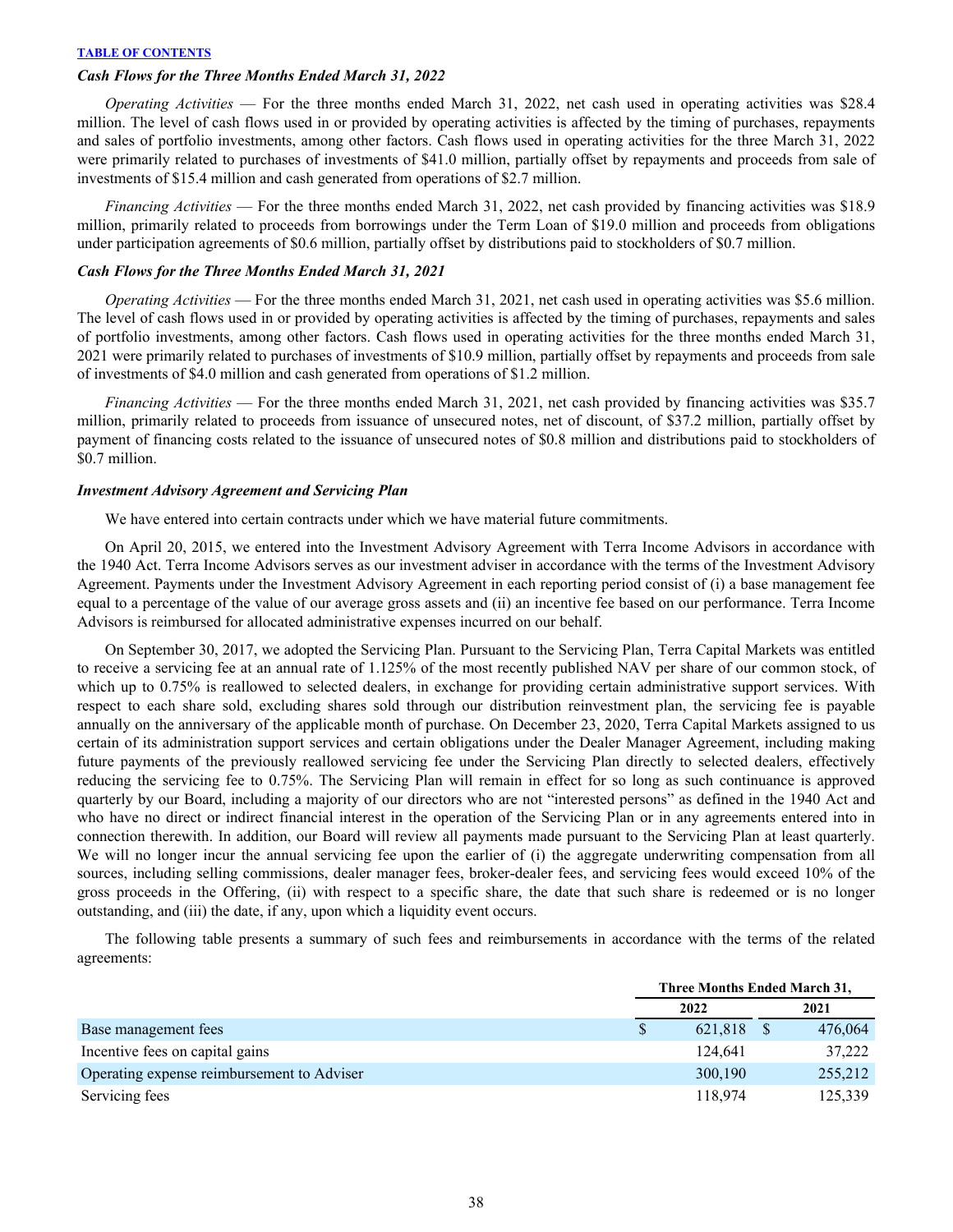#### **REIT Status and Distributions**

We elected to be taxed as a REIT under the Code commencing with our short taxable year beginning October 1, 2018 and ending December 31, 2018, and we believe we have operated in such a manner to continue to be taxed as a REIT for federal income tax purposes. In order to qualify as a REIT, we are required, among other things, to distribute dividends equal to at least 90% of our REIT net taxable income to the stockholders annually and meet certain tests regarding the nature of our income and assets. As long as the distributions are declared by the later of the fifteenth day of the ninth month following the close of the taxable year or the due date of the tax return, including extensions, distributions paid up to one year after the current tax year can be carried back to the prior tax year for determining the distributions paid in such tax year. We are also subject to nondeductible federal excise taxes if we do not distribute at least 85.0% of our ordinary income, 95.0% of our capital gain net income, if any, and any recognized and undistributed income from prior years on which we paid no federal income taxes. For the three months ended March 31, 2022 and 2021, we have made sufficient distributions to our stockholders to qualify to be taxed as a REIT and to preclude the imposition of either U.S. federal corporate income or excise taxation.

 Distributions to our stockholders are recorded as of the record date. Subject to the discretion of the Board and applicable legal restrictions, we authorize and declare ordinary cash distributions on either a monthly or quarterly basis and pay such distributions on a monthly basis. We calculate each stockholder's specific distribution amount for the period using daily record dates, and each stockholder's distributions begin to accrue on the date we accept such stockholder's subscription for shares of our common stock. From time to time at the discretion of the Board, we may also pay special interim distributions in the form of cash or shares of common stock.

 During certain periods, our distributions may exceed our earnings. As a result, it is possible that some or all of the distributions we make will represent a return of capital for tax purposes. A return of capital generally is a return of an investor's investment rather than a return of earnings or gains derived from our investment activities and will be made after deducting the fees and expenses payable in connection with the Offering, including any fees payable to Terra Income Advisors. Each year a statement on Form 1099-DIV identifying the sources of the distributions will be mailed to our stockholders.

 We intend to continue to make our ordinary distributions in the form of cash out of assets legally available for distribution unless stockholders elect to receive their cash distributions in additional shares of our common stock under our distribution reinvestment plan. Any distributions reinvested under the plan will nevertheless remain taxable to a U.S. stockholder.

We have adopted an "opt in" distribution reinvestment plan for our stockholders. As a result, if we make a cash distribution, our stockholders will receive distributions in cash unless they specifically "opt in" to the distribution reinvestment plan so as to have their cash distributions reinvested in additional shares of our common stock. However, certain state authorities or regulators may impose restrictions from time to time that may prevent or limit a stockholder's ability to participate in the distribution reinvestment plan.

We may fund our cash distributions to stockholders from any sources of funds available to us, including, borrowings, net investment income from operations, capital gain proceeds from the sale of assets, non-capital gain proceeds from the sale of assets, dividends or other distributions paid to us on account of preferred and common equity investments in portfolio companies. We have not established limits on the amount of funds we may use from available sources to make distributions.

#### **Critical Accounting Policies**

Our consolidated financial statements are prepared in conformity with United States generally accepted accounting principles ("U.S. GAAP"), which requires us to make estimates and assumptions that affect the reported amounts of assets and liabilities at the date of the consolidated financial statements and the reported amounts of revenues and expenses during the reporting period. Critical accounting policies are those that require the application of management's most difficult, subjective or complex judgments, often because of the need to make estimates about the effect of matters that are inherently uncertain and that may change in subsequent periods. In preparing the consolidated financial statements, management has made estimates and assumptions that affect the reported amounts of assets and liabilities at the date of the consolidated financial statements and the reported amounts of revenues and expenses during the reporting periods. In preparing the consolidated financial statements, management has utilized available information, including industry standards and the current economic environment, among other factors, in forming its estimates and judgments, giving due consideration to materiality. Actual results may differ from these estimates. In addition, other companies may utilize different estimates, which may impact the comparability of our results of operations to those of companies in similar businesses. As we execute our expected operating plans, we will describe additional critical accounting policies in the notes to our future consolidated financial statements in addition to those discussed below.

#### *Valuation of Investments*

We measure the value of our investments in accordance with fair value accounting guidance promulgated under U.S. GAAP, which establishes a hierarchical disclosure framework that prioritizes and ranks the level of market price observability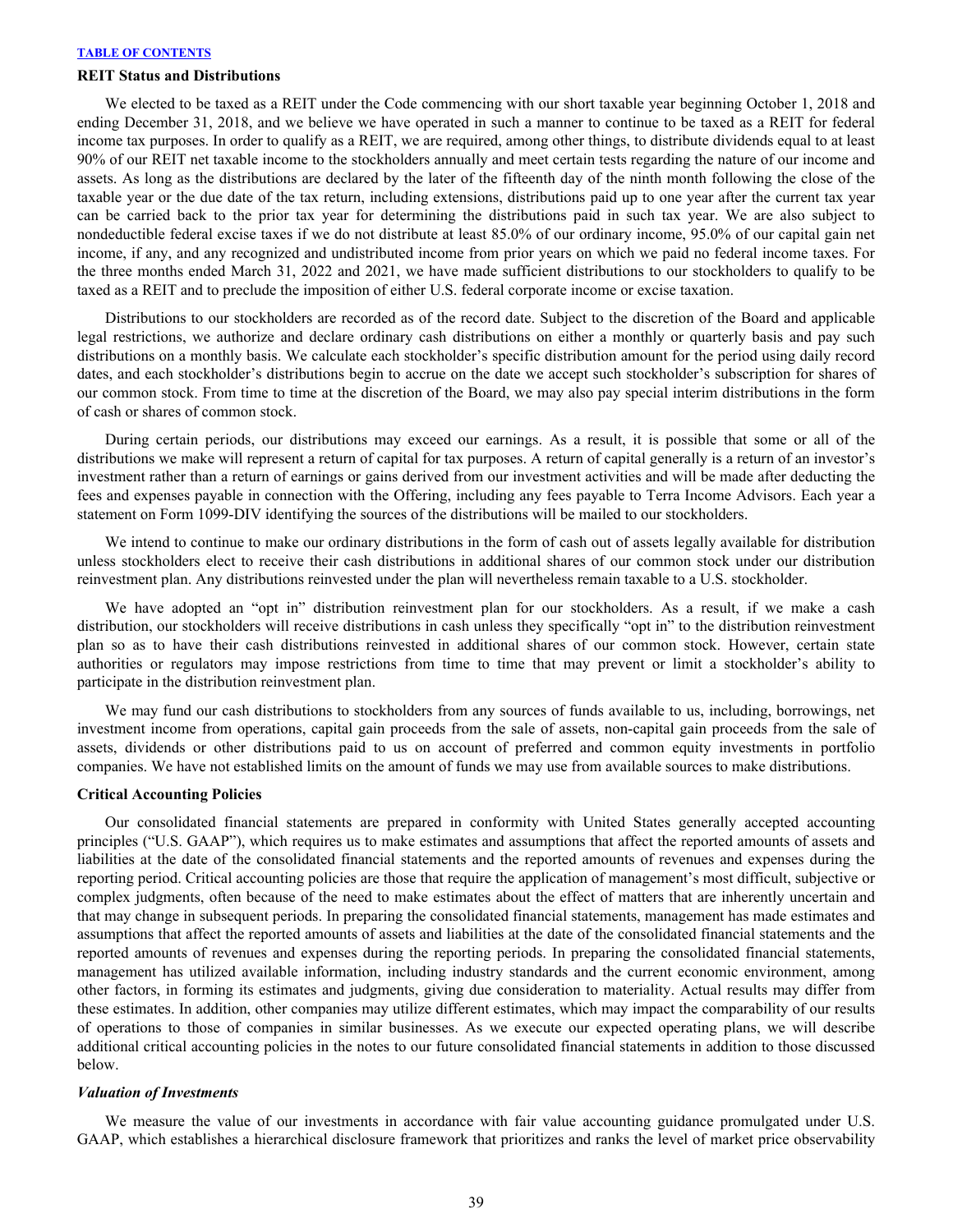used in measuring investments at fair value. Market price observability is affected by a number of factors, including the type of investment and the characteristics specific to the investment. Investments with readily available actively quoted prices or for which fair value can be measured from actively quoted prices, generally, will have a higher degree of market price observability and a lesser degree of judgment used in measuring fair value.

Investments measured and reported at fair value will be classified and disclosed in one of the following categories:

- Level 1 observable inputs, such as quoted prices in active markets. Publicly listed equities, debt securities and publicly listed derivatives will be included in Level 1.
- Level  $2$  observable inputs such as for similar securities in active markets and quoted prices for identical securities in markets that are not active. In certain cases, debt and equity securities are valued on the basis of prices from an orderly transaction between market participants provided by reputable dealers or pricing services. In determining the value of a particular investment, pricing services may use certain information with respect to transactions in such investments, quotations from dealers, pricing matrices, market transactions in comparable investments and various relationships between investments. Investments which are generally expected to be included in this category include corporate bonds and loans, convertible debt indexed to publicly listed securities and certain over-the-counter derivatives.
- Level 3 unobservable inputs for which little or no market data exists, therefore requiring an entity to develop its own assumptions. The inputs into the determination of fair value require significant judgment or estimation.

In certain cases, the inputs used to measure fair value may fall into different levels of the fair value hierarchy. In such cases, an investment's level within the fair value hierarchy is based on the lowest level of input that is significant to the fair value measurement. Our assessment of the significance of a particular input to the fair value measurement in its entirety requires judgment, and we consider factors specific to the investment. We expect most of the loan investments that will be held in the investment portfolio to fall into Level 3 of the fair value hierarchy. The fair value of our investment in marketable securities is determined based on quoted prices in an active market and is classified as Level 1 of the fair value hierarchy.

## *Valuation of Obligations under Participation Agreements*

 We have elected the fair value option under Accounting Standard Codification ("ASC") Topic 825, *Financial Instruments,*  relating to accounting for debt obligations at their fair value for obligations under participation agreements which arose due to partial loan sales which did not meet the criteria for sale treatment under ASC Topic 860, *Transfers and Servicing*. We employ the yield approach valuation methodology used for the real-estate related loan investments on our obligations under participation agreements.

#### *Federal Income Taxes*

We elected to be taxed as a REIT under the Code commencing with our short taxable year beginning October 1, 2018 and ending December 31, 2018. In order to qualify as a REIT, we are required, among other things, to distribute at least 90% of our REIT net taxable income to our stockholders and to meet certain tests regarding the nature of our income and assets.

 Recognition of a tax benefit or liability with respect to an uncertain tax position is required only when the position is "more likely than not" to be sustained assuming examination by taxing authorities. We recognize interest and penalties, if any, related to unrecognized tax liabilities as income tax expense in the statements of operations. For the three months ended March 31, 2022 and 2021, we did not incur any interest or penalties.

We hold certain portfolio company investments through consolidated taxable REIT subsidiaries. Such subsidiaries may be subject to U.S. federal and state corporate-level income taxes. These consolidated subsidiaries recognize deferred tax assets and liabilities for the estimated future tax effects attributable to temporary differences between the tax basis of certain assets and liabilities and the reported amounts included in the accompanying consolidated statements of assets and liabilities using the applicable statutory tax rates in effect for the year in which any such temporary differences are expected to reverse.

#### **Related Party Transactions**

#### *Compensation of Terra Income Advisors*

Pursuant to the Investment Advisory Agreement, we pay Terra Income Advisors a base management fee and an incentive fee.

The base management fee is calculated at an annual rate of 2.0% of our average gross assets. The base management fee is payable quarterly in arrears and is calculated based on the average value of our gross assets at the end of the two most recently completed calendar quarters. The base management fee may or may not be taken in whole or in part at the discretion of Terra Income Advisors. All or any part of the base management fee not taken as to any quarter will be deferred without interest and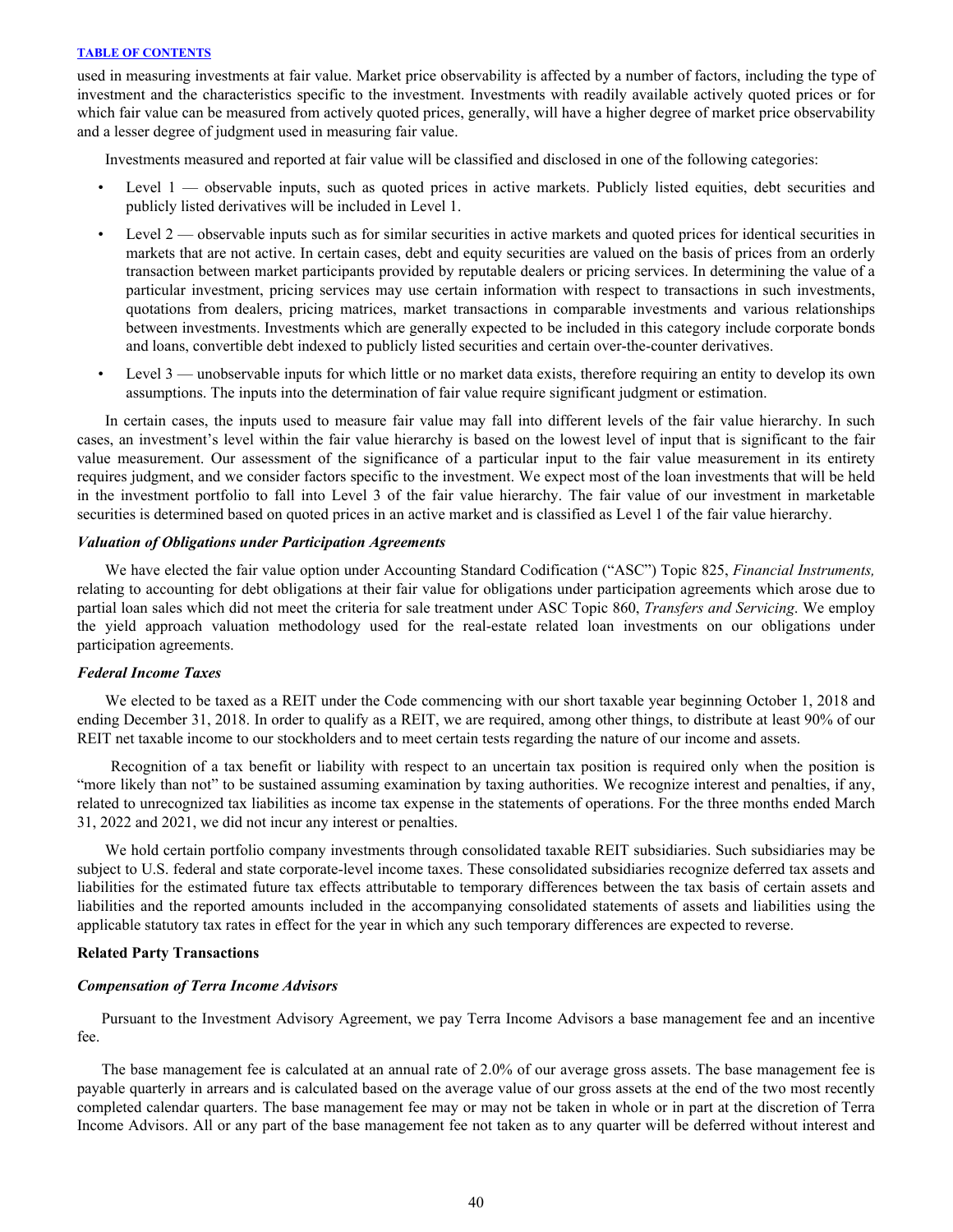may be taken in such other quarter as Terra Income Advisors shall determine. The base management fee for any partial month or quarter will be prorated for such partial period.

The incentive fee consists of two parts. The first part, which we refer to as the subordinated incentive fee on income, is calculated and payable quarterly in arrears based upon our "pre-incentive fee net investment income" for the immediately preceding quarter. The subordinated incentive fee on income is subject to a quarterly hurdle rate, expressed as a rate of return on adjusted capital at the beginning of the most recently completed calendar quarter, of 2.0% (8.0% annualized), subject to a "catch-up" feature. For this purpose, "pre-incentive fee net investment income" means interest income, dividend income and any other income (including any other fees, other than fees for providing managerial assistance, such as commitment, origination, structuring, diligence and consulting fees or other fees that we receive from portfolio companies) accrued during the calendar quarter, minus our operating expenses for the quarter (including the base management fee, expenses reimbursed to Terra Income Advisors under the Investment Advisory Agreement and any interest expense and dividends paid on any issued and outstanding preferred stock, but excluding the incentive fee). Pre-incentive fee net investment income includes, in the case of investments with a deferred interest feature (such as original issue discount, debt instruments with payment-in-kind interest and zero-coupon securities), accrued income that we have not yet received in cash. Pre-incentive fee net investment income does not include any realized capital gains, realized capital losses or unrealized capital appreciation or depreciation. The calculation of the subordinated incentive fee on income for each quarter is as follows:

- No incentive fee is payable to Terra Income Advisors in any calendar quarter in which our pre-incentive fee net investment income does not exceed the hurdle rate of 2.0% (8.0% annualized);
- 100% of our pre-incentive fee net investment income, if any, that exceeds the hurdle rate but is less than or equal to 2.5% in any calendar quarter (10.0% annualized) is payable to Terra Income Advisors, all or any portion of which may be waived or deferred in Terra Income Advisors's discretion. We refer to this portion of our pre-incentive fee net investment income (which exceeds the hurdle rate but is less than or equal to 2.5%) as the "catch-up." The catch-up provision is intended to provide Terra Income Advisors with an incentive fee of 20.0% on all of our pre-incentive fee net investment income when our pre-incentive fee net investment income reaches 2.5% in any calendar quarter; and
- 20.0% of the amount of our pre-incentive fee net investment income, if any, that exceeds 2.5% in any calendar quarter (10.0% annualized) is payable to Terra Income Advisors once the hurdle rate is reached and the catch-up is achieved.

The second part of the incentive fee, which we refer to as the incentive fee on capital gains, is an incentive fee on capital gains earned on liquidated investments from the portfolio and is determined and payable in arrears as of the end of each calendar year (or upon termination of the Investment Advisory Agreement). This fee equals 20.0% of our incentive fee on capital gains, which equals our realized capital gains on a cumulative basis from inception, calculated as of the end of the applicable period, computed net of all realized capital losses and unrealized capital depreciation on a cumulative basis, less the aggregate amount of any previously paid capital gains incentive fees. On a quarterly basis, we accrue (but do not pay) for the capital gains incentive fee by calculating such fee as if it were due and payable as of the end of such period.

We reimburse Terra Income Advisors for expenses necessary to perform services related to our administration and operation. The amount of this reimbursement is set at the lesser of (i) Terra Income Advisors's actual costs incurred in providing such services and (ii) the amount that the Board, including a majority of our independent directors, estimates we would be required to pay alternative service providers for comparable services in the same geographic location. Terra Income Advisors is required to allocate the cost of such services to us based on objective factors such as total assets, revenues, time allocations and/or other reasonable metrics. The Board then assesses the reasonableness of such reimbursements based on the breadth, depth and quality of such services as compared to the estimated cost to us of obtaining similar services from third-party providers known to be available. In addition, the Board considers whether any single third-party service provider would be capable of providing all such services at comparable cost and quality. Finally, the Board compares the total amount paid to Terra Income Advisors for such services as a percentage of our net assets to the same ratio as reported by other comparable BDCs. We do not reimburse Terra Income Advisors for any services for which it receives a separate fee, or for rent, depreciation, utilities, capital equipment or other administrative items allocated to a controlling person of Terra Income Advisors.

#### *Potential Conflicts of Interest*

Terra Income Advisors, our investment adviser, currently serves as the investment manager to the Terra Income Funds. While Terra Income Advisors intends to allocate investment opportunities in a fair and equitable manner consistent with our investment objectives and strategies, if necessary, so that we will not be disadvantaged in relation to any other client of Terra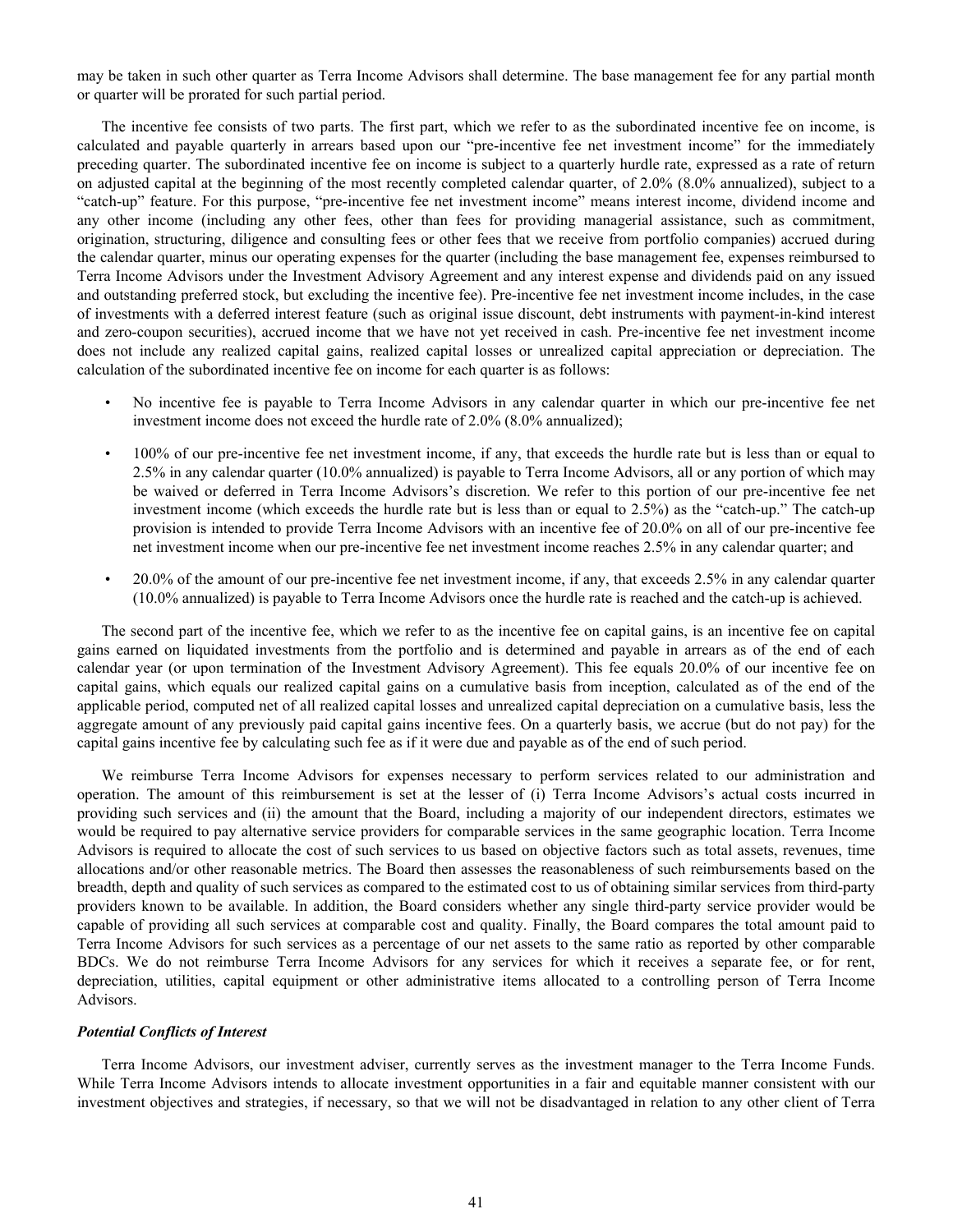<span id="page-42-0"></span>Income Advisors, it is possible that some investment opportunities may be provided to the Terra Income Funds rather than to us.

#### *Distributions*

 Distributions to our stockholders are recorded as of the applicable record date. Subject to the discretion of the Board and applicable legal restrictions, we intend to authorize and declare ordinary cash distributions on either a monthly or quarterly basis and pay such distributions on a monthly basis. Net realized capital gains, if any, will be distributed or deemed distributed at least annually.

#### *Capital Gains Incentive Fee*

 Pursuant to the terms of the advisory agreement, the incentive fee on capital gains earned on liquidated investments of our portfolio is determined and payable in arrears as of the end of each calendar year (or upon termination of the advisory agreement). Such fee equals 20% of our incentive fee on capital gains (*i.e.*, its realized capital gains on a cumulative basis from inception, calculated as of the end of the applicable period, net of all realized capital losses and unrealized capital depreciation on a cumulative basis), less the aggregate amount of any previously paid capital gains incentive fees. Once any amount of this fee has been earned, on a quarterly basis, we accrue (but do not pay) for the capital gains incentive fee by calculating such fee as if it were due and payable as of the end of such period.

#### *Exemptive Relief*

The SEC has granted us exemptive relief from the provisions of Sections  $17(d)$  and  $57(a)(4)$  of the 1940 Act, thereby permitting us, subject to the satisfaction of certain conditions, to co-invest in certain privately negotiated investment transactions with the Terra Income Funds, Terra Property Trust, Inc., Terra Property Trust 2, Inc. and any future BDC or closed-end management investment company that is registered under the 1940 Act and is advised by Terra Income Advisors or its affiliated investment advisers (the "Co-Investment Affiliates"). However, we will be prohibited from engaging in certain transactions with our affiliates even under the terms of this exemptive order. We believe the relief granted to us under this exemptive order may not only enhance our ability to further our investment objectives and strategies, but may also increase favorable investment opportunities for us, in part by allowing us to participate in larger investments, together with our Co-Investment Affiliates, than would be available to us in the absence of such relief.

#### **Item 3. Quantitative and Qualitative Disclosures About Market Risk.**

We may be subject to financial market risks, including changes in interest rates. To the extent that we borrow money to make investments, our net investment income will be dependent upon the difference between the rate at which we borrow funds and the rate at which we invest these funds. In periods of rising interest rates, our cost of funds would increase, which may reduce our net investment income. As a result, there can be no assurance that a significant change in the market interest rates will not have a material adverse effect on our net investment income.

As of March 31, 2022, we had two investments with a net principal balance of \$39.4 million that provides for interest income indexed to the London Interbank Offered Rate ("LIBOR") and is subject to a LIBOR floor. A decrease of 1% in LIBOR would have no impact on our annual interest income because the interest rates are protected by a floor in the respective loan agreements. An increase of 1% in LIBOR would increase our annual interest income by \$0.2 million. Additionally, as of March 31, 2022, we had one investment with a net principal balance of \$15.4 million that provides for interest income indexed to the Secured Overnight Financing Rate ("SOFR") and is subject to a SOFR floor. A decrease of 1% in SOFR would have a minimal impact on our annual interest income because the interest rate is protected by a floor in the loan agreement. An increase of 1% in SOFR would increase our annual interest income by \$0.2 million.

We may hedge against interest rate and currency exchange rate fluctuations by using standard hedging instruments, such as futures, options and forward contracts, subject to the requirements of the 1940 Act. While hedging activities may insulate us against adverse changes in interest rates, they may also limit our ability to participate in benefits of lower interest rates with respect to our portfolio of investments with fixed interest rates. For the three months ended March 31, 2022 and 2021, we did not engage in interest rate hedging activities.

In addition, we may have risks regarding portfolio valuation. See "Item 7. Management's Discussion and Analysis of Financial Condition and Results of Operations — Critical Accounting Policies — Valuation of Investments."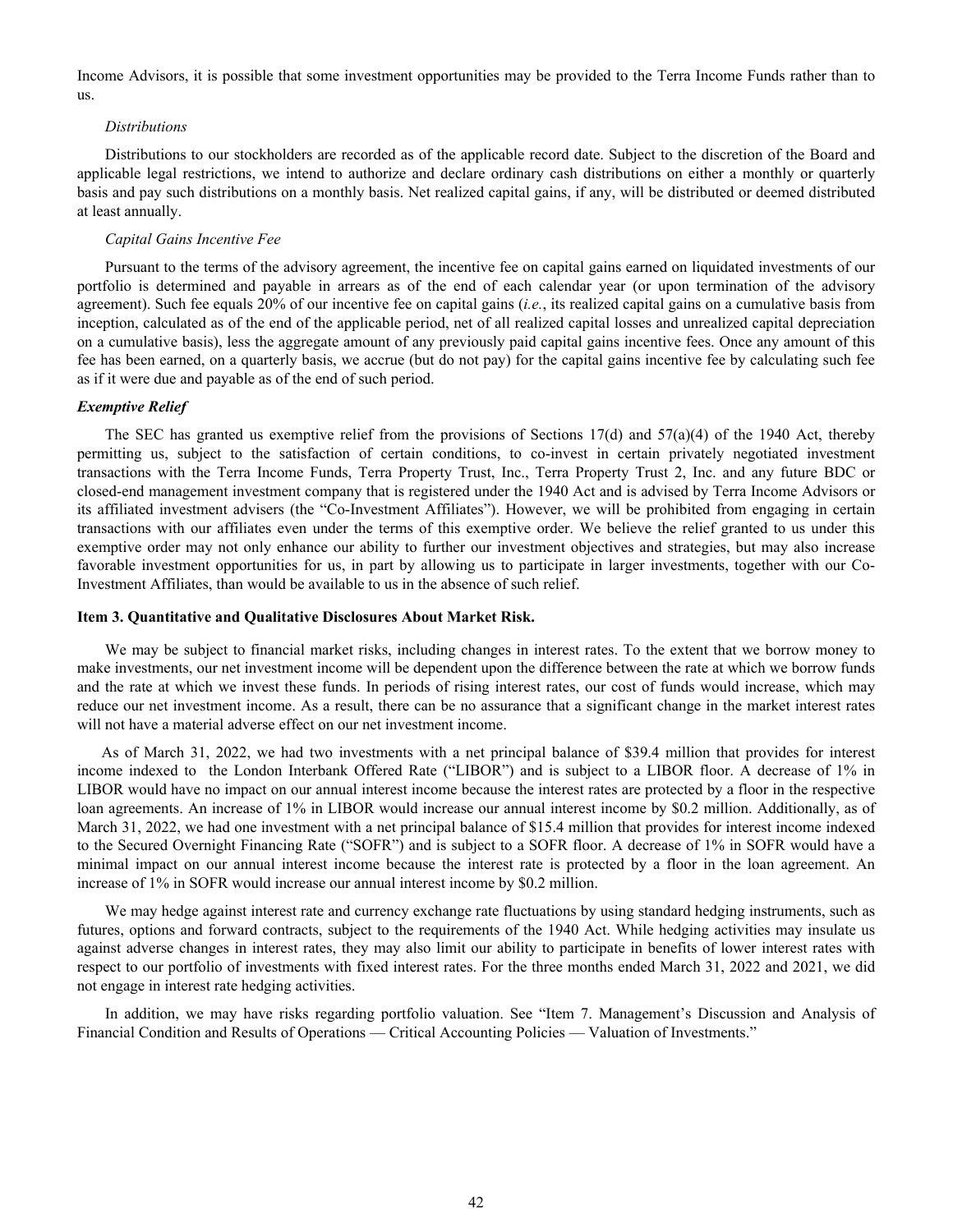#### <span id="page-43-0"></span>**Item 4. Controls and Procedures.**

#### *Evaluation of Disclosure Controls and Procedures*

 As required by Rule 13a-15(b) under the Exchange Act, we carried out an evaluation, under the supervision and with the participation of our management, including our chief executive officer and chief financial officer, of the effectiveness of the design and operation of our disclosure controls and procedures as of March 31, 2022. Based on that evaluation, our chief executive officer and chief financial officer concluded that our disclosure controls and procedures were effective to provide reasonable assurance that we would meet our disclosure obligations.

## *Changes in Internal Control Over Financial Reporting*

 During the most recent fiscal quarter, there was no change in our internal controls over financial reporting, as defined under Rule 13a-15(f) under the Exchange Act, that has materially affected, or is reasonably likely to materially affect, our internal controls over financial reporting.

## **PART II – OTHER INFORMATION**

### **Item 1. Legal Proceedings.**

Neither we nor Terra Income Advisors is currently subject to any material legal proceedings, nor, to our knowledge, are material legal proceedings threatened against us or Terra Income Advisors. From time to time, we and individuals employed by Terra Income Advisors may be a party to certain legal proceedings in the ordinary course of business, including proceedings relating to the enforcement of our rights under contracts with our portfolio companies. While the outcome of these legal proceedings cannot be predicted with certainty, we do not expect that these proceedings will have a material effect upon our financial condition or results of operations.

### **Item 1A. Risk Factors.**

There have been no material changes from the risk factors set forth in our Annual Report on Form 10-K for the year ended December 31, 2021.

### **Item 2. Unregistered Sales of Equity Securities and Use of Proceeds.**

Not applicable.

### **Item 3. Defaults Upon Senior Securities.**

Not applicable.

## **Item 4. Mine Safety Disclosures.**

Not applicable.

## **Item 5. Other Information.**

Not applicable.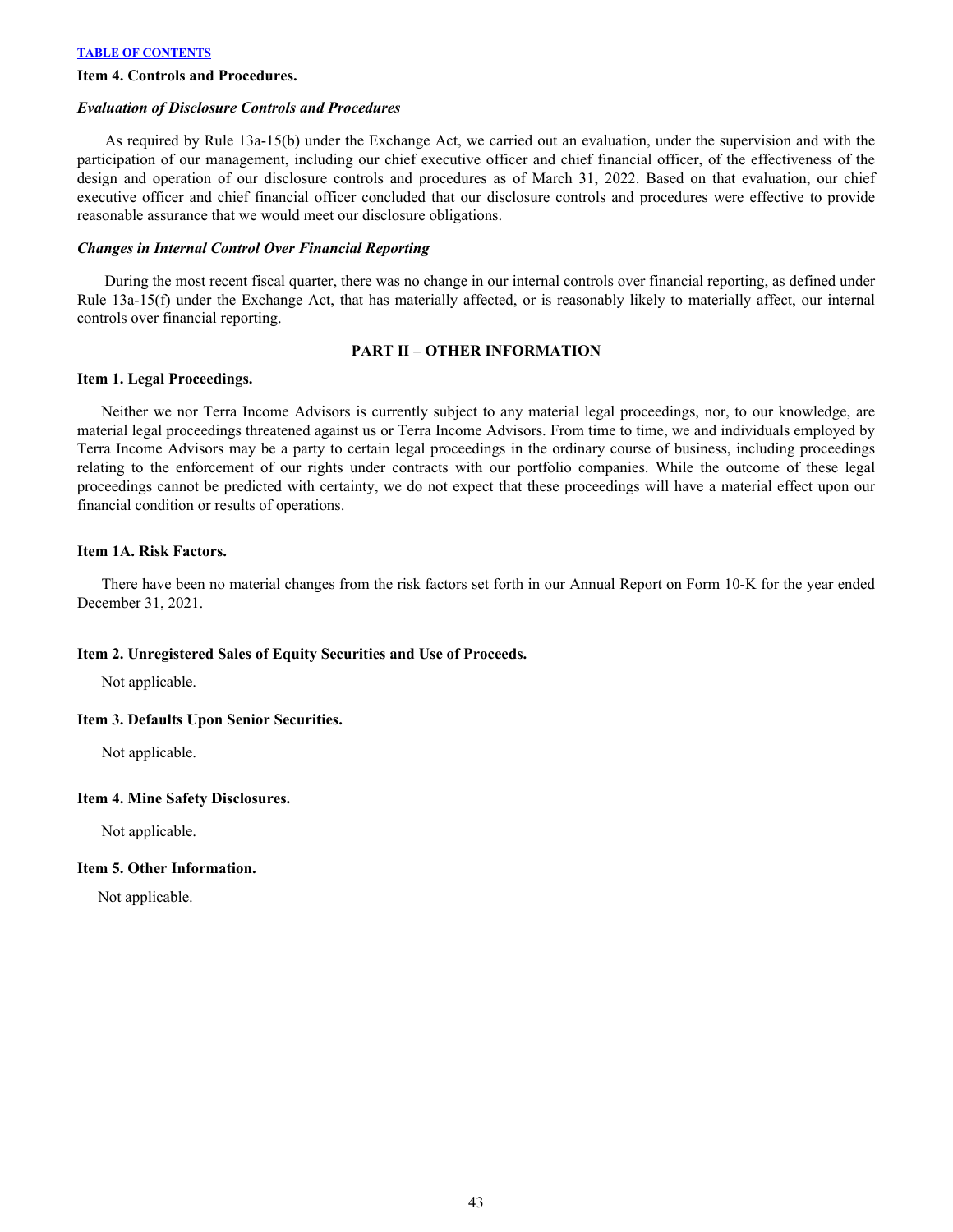## <span id="page-44-0"></span>**Item 6. Exhibits.**

 The following exhibits are filed with this report. Documents other than those designated as being filed herewith are incorporated herein by reference.

| <b>Exhibit</b><br>No. | <b>Description and Method of Filing</b>                                                                                                                                                                                                                         |
|-----------------------|-----------------------------------------------------------------------------------------------------------------------------------------------------------------------------------------------------------------------------------------------------------------|
| 3.1                   | Articles of Amendment and Restatement of Terra Income Fund 6, Inc. (incorporated by reference to Exhibit (a)<br>to Post-Effective Amendment No. 1 to the Registration Statement on Form N-2 (File No. 333-202399) filed<br>with the SEC on May $12$ , $2015$ ). |
| 3.2                   | Articles of Amendment to the Articles of Amendment and Restatement of Terra Income Fund 6, Inc.<br>(incorporated by reference to Exhibit 3.1 to the Current Report on Form 8-K filed with the SEC on May 1,<br>$2019$ ).                                        |
| 3.3                   | Amended and Restated Bylaws of Terra Income Fund 6, Inc. (incorporated by reference to Exhibit (b) to Post-<br>Effective Amendment No. 1 to the Registration Statement on Form N-2 (File No. 333-202399) filed with the<br>SEC on May 12, 2015).                |
| 4.1                   | Form of Subscription Agreement (incorporated by reference to Appendix A to the Final Prospectus dated<br>February 2, 2018, filed with the SEC on February 2, 2018).                                                                                             |
| 4.2                   | Amended and Restated Distribution Reinvestment Plan (incorporated by reference to Exhibit 4.2 to the Annual<br>Report on Form 10-K filed with the SEC on November $16, 2018$ )                                                                                  |
| 4.3                   | Indenture, dated February 10, 2021, by and between Terra Income Fund 6, Inc. and U.S. Bank National<br>Association, as trustee (incorporated by reference to Exhibit 4.1 to the Current Report on Form 8-K filed on<br>February 10, 2021).                      |
| 4.4                   | First Supplemental Indenture, dated February 10, 2021, by and between Terra Income Fund 6, Inc. and U.S.<br>Bank National Association, as trustee (incorporated by reference to Exhibit 4.2 to the Current Report on Form<br>8-K filed on February 10, 2021).   |
| 4.5                   | Form of Global Note representing the Notes (included in Exhibit 4.4).                                                                                                                                                                                           |
| $31.1*$               | Certification of Chief Executive Officer pursuant to Rule 13a-14 under the Securities Exchange Act of 1934, as<br>adopted pursuant to Section 302 of the Sarbanes-Oxley Act of 2002.                                                                            |
| $31.2*$               | Certification of Chief Financial Officer pursuant to Rule 13a-14 under the Securities Exchange Act of 1934, as<br>adopted pursuant to Section 302 of the Sarbanes-Oxley Act of 2002.                                                                            |
| $321*$                | $Covification of Chief Exconting Offloor and Chief Eimonsal Offloor number 10 IIC C. Section 1250, see$                                                                                                                                                         |

32.1\* Certification of Chief Executive Officer and Chief Financial Officer pursuant to 18 U.S.C. Section 1350, as [adopted pursuant to Section 906 of the Sarbanes-Oxley Act of 2002.](a33122exhibit32.htm)

\* Filed herewith.